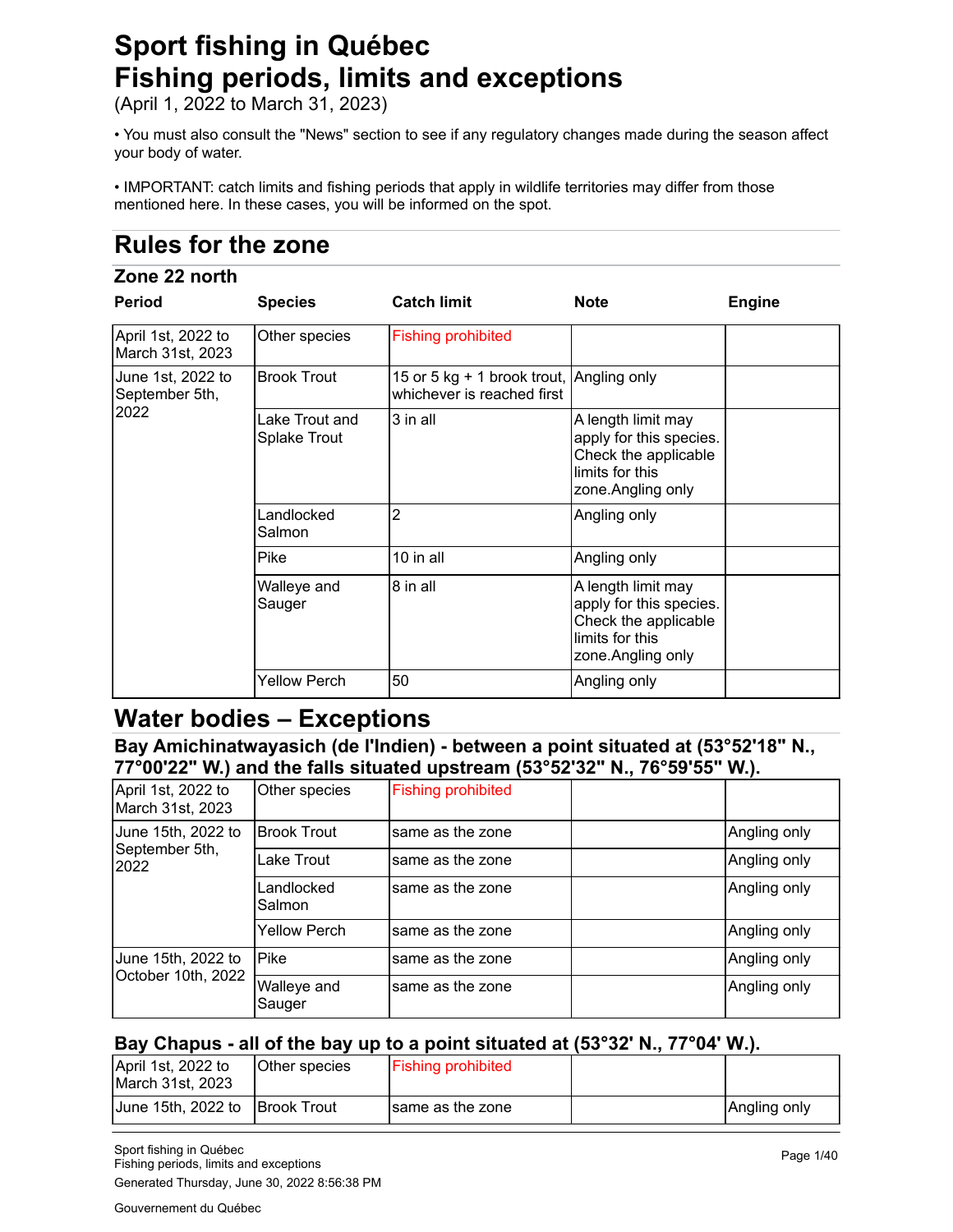| June 15th, 2022 to<br>September 5th,<br>2022 | Lake Trout            | same as the zone | Angling only |
|----------------------------------------------|-----------------------|------------------|--------------|
|                                              | Landlocked<br>Salmon  | same as the zone | Angling only |
|                                              | <b>Yellow Perch</b>   | same as the zone | Angling only |
| June 15th, 2022 to<br>October 10th, 2022     | Pike                  | same as the zone | Angling only |
|                                              | Walleye and<br>Sauger | same as the zone | Angling only |

#### **Bay unnamed - between a line joining points (53°44'16.1" N., 73°53'13,9" W.) and (53°44'17,9" N., 73°53'16,4" W.) and a line joining points (53°44'38,4" N., 73°53'55" W.) and (53°44'38,9" N., 73°53'53,6" W.).**

| April 1st, 2022 to<br>March 31st, 2023  | Other species                  | <b>Fishing prohibited</b> |              |
|-----------------------------------------|--------------------------------|---------------------------|--------------|
| June 1st, 2022 to                       | <b>Brook Trout</b>             | same as the zone          | Angling only |
| September 5th,<br>2022                  | Lake Trout and<br>Splake Trout | same as the zone          | Angling only |
|                                         | Landlocked<br>Salmon           | same as the zone          | Angling only |
|                                         | Yellow Perch                   | same as the zone          | Angling only |
| June 1st, 2022 to<br>October 10th, 2022 | Pike                           | same as the zone          | Angling only |
|                                         | Walleye and<br>Sauger          | same as the zone          | Angling only |

#### **Bay unnamed (of the Airport) - between a line joining points (53°45'39,7" N., 73°45'43,5" W.) and (53°45'51,4" N., 73°45'31,1" W.) and a line joining points (53°45'37,1" N., 73°44'16,2" W.) and (53°45'37,9" N., 73°44'12,8" W.).**

| April 1st, 2022 to<br>March 31st, 2023  | Other species                  | <b>Fishing prohibited</b> |              |
|-----------------------------------------|--------------------------------|---------------------------|--------------|
| June 1st, 2022 to                       | <b>Brook Trout</b>             | same as the zone          | Angling only |
| September 5th,<br>2022                  | Lake Trout and<br>Splake Trout | same as the zone          | Angling only |
|                                         | Landlocked<br>Salmon           | same as the zone          | Angling only |
|                                         | <b>Yellow Perch</b>            | same as the zone          | Angling only |
| June 1st, 2022 to<br>October 10th, 2022 | Pike                           | same as the zone          | Angling only |
|                                         | Walleye and<br>Sauger          | same as the zone          | Angling only |

#### **Lake Achan Amikap - (53°31'00" N., 77°43'25" W.)**

| April 1st, 2022 to<br>April 30th, 2022 | <b>Brook Trout</b>    | 15 or 5 kg + 1 brook trout,<br>whichever is reached first | Angling only |
|----------------------------------------|-----------------------|-----------------------------------------------------------|--------------|
|                                        | Landlocked<br>Salmon  | 2                                                         | Angling only |
|                                        | <b>Pike</b>           | 10 in all                                                 | Angling only |
|                                        | Walleye and<br>Sauger | 8 in all                                                  | Angling only |
|                                        | <b>Yellow Perch</b>   | 50                                                        | Angling only |
| April 1st, 2022 to<br>March 31st, 2023 | Other species         | <b>Fishing prohibited</b>                                 |              |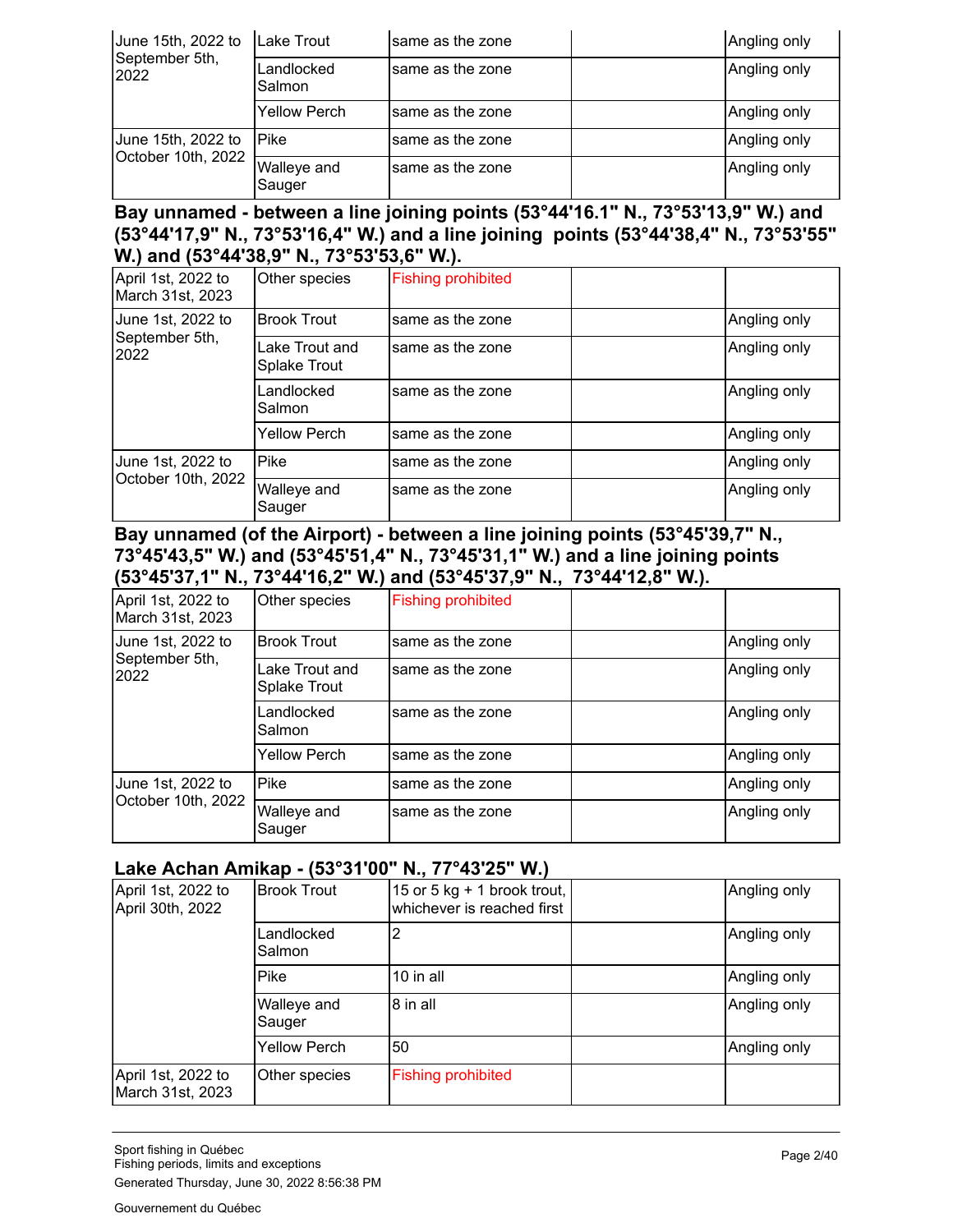| June 15th, 2022 to<br>September 5th, | <b>Brook Trout</b>    | 15 or 5 kg + 1 brook trout,<br>whichever is reached first   | Angling only |
|--------------------------------------|-----------------------|-------------------------------------------------------------|--------------|
| 2022                                 | Landlocked<br>Salmon  | 2                                                           | Angling only |
|                                      | <b>Yellow Perch</b>   | 50                                                          | Angling only |
| June 15th, 2022 to                   | Pike                  | 10 in all                                                   | Angling only |
| October 10th, 2022                   | Walleye and<br>Sauger | 8 in all                                                    | Angling only |
| December 1st,<br>2022 to March 31st, | <b>Brook Trout</b>    | 15 or 5 kg $+$ 1 brook trout,<br>whichever is reached first | Angling only |
| 2023                                 | Landlocked<br>Salmon  | 2                                                           | Angling only |
|                                      | Pike                  | $10$ in all                                                 | Angling only |
|                                      | Walleye and<br>Sauger | 8 in all                                                    | Angling only |
|                                      | Yellow Perch          | 50                                                          | Angling only |

# **Lake Atihkumakw - (Category II lands of Chisasibi) (54°16'24" N., 77°45'30" W.)**

| April 1st, 2022 to                     | <b>Brook Trout</b>    | same as the zone          | Angling only |
|----------------------------------------|-----------------------|---------------------------|--------------|
| April 30th, 2022                       | Lake Trout            | same as the zone          | Angling only |
|                                        | Landlocked<br>Salmon  | same as the zone          | Angling only |
|                                        | Pike                  | same as the zone          | Angling only |
|                                        | Walleye and<br>Sauger | same as the zone          | Angling only |
|                                        | <b>Yellow Perch</b>   | same as the zone          | Angling only |
| April 1st, 2022 to<br>March 31st, 2023 | Other species         | <b>Fishing prohibited</b> |              |
| June 1st, 2022 to                      | <b>Brook Trout</b>    | same as the zone          | Angling only |
| September 5th,<br>2022                 | Lake Trout            | same as the zone          | Angling only |
|                                        | Landlocked<br>Salmon  | same as the zone          | Angling only |
|                                        | <b>Pike</b>           | same as the zone          | Angling only |
|                                        | Walleye and<br>Sauger | same as the zone          | Angling only |
|                                        | <b>Yellow Perch</b>   | same as the zone          | Angling only |
| December 1st,                          | <b>Brook Trout</b>    | same as the zone          | Angling only |
| 2022 to March 31st,<br>2023            | Lake Trout            | same as the zone          | Angling only |
|                                        | Landlocked<br>Salmon  | same as the zone          | Angling only |
|                                        | Pike                  | same as the zone          | Angling only |
|                                        | Walleye and<br>Sauger | same as the zone          | Angling only |
|                                        | <b>Yellow Perch</b>   | same as the zone          | Angling only |
|                                        |                       |                           |              |

#### **Lake Awahagats - (Category II lands of Chisasibi) (54°16'56" N., 77°39'34" W.)**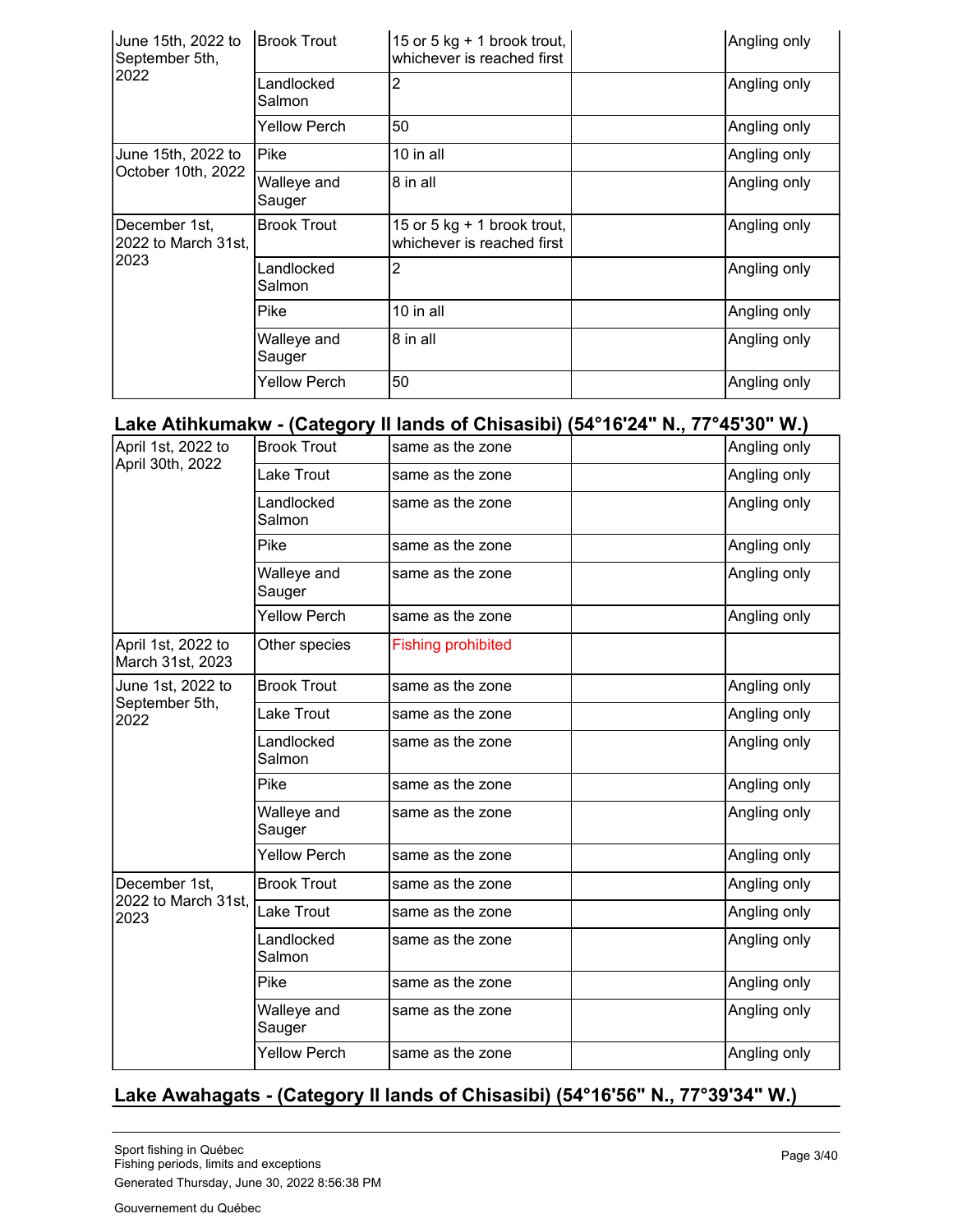| April 1st, 2022 to                     | <b>Brook Trout</b>    | same as the zone          | Angling only |
|----------------------------------------|-----------------------|---------------------------|--------------|
| April 30th, 2022                       | Lake Trout            | same as the zone          | Angling only |
|                                        | Landlocked<br>Salmon  | same as the zone          | Angling only |
|                                        | Pike                  | same as the zone          | Angling only |
|                                        | Walleye and<br>Sauger | same as the zone          | Angling only |
|                                        | <b>Yellow Perch</b>   | same as the zone          | Angling only |
| April 1st, 2022 to<br>March 31st, 2023 | Other species         | <b>Fishing prohibited</b> |              |
| June 1st, 2022 to                      | <b>Brook Trout</b>    | same as the zone          | Angling only |
| September 5th,<br>2022                 | Lake Trout            | same as the zone          | Angling only |
|                                        | Landlocked<br>Salmon  | same as the zone          | Angling only |
|                                        | Pike                  | same as the zone          | Angling only |
|                                        | Walleye and<br>Sauger | same as the zone          | Angling only |
|                                        | <b>Yellow Perch</b>   | same as the zone          | Angling only |
| December 1st.<br>2022 to March 31st,   | <b>Brook Trout</b>    | same as the zone          | Angling only |
| 2023                                   | <b>Lake Trout</b>     | same as the zone          | Angling only |
|                                        | Landlocked<br>Salmon  | same as the zone          | Angling only |
|                                        | Pike                  | same as the zone          | Angling only |
|                                        | Walleye and<br>Sauger | same as the zone          | Angling only |
|                                        | <b>Yellow Perch</b>   | same as the zone          | Angling only |

#### **Lake Awisinaukamach - (Category II lands of Chisasibi)(54°22'05" N., 77°30'08" W.)**

| April 1st, 2022 to                     | <b>Brook Trout</b>    | same as the zone          | Angling only |
|----------------------------------------|-----------------------|---------------------------|--------------|
| April 30th, 2022                       | Lake Trout            | same as the zone          | Angling only |
|                                        | Landlocked<br>Salmon  | same as the zone          | Angling only |
|                                        | Pike                  | same as the zone          | Angling only |
|                                        | Walleye and<br>Sauger | same as the zone          | Angling only |
|                                        | <b>Yellow Perch</b>   | same as the zone          | Angling only |
| April 1st, 2022 to<br>March 31st, 2023 | Other species         | <b>Fishing prohibited</b> |              |
| June 1st, 2022 to                      | <b>Brook Trout</b>    | same as the zone          | Angling only |
| September 5th,<br>2022                 | Lake Trout            | same as the zone          | Angling only |
|                                        | Landlocked<br>Salmon  | same as the zone          | Angling only |
|                                        | Pike                  | same as the zone          | Angling only |
|                                        | Walleye and<br>Sauger | same as the zone          | Angling only |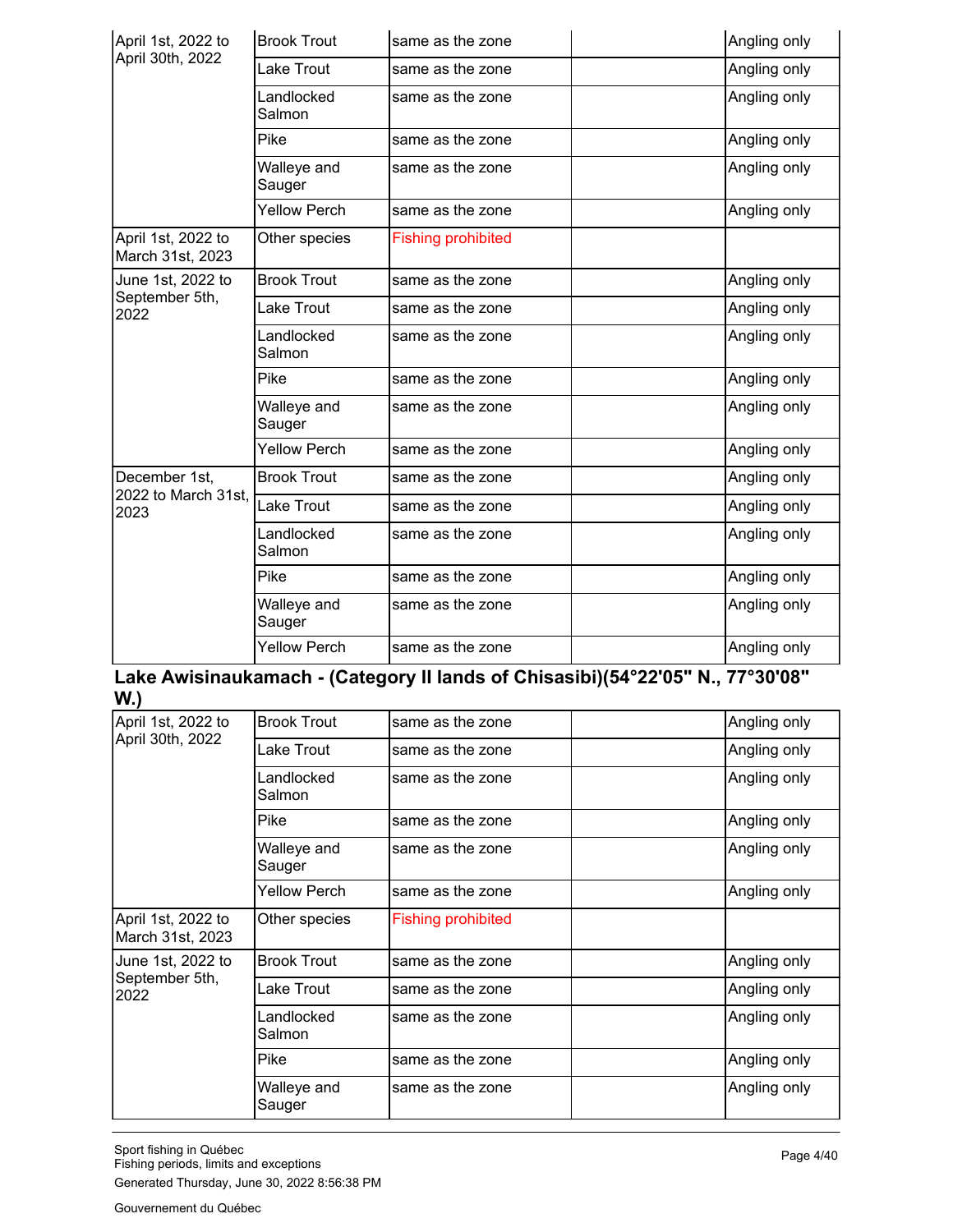| June 1st, 2022 to S Yellow Perch |                       | same as the zone | Angling only |
|----------------------------------|-----------------------|------------------|--------------|
| December 1st,                    | <b>Brook Trout</b>    | same as the zone | Angling only |
| 2022 to March 31st,<br>2023      | <b>Lake Trout</b>     | same as the zone | Angling only |
|                                  | Landlocked<br>Salmon  | same as the zone | Angling only |
|                                  | Pike                  | same as the zone | Angling only |
|                                  | Walleye and<br>Sauger | same as the zone | Angling only |
|                                  | Yellow Perch          | same as the zone | Angling only |

# **Lake Bison (53°47' N., 75°55' O.)**

| April 1st, 2022 to<br>April 30th, 2022 | <b>Brook Trout</b>    | same as the zone          | Angling only |
|----------------------------------------|-----------------------|---------------------------|--------------|
|                                        | Landlocked<br>Salmon  | same as the zone          | Angling only |
|                                        | Pike                  | same as the zone          | Angling only |
|                                        | Walleye and<br>Sauger | same as the zone          | Angling only |
|                                        | Yellow Perch          | same as the zone          | Angling only |
| April 1st, 2022 to<br>March 31st, 2023 | Other species         | <b>Fishing prohibited</b> |              |
| June 15th, 2022 to                     | <b>Brook Trout</b>    | same as the zone          | Angling only |
| September 5th,<br>2022                 | Lake Trout            | same as the zone          | Angling only |
|                                        | Landlocked<br>Salmon  | same as the zone          | Angling only |
|                                        | Pike                  | same as the zone          | Angling only |
|                                        | Walleye and<br>Sauger | same as the zone          | Angling only |
|                                        | <b>Yellow Perch</b>   | same as the zone          | Angling only |
| December 1st.                          | <b>Brook Trout</b>    | same as the zone          | Angling only |
| 2022 to March 31st.<br>2023            | Landlocked<br>Salmon  | same as the zone          | Angling only |
|                                        | Pike                  | same as the zone          | Angling only |
|                                        | Walleye and<br>Sauger | same as the zone          | Angling only |
|                                        | <b>Yellow Perch</b>   | same as the zone          | Angling only |

# **Lake Chinusas - (52°50' N., 77°10' W.)**

| April 1st, 2022 to<br>April 30th, 2022 | <b>Brook Trout</b>    | same as the zone          | Angling only |
|----------------------------------------|-----------------------|---------------------------|--------------|
|                                        | Landlocked<br>Salmon  | same as the zone          | Angling only |
|                                        | <b>Pike</b>           | same as the zone          | Angling only |
|                                        | Walleye and<br>Sauger | same as the zone          | Angling only |
|                                        | <b>Yellow Perch</b>   | same as the zone          | Angling only |
| April 1st, 2022 to<br>March 31st, 2023 | Other species         | <b>Fishing prohibited</b> |              |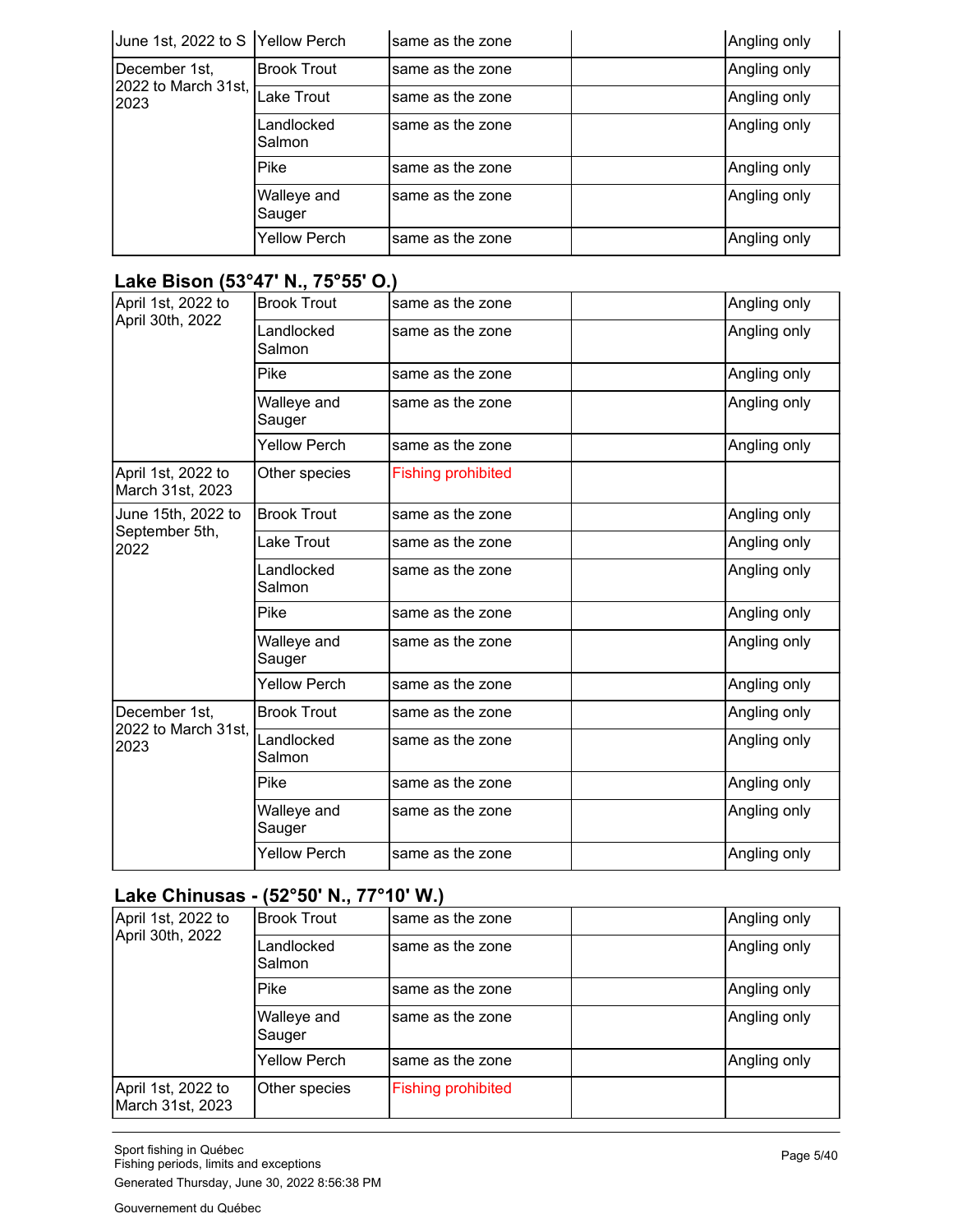| June 15th, 2022 to          | <b>Brook Trout</b>    | same as the zone | Angling only |
|-----------------------------|-----------------------|------------------|--------------|
| September 5th,<br>2022      | Lake Trout            | same as the zone | Angling only |
|                             | Landlocked<br>Salmon  | same as the zone | Angling only |
|                             | Pike                  | same as the zone | Angling only |
|                             | Walleye and<br>Sauger | same as the zone | Angling only |
|                             | Yellow Perch          | same as the zone | Angling only |
| December 1st,               | <b>Brook Trout</b>    | same as the zone | Angling only |
| 2022 to March 31st,<br>2023 | Landlocked<br>Salmon  | same as the zone | Angling only |
|                             | Pike                  | same as the zone | Angling only |
|                             | Walleye and<br>Sauger | same as the zone | Angling only |
|                             | <b>Yellow Perch</b>   | same as the zone | Angling only |

## **Lake de la Montagne du Pin (53°58'19" N., 75°37'22" W.)**

| April 1st, 2022 to<br>April 30th, 2022       | <b>Brook Trout</b>                    | 15 or 5 kg $+$ 1 brook trout,<br>whichever is reached first | Angling only |
|----------------------------------------------|---------------------------------------|-------------------------------------------------------------|--------------|
|                                              | Lake Trout and<br>Splake Trout        | 3 in all                                                    | Angling only |
|                                              | Landlocked<br>Salmon                  | $\overline{2}$                                              | Angling only |
|                                              | Pike                                  | 10 in all                                                   | Angling only |
|                                              | Walleye and<br>Sauger                 | 8 in all                                                    | Angling only |
|                                              | <b>Yellow Perch</b>                   | 50                                                          | Angling only |
| April 1st, 2022 to<br>March 31st, 2023       | Other species                         | <b>Fishing prohibited</b>                                   |              |
| June 15th, 2022 to<br>September 5th,         | <b>Brook Trout</b>                    | 15 or 5 kg + 1 brook trout,<br>whichever is reached first   | Angling only |
| 2022                                         | Lake Trout and<br><b>Splake Trout</b> | 3 in all                                                    | Angling only |
|                                              | Landlocked<br>Salmon                  | $\overline{2}$                                              | Angling only |
|                                              | Pike                                  | 10 in all                                                   | Angling only |
|                                              | Walleye and<br>Sauger                 | 8 in all                                                    | Angling only |
|                                              | <b>Yellow Perch</b>                   | 50                                                          | Angling only |
| December 1st,<br>2022 to March 31st,<br>2023 | <b>Brook Trout</b>                    | 15 or 5 kg $+$ 1 brook trout,<br>whichever is reached first | Angling only |
|                                              | Lake Trout and<br><b>Splake Trout</b> | 3 in all                                                    | Angling only |
|                                              | Landlocked<br>Salmon                  | $\overline{2}$                                              | Angling only |
|                                              | Pike                                  | 10 in all                                                   | Angling only |
|                                              | Walleye and<br>Sauger                 | 8 in all                                                    | Angling only |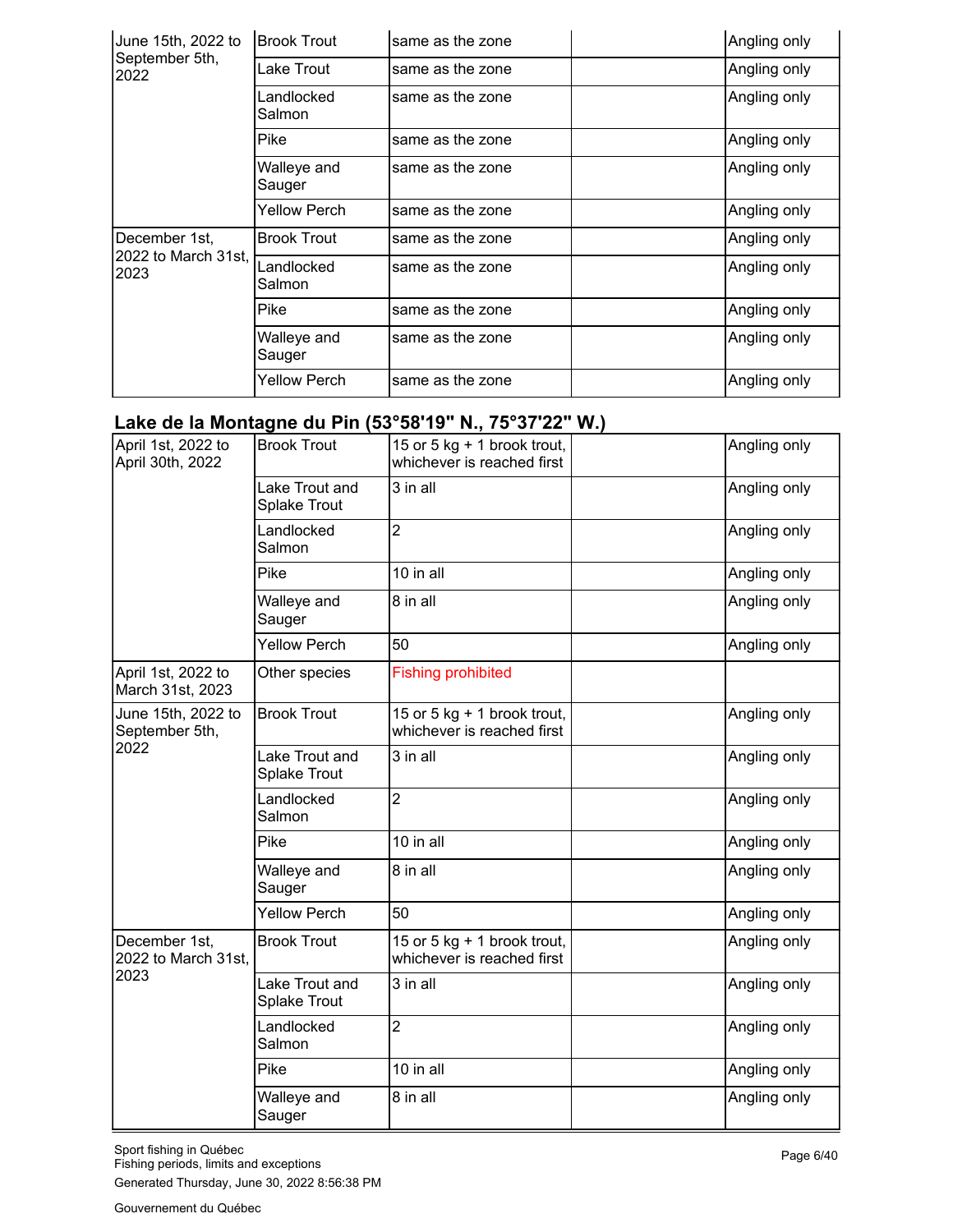#### **Lake De la Noue (54°44'59" N., 71°42'55" W.)**

|                                              |                                       | .                                                           |              |
|----------------------------------------------|---------------------------------------|-------------------------------------------------------------|--------------|
| April 1st, 2022 to<br>April 30th, 2022       | <b>Brook Trout</b>                    | 15 or 5 kg + 1 brook trout,<br>whichever is reached first   | Angling only |
|                                              | Lake Trout and<br>Splake Trout        | 3 in all                                                    | Angling only |
|                                              | Landlocked<br>Salmon                  | $\overline{2}$                                              | Angling only |
|                                              | Pike                                  | 10 in all                                                   | Angling only |
|                                              | Walleye and<br>Sauger                 | 8 in all                                                    | Angling only |
|                                              | <b>Yellow Perch</b>                   | 50                                                          | Angling only |
| April 1st, 2022 to<br>March 31st, 2023       | Other species                         | <b>Fishing prohibited</b>                                   |              |
| June 15th, 2022 to<br>September 5th,         | <b>Brook Trout</b>                    | 15 or 5 kg $+$ 1 brook trout,<br>whichever is reached first | Angling only |
| 2022                                         | Lake Trout and<br><b>Splake Trout</b> | 3 in all                                                    | Angling only |
|                                              | Landlocked<br>Salmon                  | $\overline{2}$                                              | Angling only |
|                                              | Pike                                  | 10 in all                                                   | Angling only |
|                                              | Walleye and<br>Sauger                 | 8 in all                                                    | Angling only |
|                                              | <b>Yellow Perch</b>                   | 50                                                          | Angling only |
| December 1st,<br>2022 to March 31st,<br>2023 | <b>Brook Trout</b>                    | 15 or 5 kg + 1 brook trout,<br>whichever is reached first   | Angling only |
|                                              | Lake Trout and<br><b>Splake Trout</b> | 3 in all                                                    | Angling only |
|                                              | Landlocked<br>Salmon                  | $\overline{2}$                                              | Angling only |
|                                              | Pike                                  | 10 in all                                                   | Angling only |
|                                              | Walleye and<br>Sauger                 | 8 in all                                                    | Angling only |
|                                              | <b>Yellow Perch</b>                   | 50                                                          | Angling only |

# **Lake des Merisiers (53°42' N., 76°04' O.)**

| April 1st, 2022 to                       | <b>Brook Trout</b>    | same as the zone          | Angling only |
|------------------------------------------|-----------------------|---------------------------|--------------|
| April 30th, 2022                         | Landlocked<br>Salmon  | same as the zone          | Angling only |
|                                          | Pike                  | same as the zone          | Angling only |
|                                          | Walleye and<br>Sauger | same as the zone          | Angling only |
|                                          | <b>Yellow Perch</b>   | same as the zone          | Angling only |
| April 1st, 2022 to<br>March 31st, 2023   | Other species         | <b>Fishing prohibited</b> |              |
| June 15th, 2022 to<br>September 5th, 202 | <b>Brook Trout</b>    | same as the zone          | Angling only |
|                                          | Lake Trout            | same as the zone          | Angling only |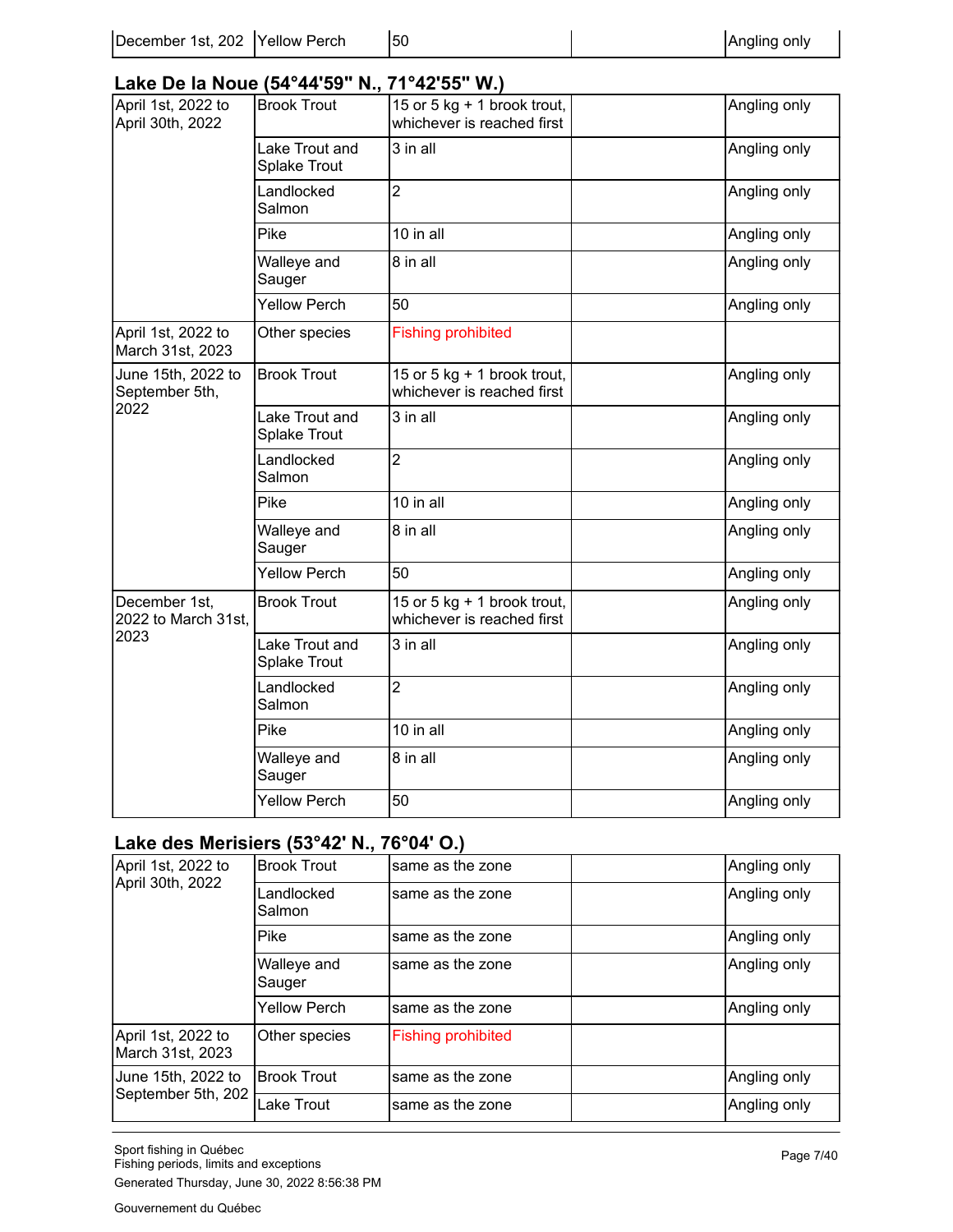| June 15th, 2022 to<br>September 5th, | Landlocked<br>Salmon  | same as the zone | Angling only |
|--------------------------------------|-----------------------|------------------|--------------|
| 2022                                 | Pike                  | same as the zone | Angling only |
|                                      | Walleye and<br>Sauger | same as the zone | Angling only |
|                                      | <b>Yellow Perch</b>   | same as the zone | Angling only |
| December 1st,                        | <b>Brook Trout</b>    | same as the zone | Angling only |
| 2022 to March 31st,<br>2023          | Landlocked<br>Salmon  | same as the zone | Angling only |
|                                      | Pike                  | same as the zone | Angling only |
|                                      | Walleye and<br>Sauger | same as the zone | Angling only |
|                                      | <b>Yellow Perch</b>   | same as the zone | Angling only |

#### **Lake des Oeufs (54°32'54" N., 72°27'09" W.)**

| April 1st, 2022 to<br>April 30th, 2022       | <b>Brook Trout</b>                    | 15 or 5 kg + 1 brook trout,<br>whichever is reached first   | Angling only |
|----------------------------------------------|---------------------------------------|-------------------------------------------------------------|--------------|
|                                              | Lake Trout and<br>Splake Trout        | 3 in all                                                    | Angling only |
|                                              | Landlocked<br>Salmon                  | $\overline{2}$                                              | Angling only |
|                                              | Pike                                  | 10 in all                                                   | Angling only |
|                                              | Walleye and<br>Sauger                 | 8 in all                                                    | Angling only |
|                                              | <b>Yellow Perch</b>                   | 50                                                          | Angling only |
| April 1st, 2022 to<br>March 31st, 2023       | Other species                         | <b>Fishing prohibited</b>                                   |              |
| June 15th, 2022 to<br>September 5th,         | <b>Brook Trout</b>                    | 15 or 5 kg + 1 brook trout,<br>whichever is reached first   | Angling only |
| 2022                                         | Lake Trout and<br><b>Splake Trout</b> | 3 in all                                                    | Angling only |
|                                              | Landlocked<br>Salmon                  | $\overline{2}$                                              | Angling only |
|                                              | Pike                                  | 10 in all                                                   | Angling only |
|                                              | Walleye and<br>Sauger                 | 8 in all                                                    | Angling only |
|                                              | <b>Yellow Perch</b>                   | 50                                                          | Angling only |
| December 1st,<br>2022 to March 31st,<br>2023 | <b>Brook Trout</b>                    | 15 or 5 kg $+$ 1 brook trout,<br>whichever is reached first | Angling only |
|                                              | Lake Trout and<br><b>Splake Trout</b> | 3 in all                                                    | Angling only |
|                                              | Landlocked<br>Salmon                  | $\overline{2}$                                              | Angling only |
|                                              | Pike                                  | 10 in all                                                   | Angling only |
|                                              | Walleye and<br>Sauger                 | 8 in all                                                    | Angling only |
|                                              | <b>Yellow Perch</b>                   | 50                                                          | Angling only |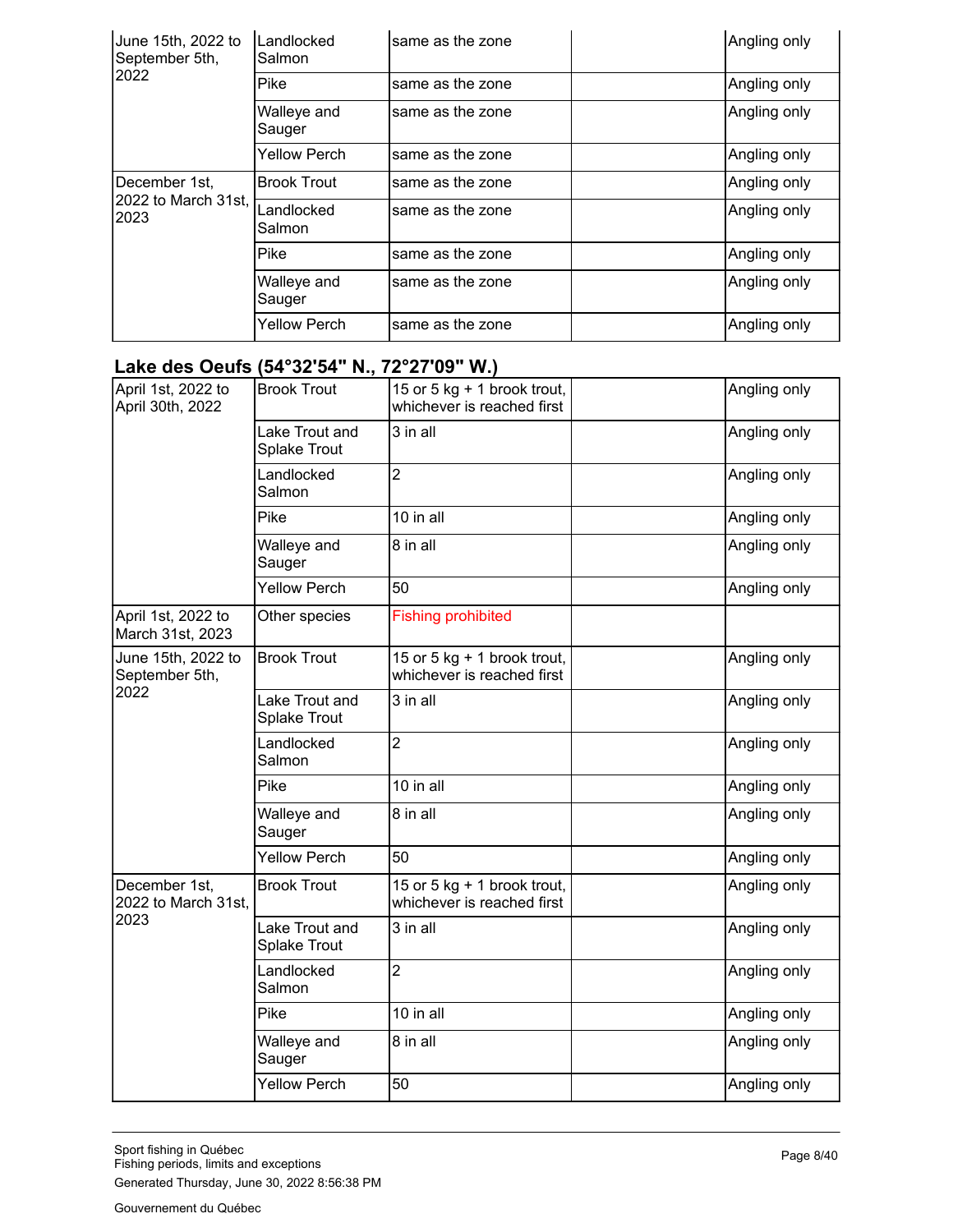#### **Lake des Patriotes (53°49' N., 72°39' O.)**

| April 1st, 2022 to                     | <b>Brook Trout</b>    | same as the zone          | Angling only |
|----------------------------------------|-----------------------|---------------------------|--------------|
| April 30th, 2022                       | Landlocked<br>Salmon  | same as the zone          | Angling only |
|                                        | Pike                  | same as the zone          | Angling only |
|                                        | Walleye and<br>Sauger | same as the zone          | Angling only |
|                                        | Yellow Perch          | same as the zone          | Angling only |
| April 1st, 2022 to<br>March 31st, 2023 | Other species         | <b>Fishing prohibited</b> |              |
| June 15th, 2022 to                     | <b>Brook Trout</b>    | same as the zone          | Angling only |
| September 5th,<br>2022                 | Lake Trout            | same as the zone          | Angling only |
|                                        | Landlocked<br>Salmon  | same as the zone          | Angling only |
|                                        | Pike                  | same as the zone          | Angling only |
|                                        | Walleye and<br>Sauger | same as the zone          | Angling only |
|                                        | <b>Yellow Perch</b>   | same as the zone          | Angling only |
| December 1st.                          | <b>Brook Trout</b>    | same as the zone          | Angling only |
| 2022 to March 31st,<br>2023            | Landlocked<br>Salmon  | same as the zone          | Angling only |
|                                        | Pike                  | same as the zone          | Angling only |
|                                        | Walleye and<br>Sauger | same as the zone          | Angling only |
|                                        | Yellow Perch          | same as the zone          | Angling only |

# **Lake Desaulniers (53°34'05" N., 77°34'19" W.)**

| April 1st, 2022 to<br>April 30th, 2022       | <b>Brook Trout</b>                    | 15 or 5 kg $+$ 1 brook trout,<br>whichever is reached first | Angling only |
|----------------------------------------------|---------------------------------------|-------------------------------------------------------------|--------------|
|                                              | Lake Trout and<br><b>Splake Trout</b> | 3 in all                                                    | Angling only |
|                                              | Landlocked<br>Salmon                  | 2                                                           | Angling only |
|                                              | Pike                                  | 10 in all                                                   | Angling only |
|                                              | Walleye and<br>Sauger                 | 8 in all                                                    | Angling only |
|                                              | Yellow Perch                          | 50                                                          | Angling only |
| April 1st, 2022 to<br>March 31st, 2023       | Other species                         | <b>Fishing prohibited</b>                                   |              |
| June 15th, 2022 to<br>September 5th,<br>2022 | <b>Brook Trout</b>                    | 15 or 5 kg $+$ 1 brook trout,<br>whichever is reached first | Angling only |
|                                              | Lake Trout and<br>Splake Trout        | 3 in all                                                    | Angling only |
|                                              | Landlocked<br>Salmon                  | 2                                                           | Angling only |
|                                              | Pike                                  | 10 in all                                                   | Angling only |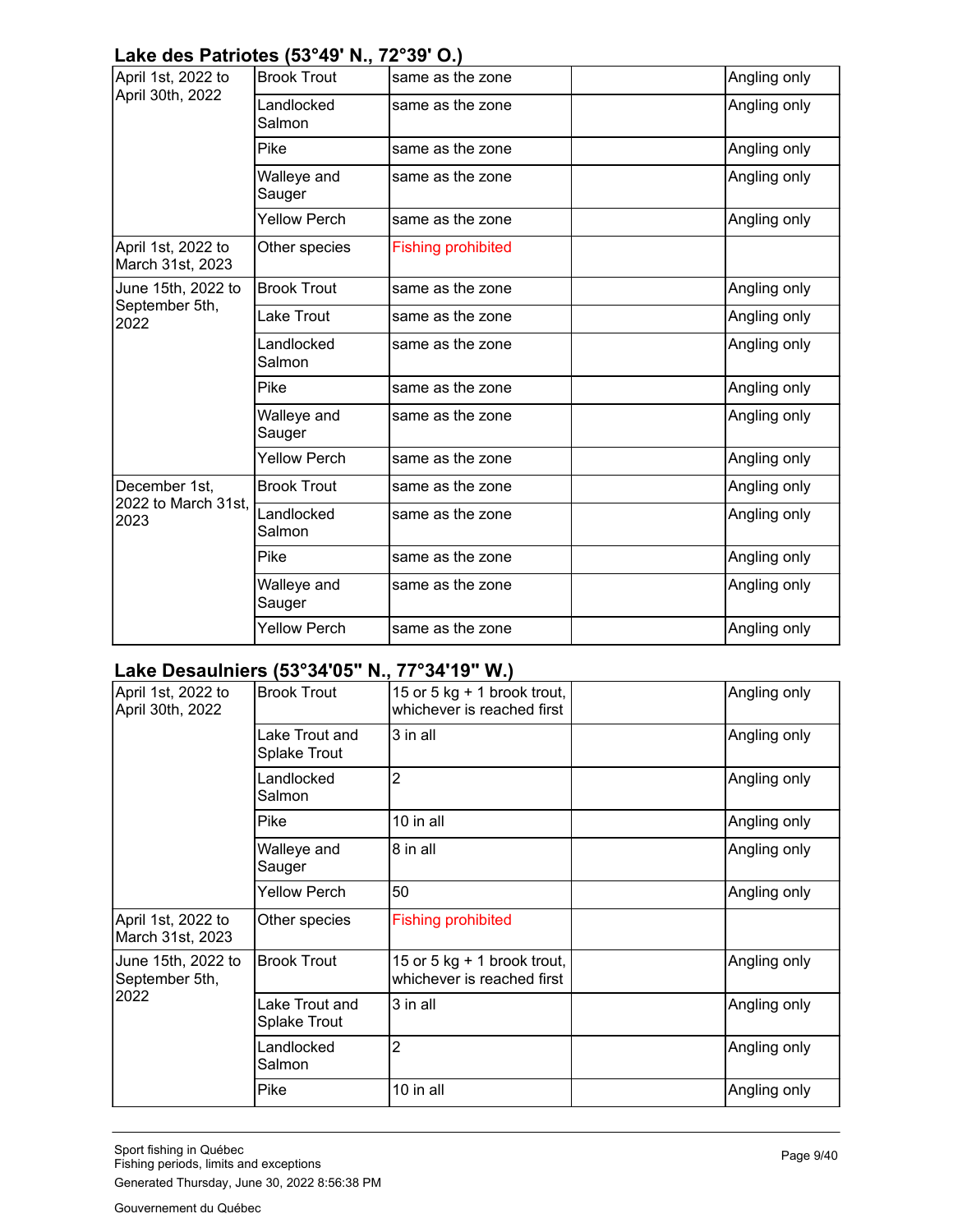| June 15th, 2022 to<br>September 5th, | Walleye and<br>Sauger                 | 8 in all                                                    | Angling only |
|--------------------------------------|---------------------------------------|-------------------------------------------------------------|--------------|
| 2022                                 | <b>Yellow Perch</b>                   | 50                                                          | Angling only |
| December 1st,<br>2022 to March 31st, | <b>Brook Trout</b>                    | 15 or 5 kg $+$ 1 brook trout,<br>whichever is reached first | Angling only |
| 2023                                 | Lake Trout and<br><b>Splake Trout</b> | 3 in all                                                    | Angling only |
|                                      | Landlocked<br>Salmon                  | 2                                                           | Angling only |
|                                      | Pike                                  | 10 in all                                                   | Angling only |
|                                      | Walleye and<br>Sauger                 | 8 in all                                                    | Angling only |
|                                      | <b>Yellow Perch</b>                   | 50                                                          | Angling only |

**Lake Duncan - except for the following waters: the part of lac Duncan comprised between a point situated 500 m downstream from the mouth of the tributary situated at 53°31' N., 77°57' W. and a point situated 7 km upstream from this tributary (53°34' N., 77°55' W.).**

| April 1st, 2022 to          | <b>Brook Trout</b>    | same as the zone | Angling only |
|-----------------------------|-----------------------|------------------|--------------|
| April 30th, 2022            | Lake Trout            | same as the zone | Angling only |
|                             | Landlocked<br>Salmon  | same as the zone | Angling only |
|                             | Pike                  | same as the zone | Angling only |
|                             | Walleye and<br>Sauger | same as the zone | Angling only |
|                             | <b>Yellow Perch</b>   | same as the zone | Angling only |
| June 15th, 2022 to          | <b>Brook Trout</b>    | same as the zone | Angling only |
| September 5th,<br>2022      | Lake Trout            | same as the zone | Angling only |
|                             | Landlocked<br>Salmon  | same as the zone | Angling only |
|                             | <b>Yellow Perch</b>   | same as the zone | Angling only |
| June 15th, 2022 to          | Pike                  | same as the zone | Angling only |
| October 10th, 2022          | Walleye and<br>Sauger | same as the zone | Angling only |
| December 1st.               | <b>Brook Trout</b>    | same as the zone | Angling only |
| 2022 to March 31st,<br>2023 | Lake Trout            | same as the zone | Angling only |
|                             | Landlocked<br>Salmon  | same as the zone | Angling only |
|                             | Pike                  | same as the zone | Angling only |
|                             | Walleye and<br>Sauger | same as the zone | Angling only |
|                             | <b>Yellow Perch</b>   | same as the zone | Angling only |

**Lake Duncan - the part of lac Duncan comprised between a point situated 500 m downstream from the mouth of the tributary situated at 53°31' N., 77°57' W. and a point situated 7 km upstream from this tributary (53°34' N., 77°55' W.).**

| April 1st, 2022 to<br>March 31st, 2023 | <b>Other species</b> | <b>Fishing prohibited</b> |  |
|----------------------------------------|----------------------|---------------------------|--|
|                                        |                      |                           |  |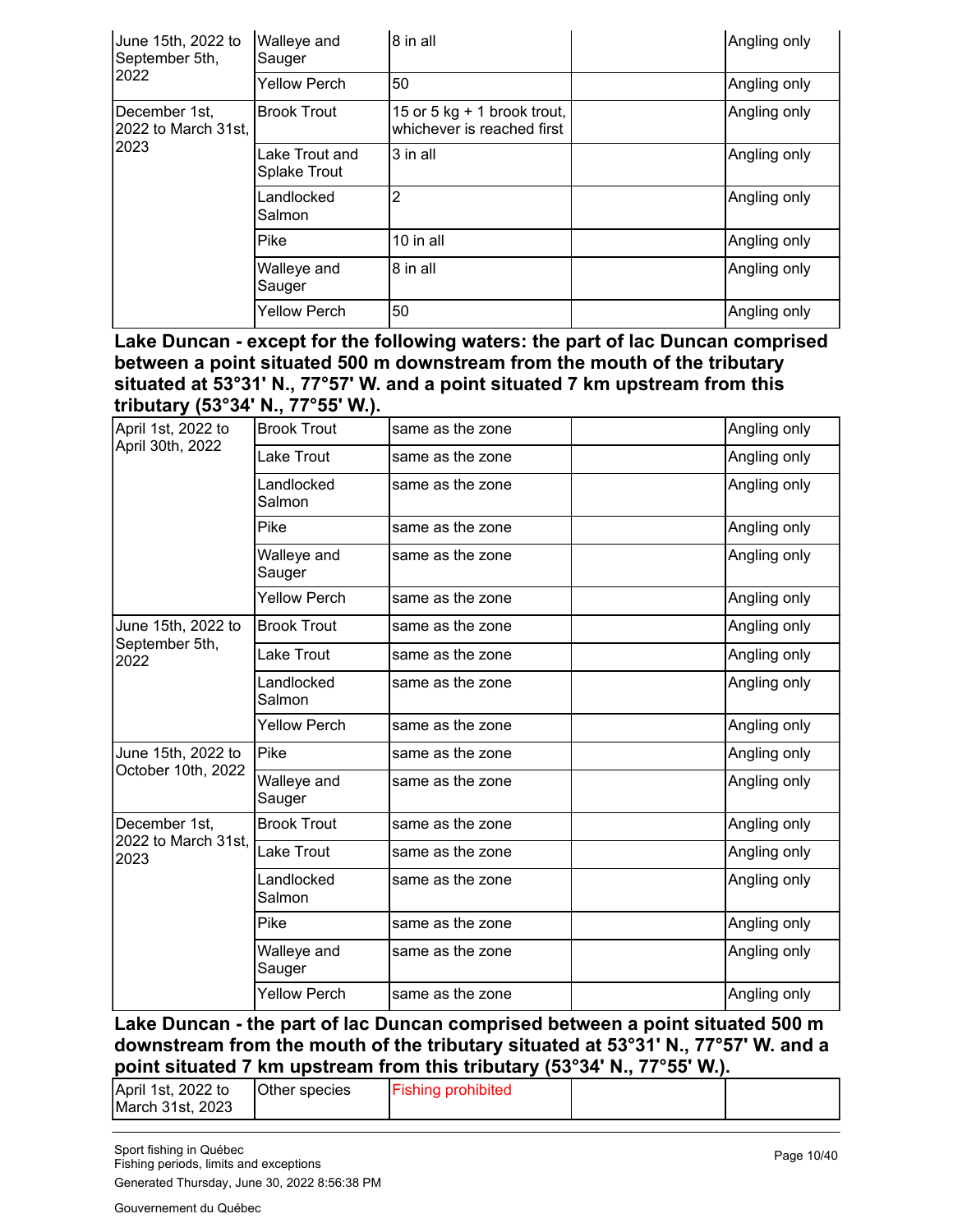| June 15th, 2022 to                       | <b>Brook Trout</b>    | same as the zone | Angling only |
|------------------------------------------|-----------------------|------------------|--------------|
| September 5th,<br>2022                   | Lake Trout            | same as the zone | Angling only |
|                                          | Landlocked<br>Salmon  | same as the zone | Angling only |
|                                          | Yellow Perch          | same as the zone | Angling only |
| June 15th, 2022 to<br>October 10th, 2022 | Pike                  | same as the zone | Angling only |
|                                          | Walleye and<br>Sauger | same as the zone | Angling only |

## **Lake Ekomiak (53°22'38" N., 77°30'00" W.)**

| <b>Brook Trout</b>    | same as the zone          | Angling only |
|-----------------------|---------------------------|--------------|
| Landlocked<br>Salmon  | same as the zone          | Angling only |
| Pike                  | same as the zone          | Angling only |
| Walleye and<br>Sauger | same as the zone          | Angling only |
| <b>Yellow Perch</b>   | same as the zone          | Angling only |
| Other species         | <b>Fishing prohibited</b> |              |
| <b>Brook Trout</b>    | same as the zone          | Angling only |
| Lake Trout            | same as the zone          | Angling only |
| Landlocked<br>Salmon  | same as the zone          | Angling only |
| Pike                  | same as the zone          | Angling only |
| Walleye and<br>Sauger | same as the zone          | Angling only |
| <b>Yellow Perch</b>   | same as the zone          | Angling only |
| <b>Brook Trout</b>    | same as the zone          | Angling only |
| Landlocked<br>Salmon  | same as the zone          | Angling only |
| Pike                  | same as the zone          | Angling only |
| Walleye and<br>Sauger | same as the zone          | Angling only |
| <b>Yellow Perch</b>   | same as the zone          | Angling only |
|                       |                           |              |

# **Lake Esprit (53°25'52" N., 77°57'33" W.)**

| April 1st, 2022 to | <b>Brook Trout</b>    | same as the zone | Angling only |
|--------------------|-----------------------|------------------|--------------|
| April 30th, 2022   | Lake Trout            | same as the zone | Angling only |
|                    | Landlocked<br>Salmon  | same as the zone | Angling only |
|                    | Pike                  | same as the zone | Angling only |
|                    | Walleye and<br>Sauger | same as the zone | Angling only |
|                    | Yellow Perch          | same as the zone | Angling only |
| June 15th, 2022 to | <b>Brook Trout</b>    | same as the zone | Angling only |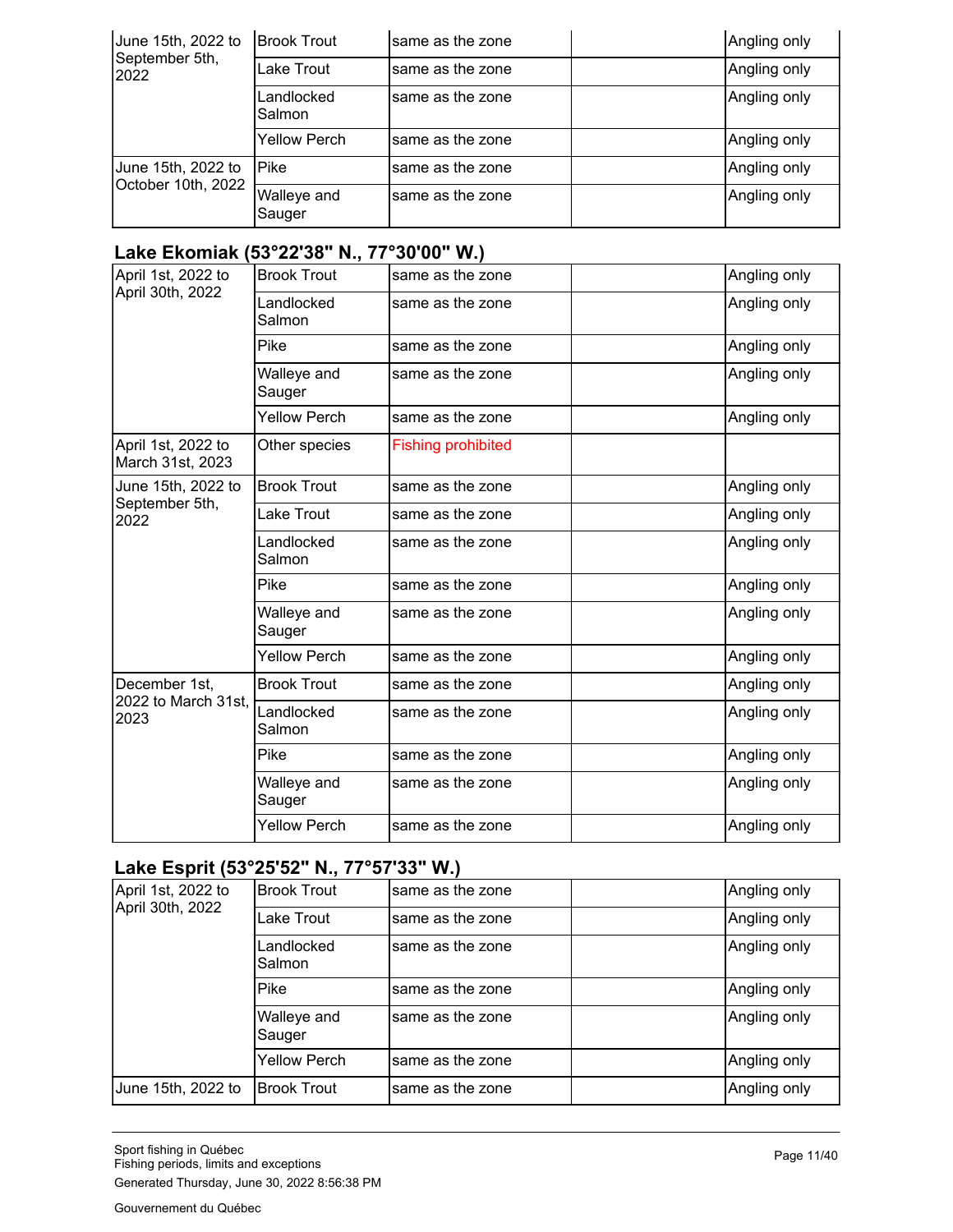| June 15th, 2022 to          | Lake Trout            | same as the zone | Angling only |
|-----------------------------|-----------------------|------------------|--------------|
| September 5th,<br>2022      | Landlocked<br>Salmon  | same as the zone | Angling only |
|                             | Yellow Perch          | same as the zone | Angling only |
| June 15th, 2022 to          | Pike                  | same as the zone | Angling only |
| October 10th, 2022          | Walleye and<br>Sauger | same as the zone | Angling only |
| December 1st,               | <b>Brook Trout</b>    | same as the zone | Angling only |
| 2022 to March 31st,<br>2023 | Lake Trout            | same as the zone | Angling only |
|                             | Landlocked<br>Salmon  | same as the zone | Angling only |
|                             | Pike                  | same as the zone | Angling only |
|                             | Walleye and<br>Sauger | same as the zone | Angling only |
|                             | Yellow Perch          | same as the zone | Angling only |

#### **Lake Guyer - (53°31'41" N., 75°09'27" W.)**

| April 1st, 2022 to<br>March 31st, 2023 | Other species                  | <b>Fishing prohibited</b> |  |              |
|----------------------------------------|--------------------------------|---------------------------|--|--------------|
| June 1st, 2022 to                      | <b>Brook Trout</b>             | same as the zone          |  | Angling only |
| September 5th,<br>2022                 | Lake Trout and<br>Splake Trout | 0 kept                    |  | Angling only |
|                                        | Landlocked<br>Salmon           | same as the zone          |  | Angling only |
|                                        | Pike                           | same as the zone          |  | Angling only |
|                                        | Walleye and<br>Sauger          | same as the zone          |  | Angling only |
|                                        | <b>Yellow Perch</b>            | same as the zone          |  | Angling only |

**Lake Hélène - the part comprised in a 200 m radius situated downstream from the mouth of rivière au Castor (53°26'13" N., 77°30'19" W.).**

| April 1st, 2022 to<br>March 31st, 2023 | Other species         | <b>Fishing prohibited</b> |              |
|----------------------------------------|-----------------------|---------------------------|--------------|
| June 15th, 2022 to                     | <b>Brook Trout</b>    | same as the zone          | Angling only |
| September 5th,<br> 2022                | Lake Trout            | same as the zone          | Angling only |
|                                        | Landlocked<br>Salmon  | same as the zone          | Angling only |
|                                        | Pike                  | same as the zone          | Angling only |
|                                        | Walleye and<br>Sauger | same as the zone          | Angling only |
|                                        | <b>Yellow Perch</b>   | same as the zone          | Angling only |

## **Lake Hervé - (54°27'23" N., 71°13'47" W.)**

| April 1st, 2022 to<br>April 30th, 2022 | IBrook Trout         | Isame as the zone | Angling only |
|----------------------------------------|----------------------|-------------------|--------------|
|                                        | Landlocked<br>Salmon | Isame as the zone | Angling only |
|                                        | Pike                 | Isame as the zone | Angling only |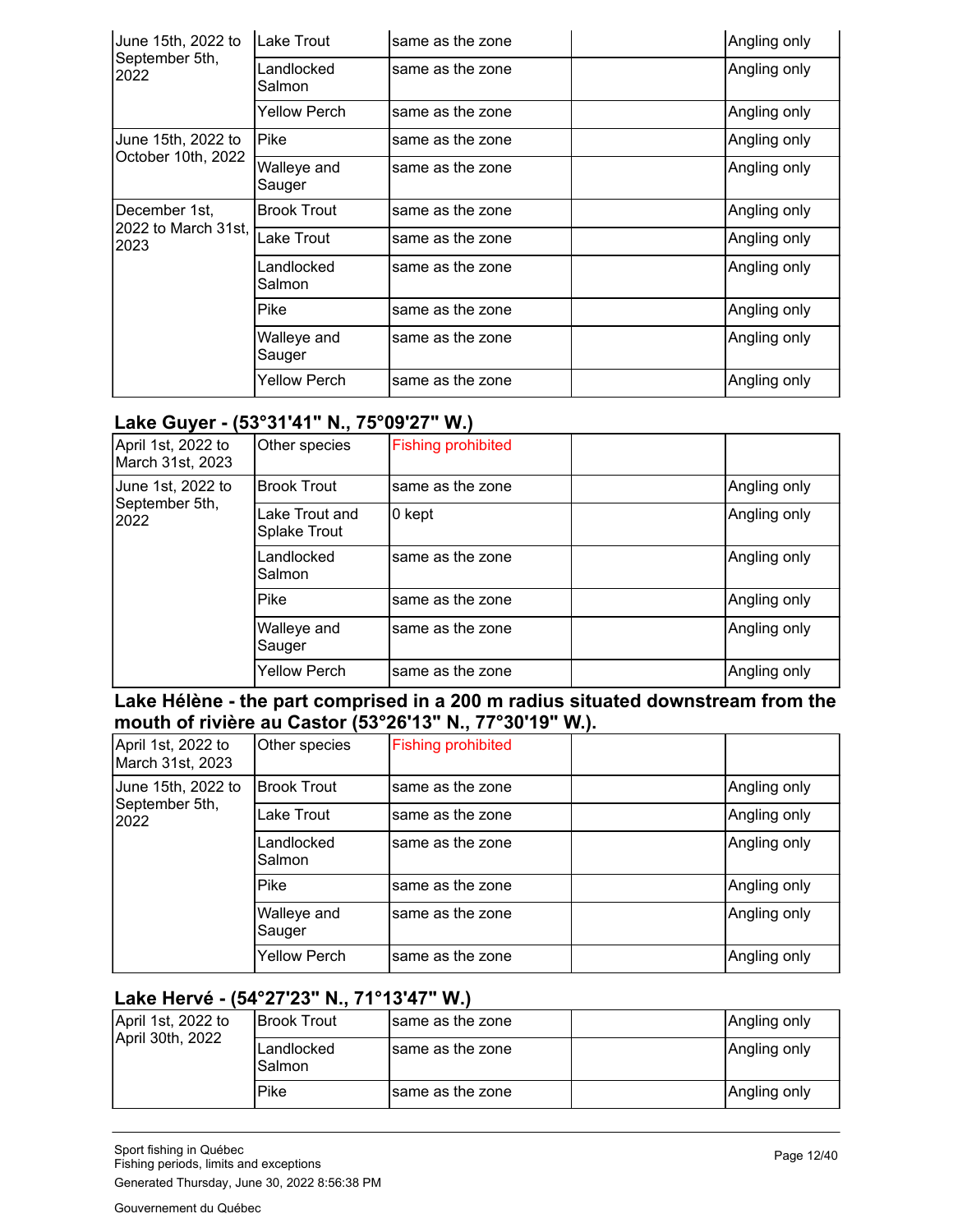| April 1st, 2022 to<br>April 30th, 2022 | Walleye and<br>Sauger | same as the zone          | Angling only |
|----------------------------------------|-----------------------|---------------------------|--------------|
|                                        | <b>Yellow Perch</b>   | same as the zone          | Angling only |
| April 1st, 2022 to<br>March 31st, 2023 | Other species         | <b>Fishing prohibited</b> |              |
| June 15th, 2022 to                     | <b>Brook Trout</b>    | same as the zone          | Angling only |
| September 5th,<br>2022                 | Lake Trout            | same as the zone          | Angling only |
|                                        | Landlocked<br>Salmon  | same as the zone          | Angling only |
|                                        | Pike                  | same as the zone          | Angling only |
|                                        | Walleye and<br>Sauger | same as the zone          | Angling only |
|                                        | <b>Yellow Perch</b>   | same as the zone          | Angling only |
| December 1st,                          | <b>Brook Trout</b>    | same as the zone          | Angling only |
| 2022 to March 31st,<br>2023            | Landlocked<br>Salmon  | same as the zone          | Angling only |
|                                        | Pike                  | same as the zone          | Angling only |
|                                        | Walleye and<br>Sauger | same as the zone          | Angling only |
|                                        | <b>Yellow Perch</b>   | same as the zone          | Angling only |

## **Lake Hiver (54°03' N., 71°57' O.)**

| April 1st, 2022 to                     | <b>Brook Trout</b>    | same as the zone          | Angling only |
|----------------------------------------|-----------------------|---------------------------|--------------|
| April 30th, 2022                       | Landlocked<br>Salmon  | same as the zone          | Angling only |
|                                        | Pike                  | same as the zone          | Angling only |
|                                        | Walleye and<br>Sauger | same as the zone          | Angling only |
|                                        | Yellow Perch          | same as the zone          | Angling only |
| April 1st, 2022 to<br>March 31st, 2023 | Other species         | <b>Fishing prohibited</b> |              |
| June 15th, 2022 to                     | <b>Brook Trout</b>    | same as the zone          | Angling only |
| September 5th,<br>2022                 | Lake Trout            | same as the zone          | Angling only |
|                                        | Landlocked<br>Salmon  | same as the zone          | Angling only |
|                                        | Pike                  | same as the zone          | Angling only |
|                                        | Walleye and<br>Sauger | same as the zone          | Angling only |
|                                        | <b>Yellow Perch</b>   | same as the zone          | Angling only |
| December 1st,                          | <b>Brook Trout</b>    | same as the zone          | Angling only |
| 2022 to March 31st,<br>2023            | Landlocked<br>Salmon  | same as the zone          | Angling only |
|                                        | Pike                  | same as the zone          | Angling only |
|                                        | Walleye and<br>Sauger | same as the zone          | Angling only |
|                                        | <b>Yellow Perch</b>   | same as the zone          | Angling only |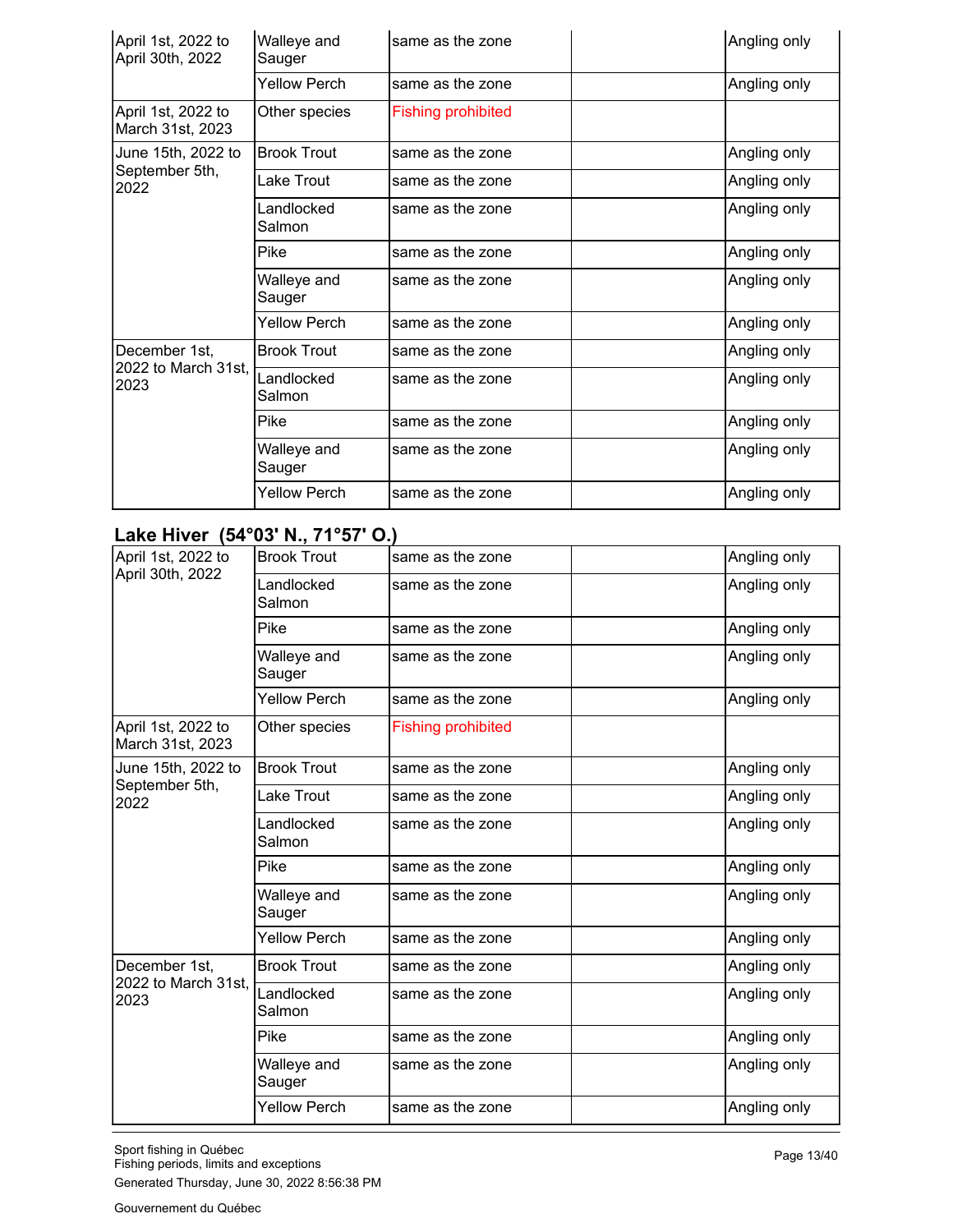# **Lake Kachinukamach (53°18'03" N., 77°08'45" W.)**

| April 1st, 2022 to<br>April 30th, 2022 | <b>Brook Trout</b>    | same as the zone          | Angling only |
|----------------------------------------|-----------------------|---------------------------|--------------|
|                                        | Lake Trout            | same as the zone          | Angling only |
|                                        | Landlocked<br>Salmon  | same as the zone          | Angling only |
|                                        | Pike                  | same as the zone          | Angling only |
|                                        | Walleye and<br>Sauger | same as the zone          | Angling only |
|                                        | <b>Yellow Perch</b>   | same as the zone          | Angling only |
| April 1st, 2022 to<br>March 31st, 2023 | Other species         | <b>Fishing prohibited</b> |              |
| June 1st, 2022 to                      | <b>Brook Trout</b>    | same as the zone          | Angling only |
| September 5th,<br>2022                 | Lake Trout            | same as the zone          | Angling only |
|                                        | Landlocked<br>Salmon  | same as the zone          | Angling only |
|                                        | Pike                  | same as the zone          | Angling only |
|                                        | Walleye and<br>Sauger | same as the zone          | Angling only |
|                                        | <b>Yellow Perch</b>   | same as the zone          | Angling only |
| December 1st,                          | <b>Brook Trout</b>    | same as the zone          | Angling only |
| 2022 to March 31st,<br>2023            | Lake Trout            | same as the zone          | Angling only |
|                                        | Landlocked<br>Salmon  | same as the zone          | Angling only |
|                                        | Pike                  | same as the zone          | Angling only |
|                                        | Walleye and<br>Sauger | same as the zone          | Angling only |
|                                        | <b>Yellow Perch</b>   | same as the zone          | Angling only |

## **Lake Kachipinikaw (des Copains) (53°26'43" N., 77°41'49" W.)**

| April 1st, 2022 to                     | <b>Brook Trout</b>    | same as the zone          | Angling only |
|----------------------------------------|-----------------------|---------------------------|--------------|
| April 30th, 2022                       | Landlocked<br>Salmon  | same as the zone          | Angling only |
|                                        | Pike                  | same as the zone          | Angling only |
|                                        | Walleye and<br>Sauger | same as the zone          | Angling only |
|                                        | Yellow Perch          | same as the zone          | Angling only |
| April 1st, 2022 to<br>March 31st, 2023 | Other species         | <b>Fishing prohibited</b> |              |
| June 15th, 2022 to                     | <b>Brook Trout</b>    | same as the zone          | Angling only |
| September 5th,<br>2022                 | Lake Trout            | same as the zone          | Angling only |
|                                        | Landlocked<br>Salmon  | same as the zone          | Angling only |
|                                        | Pike                  | same as the zone          | Angling only |
|                                        | Walleye and<br>Sauger | same as the zone          | Angling only |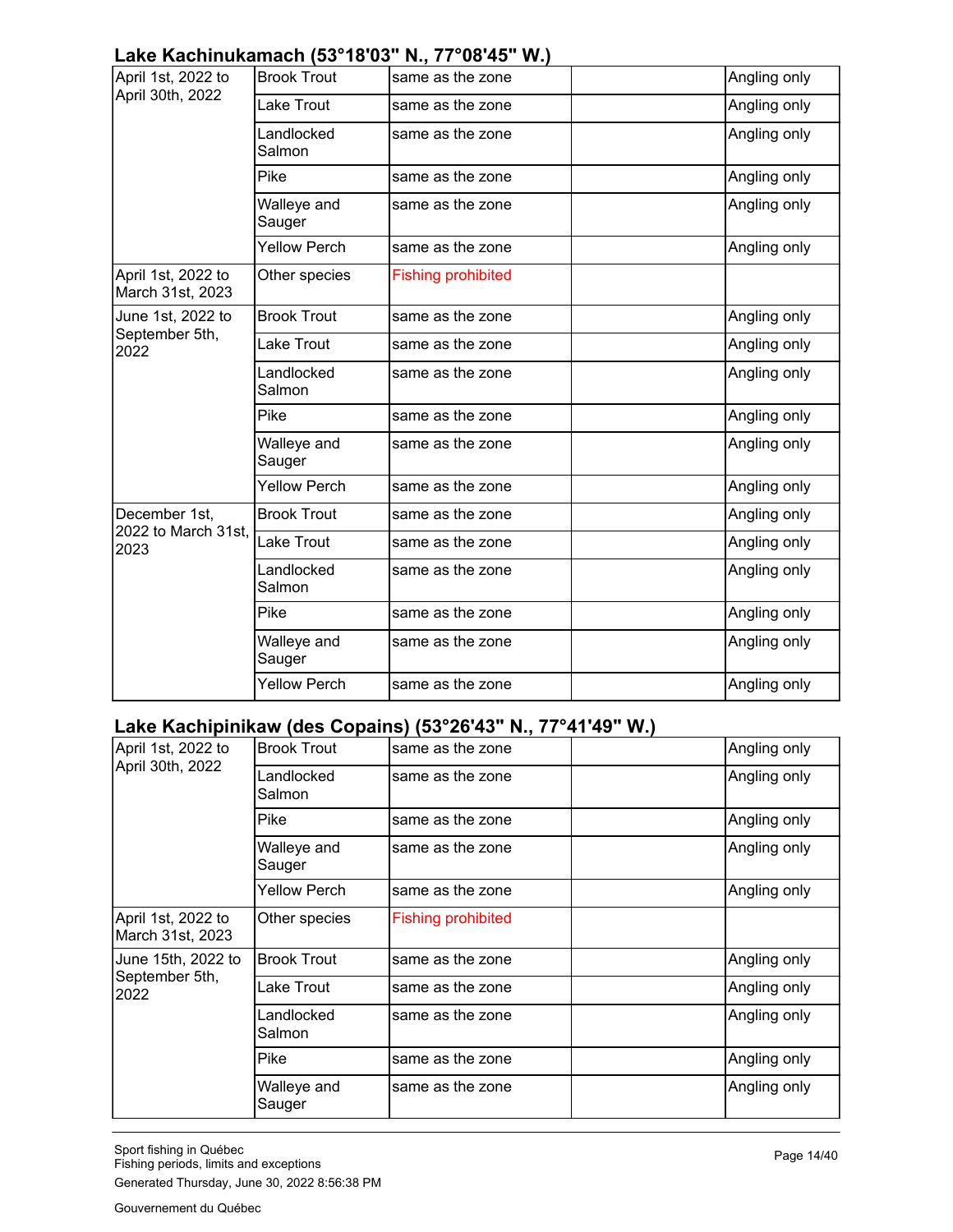| June 15th, 2022 to          | <b>Yellow Perch</b>   | same as the zone | Angling only |
|-----------------------------|-----------------------|------------------|--------------|
| December 1st,               | <b>Brook Trout</b>    | same as the zone | Angling only |
| 2022 to March 31st,<br>2023 | Landlocked<br>Salmon  | same as the zone | Angling only |
|                             | Pike                  | same as the zone | Angling only |
|                             | Walleye and<br>Sauger | same as the zone | Angling only |
|                             | <b>Yellow Perch</b>   | same as the zone | Angling only |

## **Lake Kachistasakaw - (52°35'19" N., 77°17'11" W.)**

| April 1st, 2022 to<br>April 30th, 2022       | <b>Brook Trout</b>    | 15 or 5 kg + 1 brook trout,<br>whichever is reached first | Angling only |
|----------------------------------------------|-----------------------|-----------------------------------------------------------|--------------|
|                                              | Landlocked<br>Salmon  | 2                                                         | Angling only |
|                                              | Pike                  | 10 in all                                                 | Angling only |
|                                              | Walleye and<br>Sauger | 8 in all                                                  | Angling only |
|                                              | <b>Yellow Perch</b>   | 50                                                        | Angling only |
| April 1st, 2022 to<br>March 31st, 2023       | Other species         | <b>Fishing prohibited</b>                                 |              |
| June 15th, 2022 to<br>September 5th,         | <b>Brook Trout</b>    | 15 or 5 kg + 1 brook trout,<br>whichever is reached first | Angling only |
| 2022                                         | Landlocked<br>Salmon  | 2                                                         | Angling only |
|                                              | <b>Yellow Perch</b>   | 50                                                        | Angling only |
| June 15th, 2022 to                           | Pike                  | 10 in all                                                 | Angling only |
| October 10th, 2022                           | Walleye and<br>Sauger | 8 in all                                                  | Angling only |
| December 1st,<br>2022 to March 31st,<br>2023 | <b>Brook Trout</b>    | 15 or 5 kg + 1 brook trout,<br>whichever is reached first | Angling only |
|                                              | Landlocked<br>Salmon  | 2                                                         | Angling only |
|                                              | Pike                  | 10 in all                                                 | Angling only |
|                                              | Walleye and<br>Sauger | 8 in all                                                  | Angling only |
|                                              | <b>Yellow Perch</b>   | 50                                                        | Angling only |

#### **Lake Kanipitayapuschuwatach - (Category II lands of Chisasibi)(54°27'21" N., 78°46'44" W.)**

| April 1st, 2022 to | <b>Brook Trout</b>    | same as the zone | Angling only |
|--------------------|-----------------------|------------------|--------------|
| April 30th, 2022   | Lake Trout            | same as the zone | Angling only |
|                    | Landlocked<br>Salmon  | same as the zone | Angling only |
|                    | Pike                  | same as the zone | Angling only |
|                    | Walleye and<br>Sauger | same as the zone | Angling only |
|                    | <b>Yellow Perch</b>   | same as the zone | Angling only |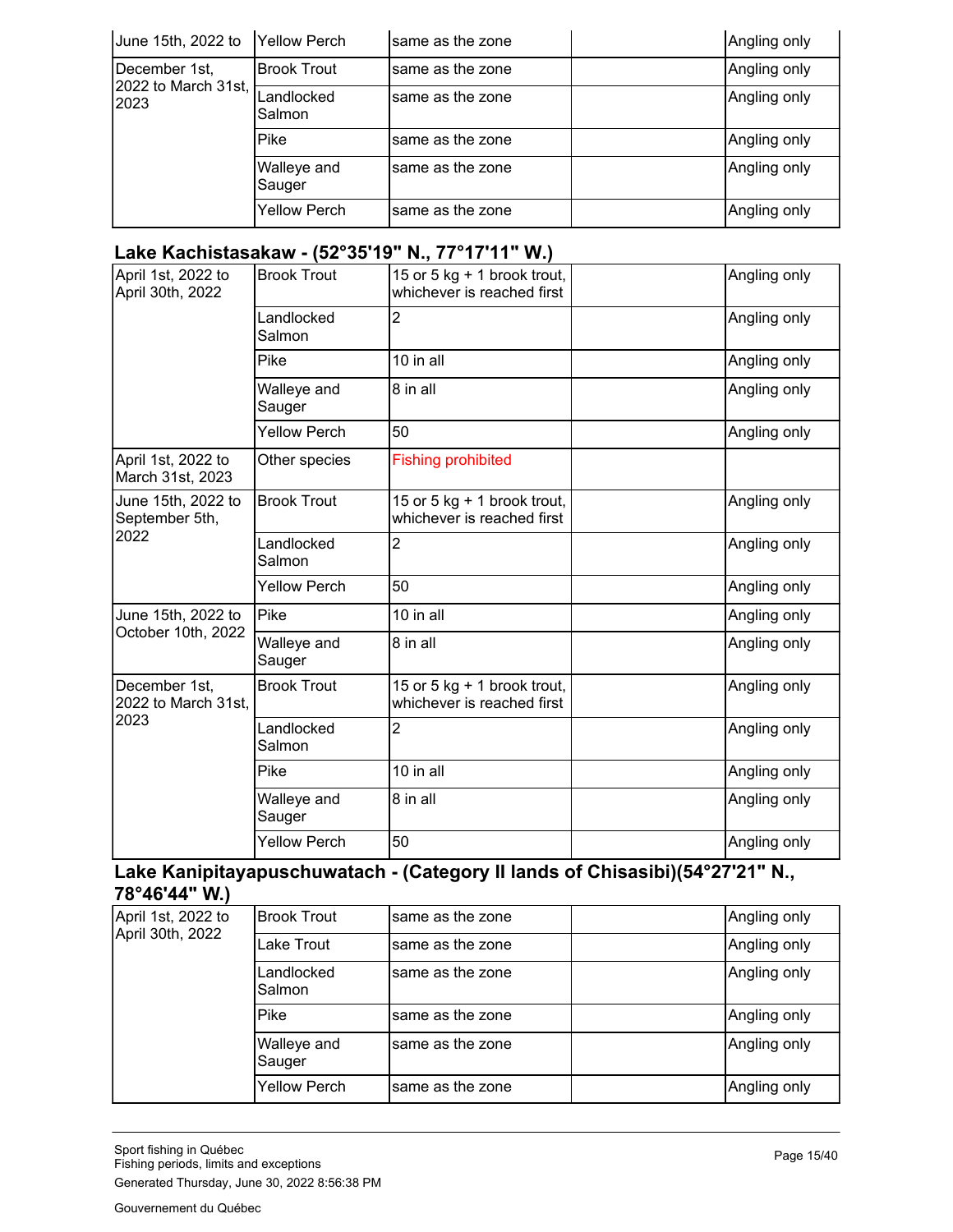| April 1st, 2022 to<br>March 31st, 2023 | Other species         | <b>Fishing prohibited</b> |              |
|----------------------------------------|-----------------------|---------------------------|--------------|
| June 1st, 2022 to                      | <b>Brook Trout</b>    | same as the zone          | Angling only |
| September 5th,<br>2022                 | Lake Trout            | same as the zone          | Angling only |
|                                        | Landlocked<br>Salmon  | same as the zone          | Angling only |
|                                        | Pike                  | same as the zone          | Angling only |
|                                        | Walleye and<br>Sauger | same as the zone          | Angling only |
|                                        | Yellow Perch          | same as the zone          | Angling only |
| December 1st,                          | <b>Brook Trout</b>    | same as the zone          | Angling only |
| 2022 to March 31st,<br>2023            | Lake Trout            | same as the zone          | Angling only |
|                                        | Landlocked<br>Salmon  | same as the zone          | Angling only |
|                                        | Pike                  | same as the zone          | Angling only |
|                                        | Walleye and<br>Sauger | same as the zone          | Angling only |
|                                        | Yellow Perch          | same as the zone          | Angling only |

### **Lake Kauskatikakanaw (Pine)(54°03'45" N., 75°47'49" W.)**

| April 1st, 2022 to                     | <b>Brook Trout</b>    | same as the zone          | Angling only |
|----------------------------------------|-----------------------|---------------------------|--------------|
| April 30th, 2022                       | Landlocked<br>Salmon  | same as the zone          | Angling only |
|                                        | Pike                  | same as the zone          | Angling only |
|                                        | Walleye and<br>Sauger | same as the zone          | Angling only |
|                                        | <b>Yellow Perch</b>   | same as the zone          | Angling only |
| April 1st, 2022 to<br>March 31st, 2023 | Other species         | <b>Fishing prohibited</b> |              |
| June 15th, 2022 to                     | <b>Brook Trout</b>    | same as the zone          | Angling only |
| September 5th,<br>2022                 | Lake Trout            | same as the zone          | Angling only |
|                                        | Landlocked<br>Salmon  | same as the zone          | Angling only |
|                                        | Pike                  | same as the zone          | Angling only |
|                                        | Walleye and<br>Sauger | same as the zone          | Angling only |
|                                        | <b>Yellow Perch</b>   | same as the zone          | Angling only |
| December 1st,                          | <b>Brook Trout</b>    | same as the zone          | Angling only |
| 2022 to March 31st,<br>2023            | Landlocked<br>Salmon  | same as the zone          | Angling only |
|                                        | Pike                  | same as the zone          | Angling only |
|                                        | Walleye and<br>Sauger | same as the zone          | Angling only |
|                                        | <b>Yellow Perch</b>   | same as the zone          | Angling only |

## **Lake Kowkatehkakmow - (53°27'29" N., 77°26'15" W.)**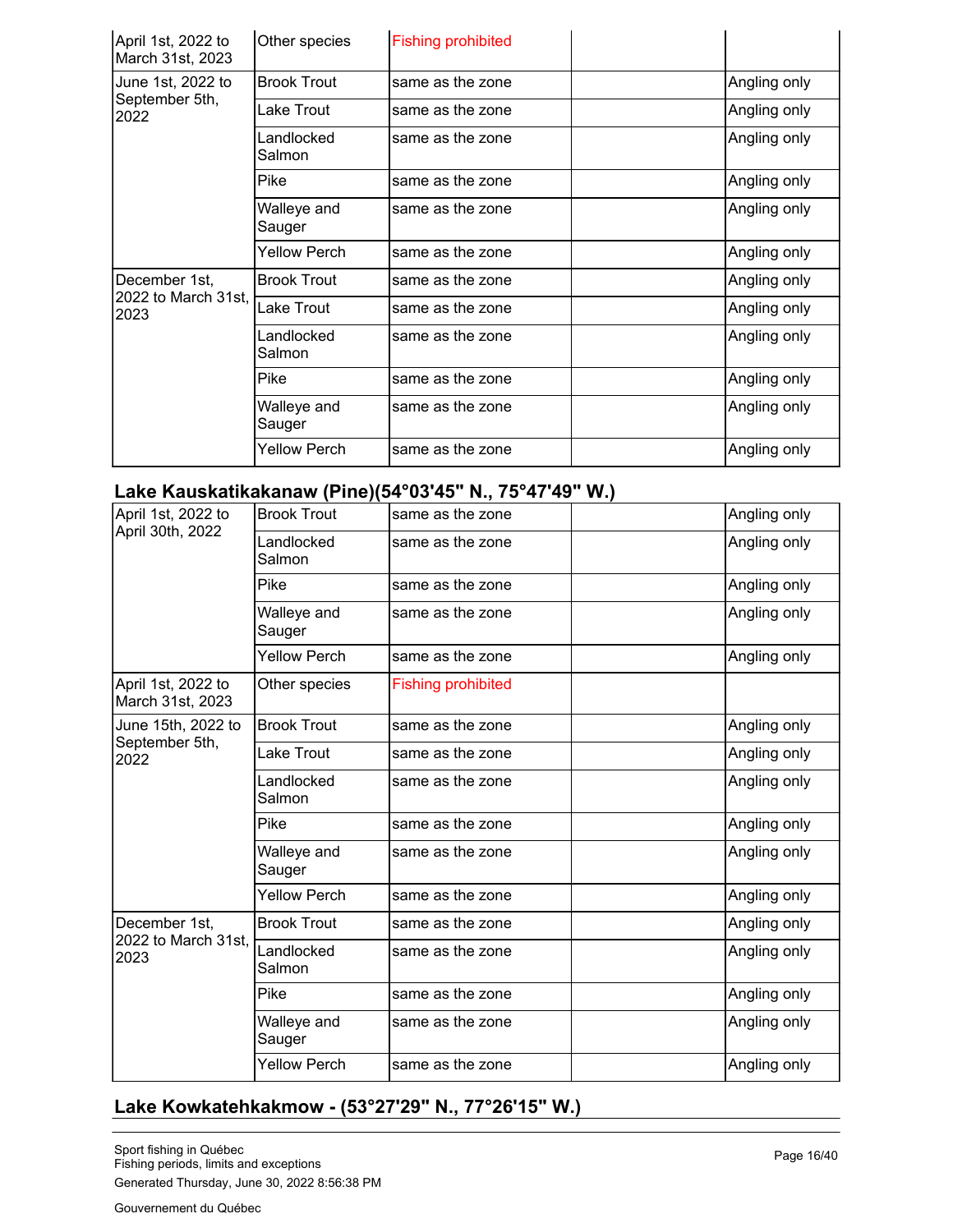| April 1st, 2022 to<br>April 30th, 2022       | <b>Brook Trout</b>    | 15 or 5 kg + 1 brook trout,<br>whichever is reached first   | Angling only |
|----------------------------------------------|-----------------------|-------------------------------------------------------------|--------------|
|                                              | Landlocked<br>Salmon  | 2                                                           | Angling only |
|                                              | Pike                  | 10 in all                                                   | Angling only |
|                                              | Walleye and<br>Sauger | 8 in all                                                    | Angling only |
|                                              | <b>Yellow Perch</b>   | 50                                                          | Angling only |
| April 1st, 2022 to<br>March 31st, 2023       | Other species         | <b>Fishing prohibited</b>                                   |              |
| June 15th, 2022 to<br>September 5th,         | <b>Brook Trout</b>    | 15 or 5 kg $+$ 1 brook trout,<br>whichever is reached first | Angling only |
| 2022                                         | Landlocked<br>Salmon  | 2                                                           | Angling only |
|                                              | <b>Yellow Perch</b>   | 50                                                          | Angling only |
| June 15th, 2022 to                           | Pike                  | 10 in all                                                   | Angling only |
| October 10th, 2022                           | Walleye and<br>Sauger | 8 in all                                                    | Angling only |
| December 1st,<br>2022 to March 31st,<br>2023 | <b>Brook Trout</b>    | 15 or 5 kg + 1 brook trout,<br>whichever is reached first   | Angling only |
|                                              | Landlocked<br>Salmon  | 2                                                           | Angling only |
|                                              | Pike                  | 10 in all                                                   | Angling only |
|                                              | Walleye and<br>Sauger | 8 in all                                                    | Angling only |
|                                              | <b>Yellow Perch</b>   | 50                                                          | Angling only |

# **Lake Kuskips - (Category II lands of Chisasibi)(54°15'37" N., 77°56'31" W.)**

| April 1st, 2022 to                     | <b>Brook Trout</b>    | same as the zone          | Angling only |
|----------------------------------------|-----------------------|---------------------------|--------------|
| April 30th, 2022                       | Lake Trout            | same as the zone          | Angling only |
|                                        | Landlocked<br>Salmon  | same as the zone          | Angling only |
|                                        | Pike                  | same as the zone          | Angling only |
|                                        | Walleye and<br>Sauger | same as the zone          | Angling only |
|                                        | <b>Yellow Perch</b>   | same as the zone          | Angling only |
| April 1st, 2022 to<br>March 31st, 2023 | Other species         | <b>Fishing prohibited</b> |              |
| June 1st, 2022 to                      | <b>Brook Trout</b>    | same as the zone          | Angling only |
| September 5th,<br>2022                 | Lake Trout            | same as the zone          | Angling only |
|                                        | Landlocked<br>Salmon  | same as the zone          | Angling only |
|                                        | Pike                  | same as the zone          | Angling only |
|                                        | Walleye and<br>Sauger | same as the zone          | Angling only |
|                                        | <b>Yellow Perch</b>   | same as the zone          | Angling only |
| December 1st, 202                      | <b>Brook Trout</b>    | same as the zone          | Angling only |
|                                        |                       |                           |              |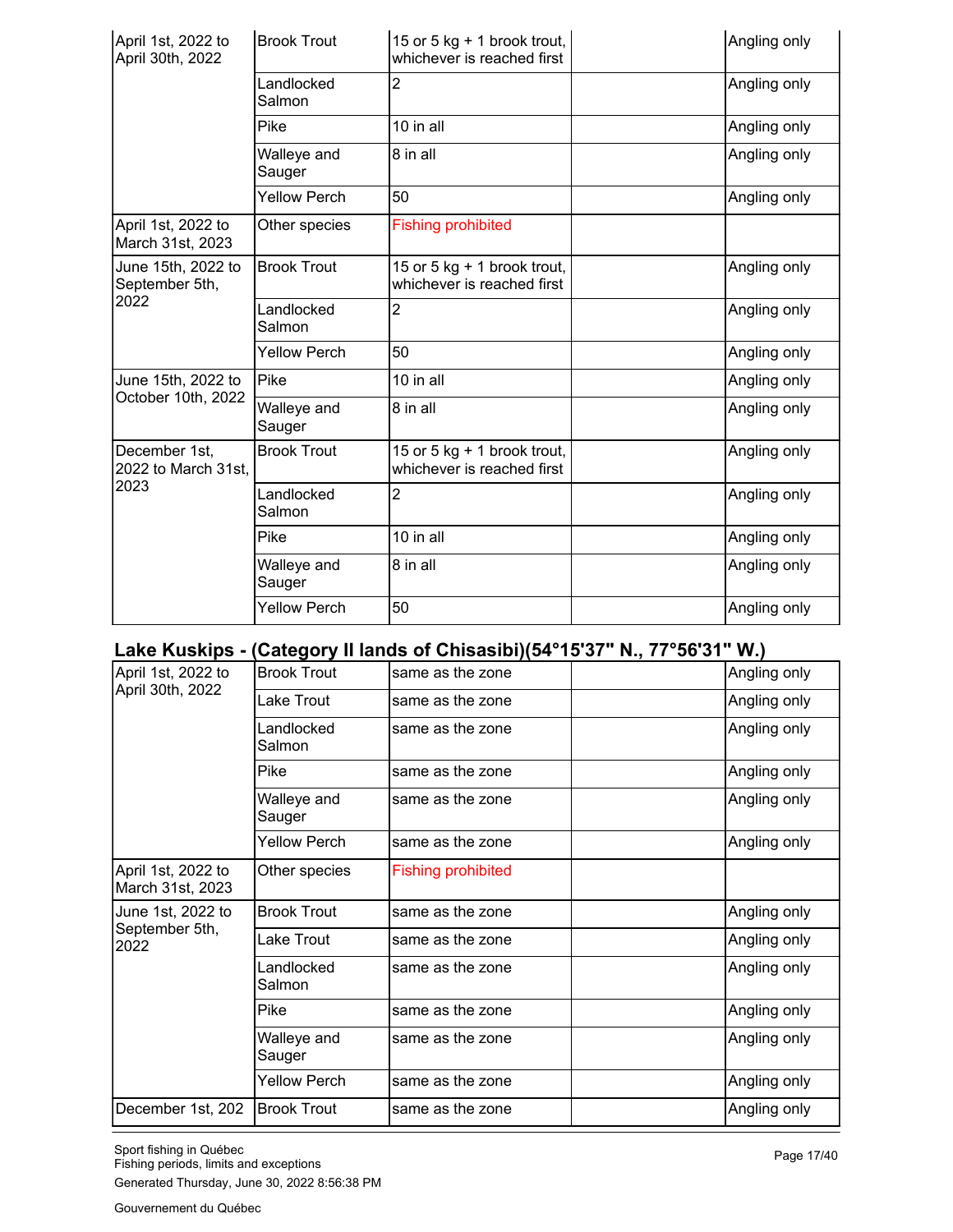| December 1st,<br>2022 to March 31st,<br>2023 | Lake Trout            | same as the zone | Angling only |
|----------------------------------------------|-----------------------|------------------|--------------|
|                                              | Landlocked<br>Salmon  | same as the zone | Angling only |
|                                              | Pike                  | same as the zone | Angling only |
|                                              | Walleye and<br>Sauger | same as the zone | Angling only |
|                                              | <b>Yellow Perch</b>   | same as the zone | Angling only |

## **Lake Lutrin (53°40' N., 76°04' O.)**

| April 1st, 2022 to                     | <b>Brook Trout</b>    | same as the zone          | Angling only |
|----------------------------------------|-----------------------|---------------------------|--------------|
| April 30th, 2022                       | Landlocked<br>Salmon  | same as the zone          | Angling only |
|                                        | Pike                  | same as the zone          | Angling only |
|                                        | Walleye and<br>Sauger | same as the zone          | Angling only |
|                                        | <b>Yellow Perch</b>   | same as the zone          | Angling only |
| April 1st, 2022 to<br>March 31st, 2023 | Other species         | <b>Fishing prohibited</b> |              |
| June 15th, 2022 to                     | <b>Brook Trout</b>    | same as the zone          | Angling only |
| September 5th,<br>2022                 | Lake Trout            | same as the zone          | Angling only |
|                                        | Landlocked<br>Salmon  | same as the zone          | Angling only |
|                                        | Pike                  | same as the zone          | Angling only |
|                                        | Walleye and<br>Sauger | same as the zone          | Angling only |
|                                        | <b>Yellow Perch</b>   | same as the zone          | Angling only |
| December 1st,                          | <b>Brook Trout</b>    | same as the zone          | Angling only |
| 2022 to March 31st,<br>2023            | Landlocked<br>Salmon  | same as the zone          | Angling only |
|                                        | Pike                  | same as the zone          | Angling only |
|                                        | Walleye and<br>Sauger | same as the zone          | Angling only |
|                                        | <b>Yellow Perch</b>   | same as the zone          | Angling only |

# **Lake Menarick (53°22'33" N., 77°23'24" W.)**

| April 1st, 2022 to<br>April 30th, 2022 | <b>Brook Trout</b>    | same as the zone          | Angling only |
|----------------------------------------|-----------------------|---------------------------|--------------|
|                                        | Landlocked<br>Salmon  | same as the zone          | Angling only |
|                                        | Pike                  | same as the zone          | Angling only |
|                                        | Walleye and<br>Sauger | same as the zone          | Angling only |
|                                        | <b>Yellow Perch</b>   | same as the zone          | Angling only |
| April 1st, 2022 to<br>March 31st, 2023 | Other species         | <b>Fishing prohibited</b> |              |
| June 15th, 2022 to                     | <b>Brook Trout</b>    | same as the zone          | Angling only |
| September 5th, 202                     | Lake Trout            | same as the zone          | Angling only |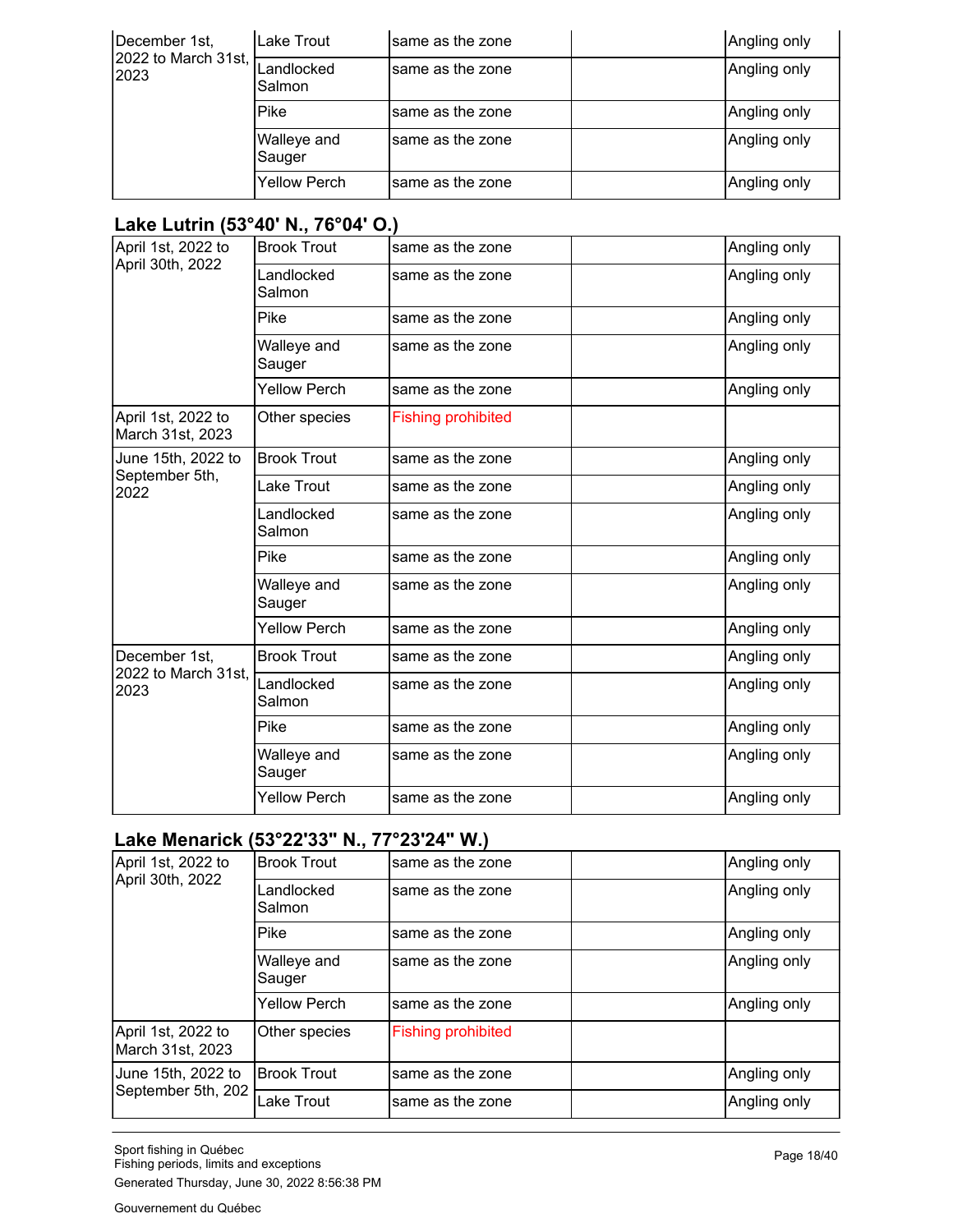| June 15th, 2022 to<br>September 5th, | Landlocked<br>Salmon  | same as the zone | Angling only |
|--------------------------------------|-----------------------|------------------|--------------|
| 2022                                 | Pike                  | same as the zone | Angling only |
|                                      | Walleye and<br>Sauger | same as the zone | Angling only |
|                                      | <b>Yellow Perch</b>   | same as the zone | Angling only |
| December 1st,                        | <b>Brook Trout</b>    | same as the zone | Angling only |
| 2022 to March 31st,<br>2023          | Landlocked<br>Salmon  | same as the zone | Angling only |
|                                      | Pike                  | same as the zone | Angling only |
|                                      | Walleye and<br>Sauger | same as the zone | Angling only |
|                                      | <b>Yellow Perch</b>   | same as the zone | Angling only |

**Lake Michisu apimiskutat - (Category II lands of Chisasibi)(54°18'30" N., 77°57'00" W.)**

| April 1st, 2022 to                     | <b>Brook Trout</b>    | same as the zone          | Angling only |
|----------------------------------------|-----------------------|---------------------------|--------------|
| April 30th, 2022                       | Lake Trout            | same as the zone          | Angling only |
|                                        | Landlocked<br>Salmon  | same as the zone          | Angling only |
|                                        | Pike                  | same as the zone          | Angling only |
|                                        | Walleye and<br>Sauger | same as the zone          | Angling only |
|                                        | <b>Yellow Perch</b>   | same as the zone          | Angling only |
| April 1st, 2022 to<br>March 31st, 2023 | Other species         | <b>Fishing prohibited</b> |              |
| June 1st, 2022 to                      | <b>Brook Trout</b>    | same as the zone          | Angling only |
| September 5th,<br>2022                 | Lake Trout            | same as the zone          | Angling only |
|                                        | Landlocked<br>Salmon  | same as the zone          | Angling only |
|                                        | Pike                  | same as the zone          | Angling only |
|                                        | Walleye and<br>Sauger | same as the zone          | Angling only |
|                                        | <b>Yellow Perch</b>   | same as the zone          | Angling only |
| December 1st,                          | <b>Brook Trout</b>    | same as the zone          | Angling only |
| 2022 to March 31st.<br>2023            | Lake Trout            | same as the zone          | Angling only |
|                                        | Landlocked<br>Salmon  | same as the zone          | Angling only |
|                                        | Pike                  | same as the zone          | Angling only |
|                                        | Walleye and<br>Sauger | same as the zone          | Angling only |
|                                        | <b>Yellow Perch</b>   | same as the zone          | Angling only |

#### **Lake Natisiskan - (Category II lands of Chisasibi)(54°32'30" N., 78°50'06" W.)**

| April 1st, 2022 to<br>April 30th, 2022 | <b>Brook Trout</b> | Isame as the zone | Angling only |
|----------------------------------------|--------------------|-------------------|--------------|
|                                        | Trout<br>Lake      | Isame as the zone | Angling only |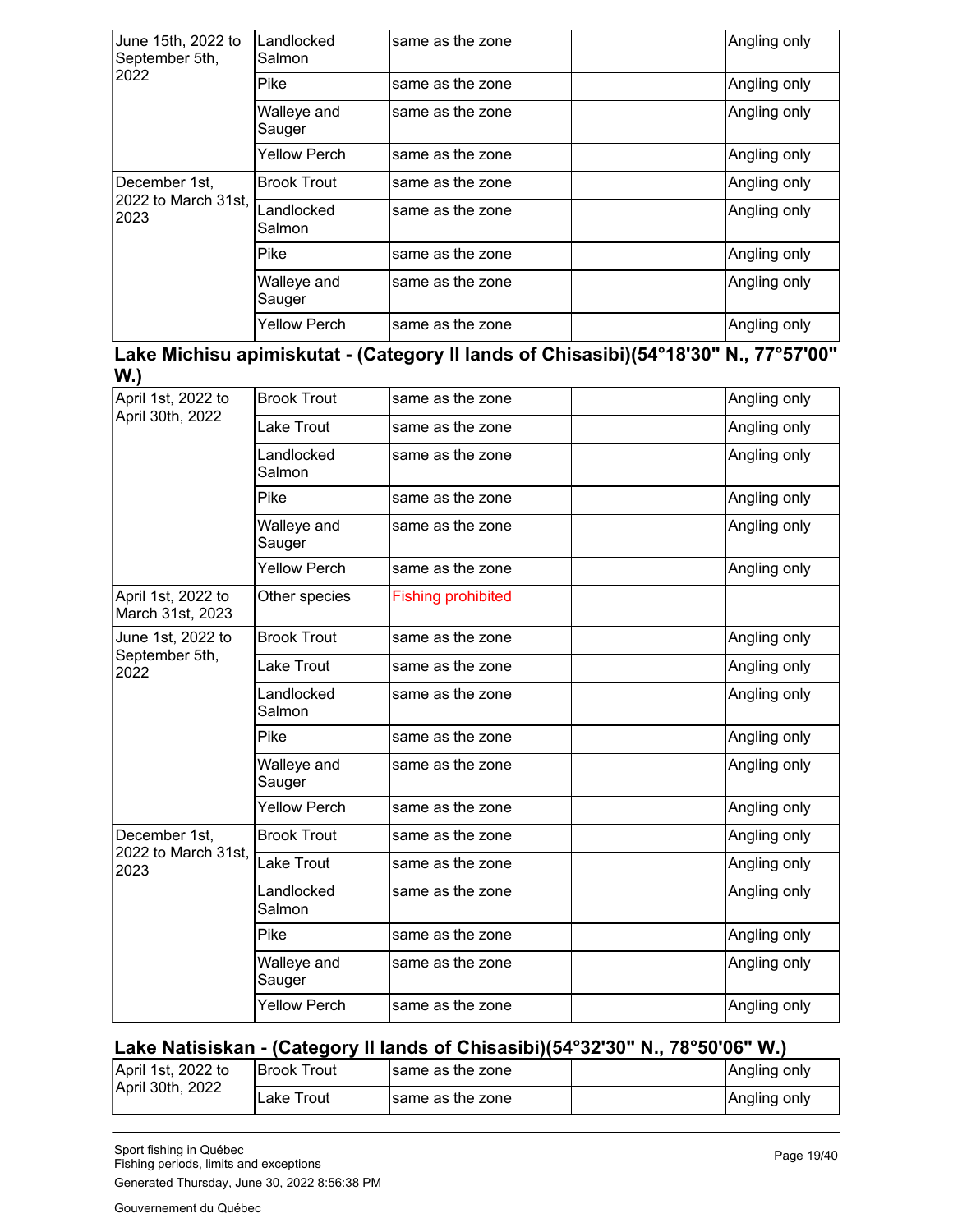| April 1st, 2022 to<br>April 30th, 2022 | Landlocked<br>Salmon  | same as the zone          | Angling only |
|----------------------------------------|-----------------------|---------------------------|--------------|
|                                        | Pike                  | same as the zone          | Angling only |
|                                        | Walleye and<br>Sauger | same as the zone          | Angling only |
|                                        | <b>Yellow Perch</b>   | same as the zone          | Angling only |
| April 1st, 2022 to<br>March 31st, 2023 | Other species         | <b>Fishing prohibited</b> |              |
| June 1st, 2022 to                      | <b>Brook Trout</b>    | same as the zone          | Angling only |
| September 5th,<br>2022                 | Lake Trout            | same as the zone          | Angling only |
|                                        | Landlocked<br>Salmon  | same as the zone          | Angling only |
|                                        | Pike                  | same as the zone          | Angling only |
|                                        | Walleye and<br>Sauger | same as the zone          | Angling only |
|                                        | <b>Yellow Perch</b>   | same as the zone          | Angling only |
| December 1st.                          | <b>Brook Trout</b>    | same as the zone          | Angling only |
| 2022 to March 31st.<br>2023            | Lake Trout            | same as the zone          | Angling only |
|                                        | Landlocked<br>Salmon  | same as the zone          | Angling only |
|                                        | Pike                  | same as the zone          | Angling only |
|                                        | Walleye and<br>Sauger | same as the zone          | Angling only |
|                                        | <b>Yellow Perch</b>   | same as the zone          | Angling only |

### **Lake Natwakami (Nadockmi) (54°18'11" N., 78°32'31" W.)**

| April 1st, 2022 to                     | <b>Brook Trout</b>    | same as the zone          | Angling only |
|----------------------------------------|-----------------------|---------------------------|--------------|
| April 30th, 2022                       | Lake Trout            | same as the zone          | Angling only |
|                                        | Landlocked<br>Salmon  | same as the zone          | Angling only |
|                                        | Pike                  | same as the zone          | Angling only |
|                                        | Walleye and<br>Sauger | same as the zone          | Angling only |
|                                        | <b>Yellow Perch</b>   | same as the zone          | Angling only |
| April 1st, 2022 to<br>March 31st, 2023 | Other species         | <b>Fishing prohibited</b> |              |
| June 1st, 2022 to                      | <b>Brook Trout</b>    | same as the zone          | Angling only |
| September 5th,<br>2022                 | Lake Trout            | same as the zone          | Angling only |
|                                        | Landlocked<br>Salmon  | same as the zone          | Angling only |
|                                        | Pike                  | same as the zone          | Angling only |
|                                        | Walleye and<br>Sauger | same as the zone          | Angling only |
|                                        | <b>Yellow Perch</b>   | same as the zone          | Angling only |
| December 1st, 202                      | <b>Brook Trout</b>    | same as the zone          | Angling only |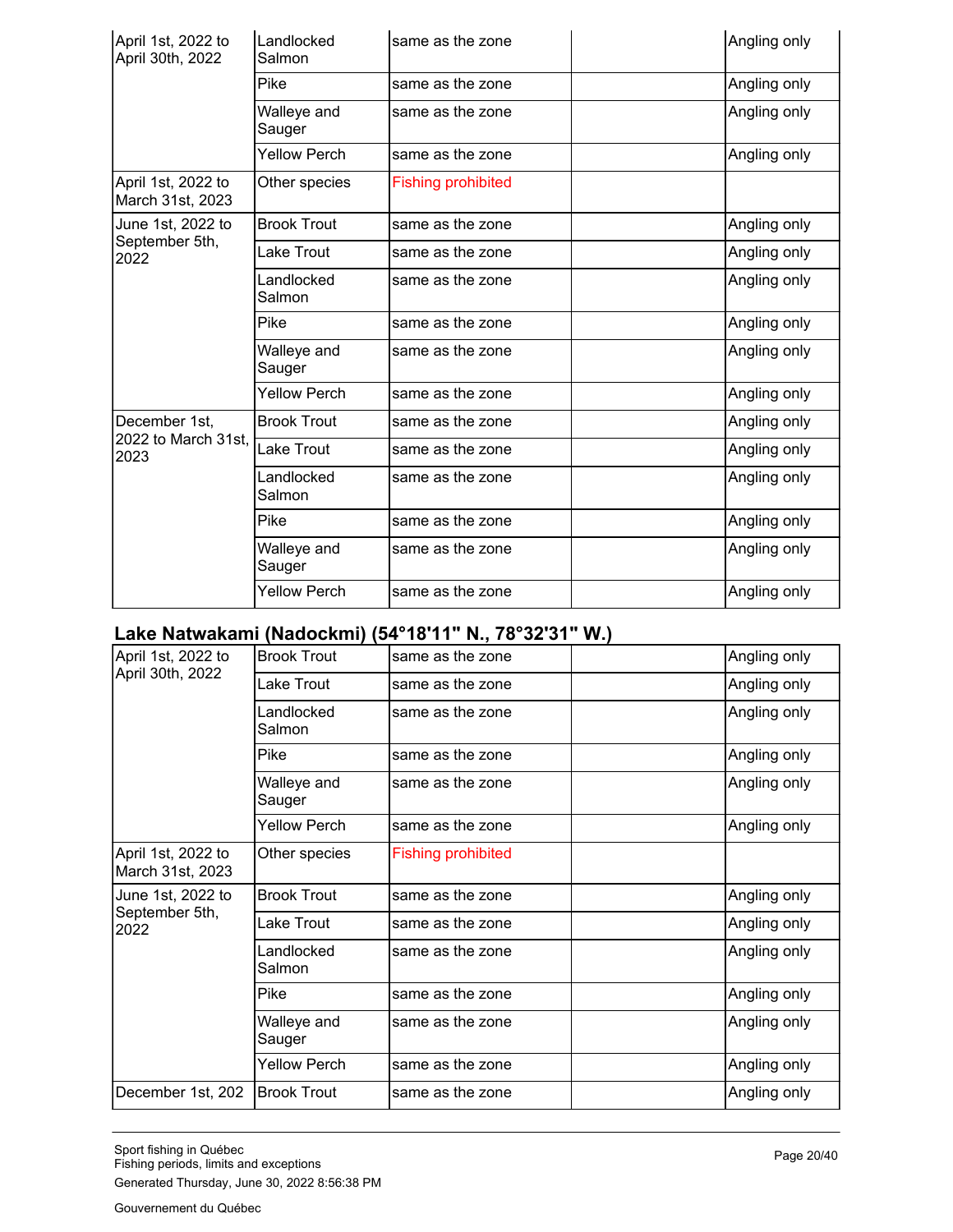| December 1st,               | Lake Trout            | same as the zone | Angling only |
|-----------------------------|-----------------------|------------------|--------------|
| 2022 to March 31st,<br>2023 | Landlocked<br>Salmon  | same as the zone | Angling only |
|                             | Pike                  | same as the zone | Angling only |
|                             | Walleye and<br>Sauger | same as the zone | Angling only |
|                             | <b>Yellow Perch</b>   | same as the zone | Angling only |

#### **Lake Nitiwapisunan (Miron) - (53°03'24" N., 77°20'57" W.)**

| April 1st, 2022 to<br>April 30th, 2022       | <b>Brook Trout</b>    | 15 or 5 kg + 1 brook trout,<br>whichever is reached first | Angling only |
|----------------------------------------------|-----------------------|-----------------------------------------------------------|--------------|
|                                              | Landlocked<br>Salmon  | 2                                                         | Angling only |
|                                              | Pike                  | 10 in all                                                 | Angling only |
|                                              | Walleye and<br>Sauger | 8 in all                                                  | Angling only |
|                                              | <b>Yellow Perch</b>   | 50                                                        | Angling only |
| April 1st, 2022 to<br>March 31st, 2023       | Other species         | <b>Fishing prohibited</b>                                 |              |
| June 15th, 2022 to<br>September 5th,         | <b>Brook Trout</b>    | 15 or 5 kg + 1 brook trout,<br>whichever is reached first | Angling only |
| 2022                                         | Landlocked<br>Salmon  | 2                                                         | Angling only |
|                                              | <b>Yellow Perch</b>   | 50                                                        | Angling only |
| June 15th, 2022 to                           | Pike                  | 10 in all                                                 | Angling only |
| October 10th, 2022                           | Walleye and<br>Sauger | 8 in all                                                  | Angling only |
| December 1st,<br>2022 to March 31st,<br>2023 | <b>Brook Trout</b>    | 15 or 5 kg + 1 brook trout,<br>whichever is reached first | Angling only |
|                                              | Landlocked<br>Salmon  | 2                                                         | Angling only |
|                                              | Pike                  | 10 in all                                                 | Angling only |
|                                              | Walleye and<br>Sauger | 8 in all                                                  | Angling only |
|                                              | <b>Yellow Perch</b>   | 50                                                        | Angling only |

#### **Lake Nochet (53°36' N., 73°45' O.)**

| April 1st, 2022 to<br>April 30th, 2022 | <b>Brook Trout</b>    | same as the zone          | Angling only |
|----------------------------------------|-----------------------|---------------------------|--------------|
|                                        | Landlocked<br>Salmon  | same as the zone          | Angling only |
|                                        | Pike                  | same as the zone          | Angling only |
|                                        | Walleye and<br>Sauger | same as the zone          | Angling only |
|                                        | <b>Yellow Perch</b>   | same as the zone          | Angling only |
| April 1st, 2022 to<br>March 31st, 2023 | Other species         | <b>Fishing prohibited</b> |              |
| June 15th, 2022 to                     | <b>Brook Trout</b>    | same as the zone          | Angling only |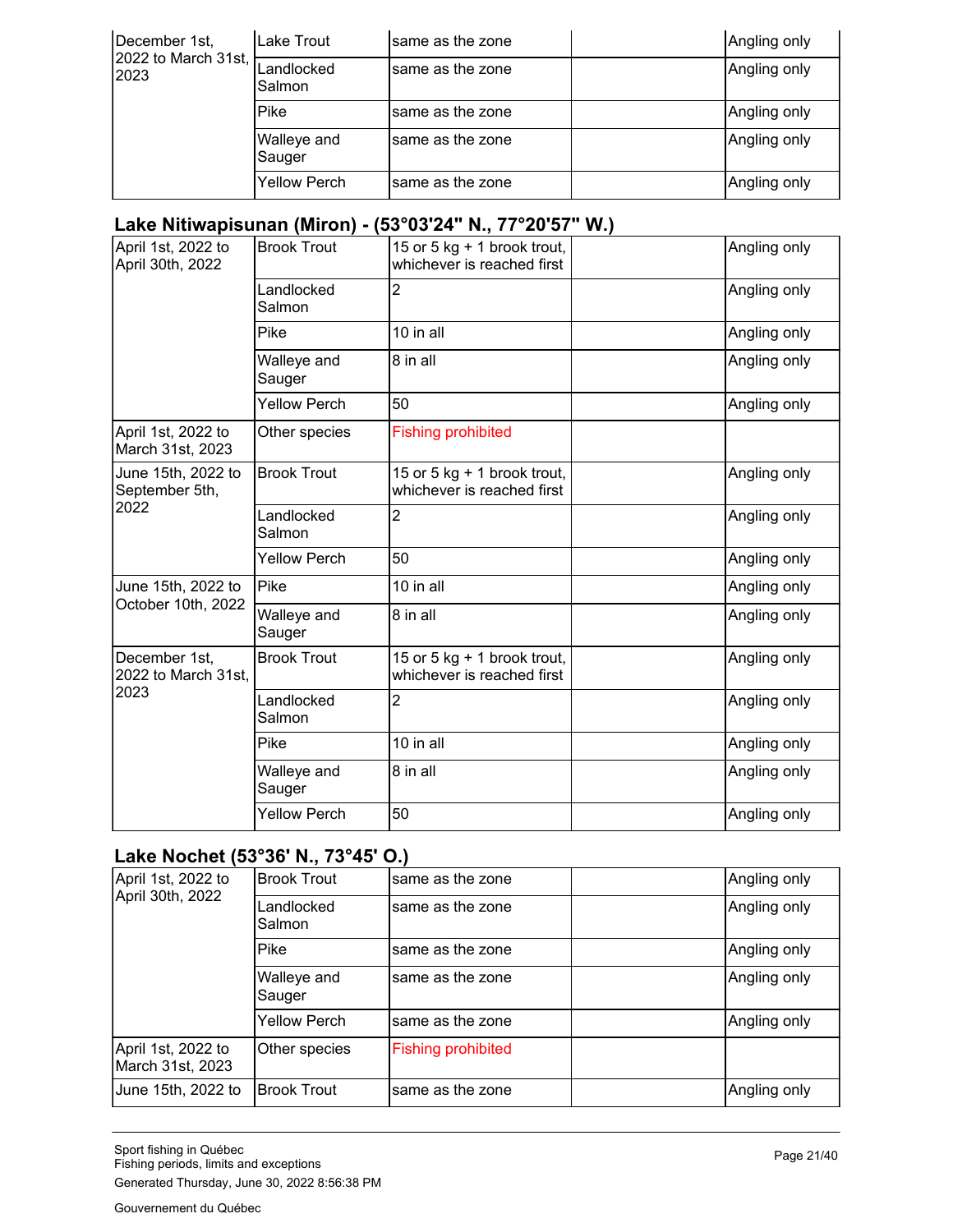| June 15th, 2022 to          | Lake Trout            | same as the zone | Angling only |
|-----------------------------|-----------------------|------------------|--------------|
| September 5th,<br>2022      | Landlocked<br>Salmon  | same as the zone | Angling only |
|                             | Pike                  | same as the zone | Angling only |
|                             | Walleye and<br>Sauger | same as the zone | Angling only |
|                             | Yellow Perch          | same as the zone | Angling only |
| December 1st,               | <b>Brook Trout</b>    | same as the zone | Angling only |
| 2022 to March 31st,<br>2023 | Landlocked<br>Salmon  | same as the zone | Angling only |
|                             | Pike                  | same as the zone | Angling only |
|                             | Walleye and<br>Sauger | same as the zone | Angling only |
|                             | Yellow Perch          | same as the zone | Angling only |

#### **Lake Orsigny (53°44'45" N., 72°35'00" W.)**

| -י ניי                                 |                       |                           |              |
|----------------------------------------|-----------------------|---------------------------|--------------|
| April 1st, 2022 to                     | <b>Brook Trout</b>    | same as the zone          | Angling only |
| April 30th, 2022                       | Lake Trout            | same as the zone          | Angling only |
|                                        | Landlocked<br>Salmon  | same as the zone          | Angling only |
|                                        | Pike                  | same as the zone          | Angling only |
|                                        | Walleye and<br>Sauger | same as the zone          | Angling only |
|                                        | <b>Yellow Perch</b>   | same as the zone          | Angling only |
| April 1st, 2022 to<br>March 31st, 2023 | Other species         | <b>Fishing prohibited</b> |              |
| June 1st, 2022 to                      | <b>Brook Trout</b>    | same as the zone          | Angling only |
| September 5th,<br>2022                 | Lake Trout            | same as the zone          | Angling only |
|                                        | Landlocked<br>Salmon  | same as the zone          | Angling only |
|                                        | Pike                  | same as the zone          | Angling only |
|                                        | Walleye and<br>Sauger | same as the zone          | Angling only |
|                                        | <b>Yellow Perch</b>   | same as the zone          | Angling only |
| December 1st.                          | <b>Brook Trout</b>    | same as the zone          | Angling only |
| 2022 to March 31st,<br>2023            | Lake Trout            | same as the zone          | Angling only |
|                                        | Landlocked<br>Salmon  | same as the zone          | Angling only |
|                                        | Pike                  | same as the zone          | Angling only |
|                                        | Walleye and<br>Sauger | same as the zone          | Angling only |
|                                        | <b>Yellow Perch</b>   | same as the zone          | Angling only |

## **Lake Petit lac des Pins (53°55'24" N., 75°44'39" W.)**

| April 1st, 2022 to<br>April 30th, 2022 | <b>IBrook Trout</b> | $\vert$ 15 or 5 kg + 1 brook trout, $\vert$<br>whichever is reached first | Angling only |
|----------------------------------------|---------------------|---------------------------------------------------------------------------|--------------|
|                                        |                     |                                                                           |              |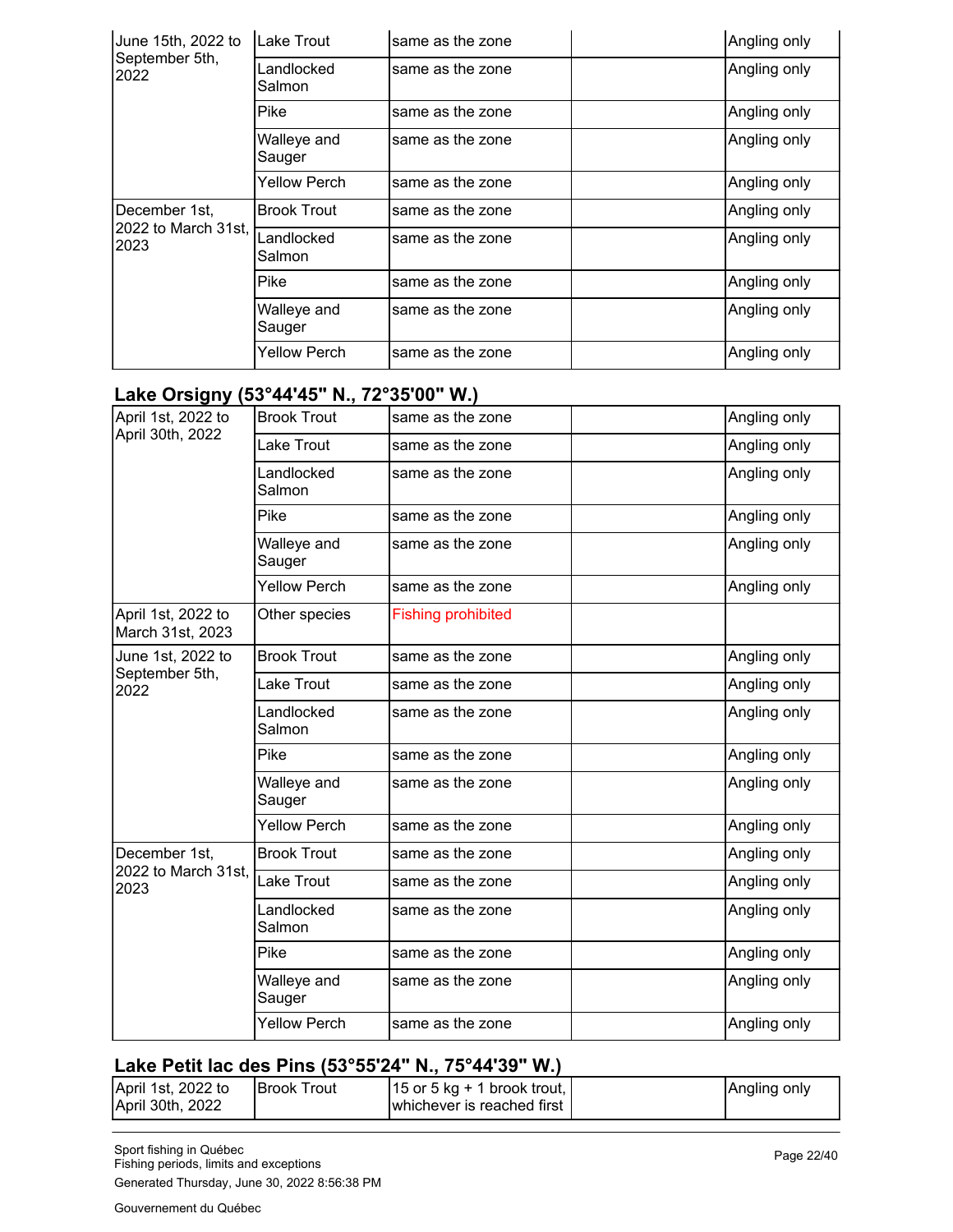| April 1st, 2022 to<br>April 30th, 2022 | Lake Trout and<br><b>Splake Trout</b> | 3 in all                                                  | Angling only |
|----------------------------------------|---------------------------------------|-----------------------------------------------------------|--------------|
|                                        | Landlocked<br>Salmon                  | $\overline{2}$                                            | Angling only |
|                                        | Pike                                  | 10 in all                                                 | Angling only |
|                                        | Walleye and<br>Sauger                 | 8 in all                                                  | Angling only |
|                                        | <b>Yellow Perch</b>                   | 50                                                        | Angling only |
| April 1st, 2022 to<br>March 31st, 2023 | Other species                         | <b>Fishing prohibited</b>                                 |              |
| June 15th, 2022 to<br>September 5th,   | <b>Brook Trout</b>                    | 15 or 5 kg + 1 brook trout,<br>whichever is reached first | Angling only |
| 2022                                   | Lake Trout and<br><b>Splake Trout</b> | 3 in all                                                  | Angling only |
|                                        | Landlocked<br>Salmon                  | $\overline{2}$                                            | Angling only |
|                                        | Pike                                  | 10 in all                                                 | Angling only |
|                                        | Walleye and<br>Sauger                 | 8 in all                                                  | Angling only |
|                                        | <b>Yellow Perch</b>                   | 50                                                        | Angling only |
| December 1st,<br>2022 to March 31st.   | <b>Brook Trout</b>                    | 15 or 5 kg + 1 brook trout,<br>whichever is reached first | Angling only |
| 2023                                   | Lake Trout and<br><b>Splake Trout</b> | 3 in all                                                  | Angling only |
|                                        | Landlocked<br>Salmon                  | $\overline{2}$                                            | Angling only |
|                                        | Pike                                  | 10 in all                                                 | Angling only |
|                                        | Walleye and<br>Sauger                 | 8 in all                                                  | Angling only |
|                                        | <b>Yellow Perch</b>                   | 50                                                        | Angling only |

#### **Lake Pistinikw - (Category II lands of Chisasibi)(54°24'37" N., 78°43'09" W.)**

| April 1st, 2022 to                     | <b>Brook Trout</b>    | same as the zone          | Angling only |
|----------------------------------------|-----------------------|---------------------------|--------------|
| April 30th, 2022                       | Lake Trout            | same as the zone          | Angling only |
|                                        | Landlocked<br>Salmon  | same as the zone          | Angling only |
|                                        | Pike                  | same as the zone          | Angling only |
|                                        | Walleye and<br>Sauger | same as the zone          | Angling only |
|                                        | Yellow Perch          | same as the zone          | Angling only |
| April 1st, 2022 to<br>March 31st, 2023 | Other species         | <b>Fishing prohibited</b> |              |
| June 1st, 2022 to                      | <b>Brook Trout</b>    | same as the zone          | Angling only |
| September 5th,<br>2022                 | Lake Trout            | same as the zone          | Angling only |
|                                        | Landlocked<br>Salmon  | same as the zone          | Angling only |
|                                        | Pike                  | same as the zone          | Angling only |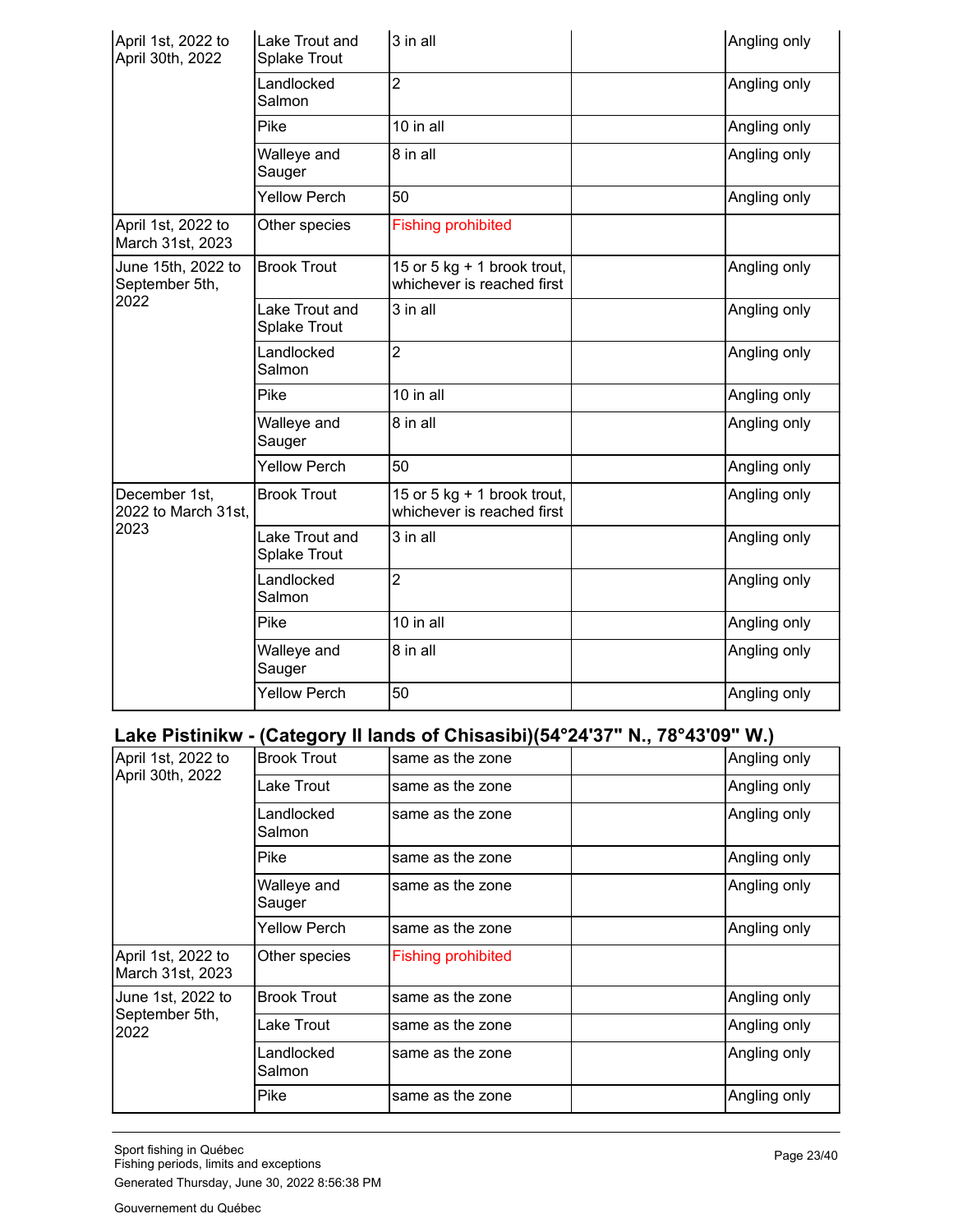| June 1st, 2022 to<br>September 5th, | Walleye and<br>Sauger | same as the zone | Angling only |
|-------------------------------------|-----------------------|------------------|--------------|
| 2022                                | <b>Yellow Perch</b>   | same as the zone | Angling only |
| December 1st,                       | <b>Brook Trout</b>    | same as the zone | Angling only |
| 2022 to March 31st,<br>2023         | Lake Trout            | same as the zone | Angling only |
|                                     | Landlocked<br>Salmon  | same as the zone | Angling only |
|                                     | Pike                  | same as the zone | Angling only |
|                                     | Walleye and<br>Sauger | same as the zone | Angling only |
|                                     | <b>Yellow Perch</b>   | same as the zone | Angling only |

# **Lake Polaris (53°48'10" N., 72°52'52" W.)**

| April 1st, 2022 to                     | <b>Brook Trout</b>    | same as the zone          | Angling only |
|----------------------------------------|-----------------------|---------------------------|--------------|
| April 30th, 2022                       | Landlocked<br>Salmon  | same as the zone          | Angling only |
|                                        | Pike                  | same as the zone          | Angling only |
|                                        | Walleye and<br>Sauger | same as the zone          | Angling only |
|                                        | Yellow Perch          | same as the zone          | Angling only |
| April 1st, 2022 to<br>March 31st, 2023 | Other species         | <b>Fishing prohibited</b> |              |
| June 15th, 2022 to                     | <b>Brook Trout</b>    | same as the zone          | Angling only |
| September 5th,<br>2022                 | Lake Trout            | same as the zone          | Angling only |
|                                        | Landlocked<br>Salmon  | same as the zone          | Angling only |
|                                        | Pike                  | same as the zone          | Angling only |
|                                        | Walleye and<br>Sauger | same as the zone          | Angling only |
|                                        | <b>Yellow Perch</b>   | same as the zone          | Angling only |
| December 1st,                          | <b>Brook Trout</b>    | same as the zone          | Angling only |
| 2022 to March 31st,<br>2023            | Landlocked<br>Salmon  | same as the zone          | Angling only |
|                                        | Pike                  | same as the zone          | Angling only |
|                                        | Walleye and<br>Sauger | same as the zone          | Angling only |
|                                        | <b>Yellow Perch</b>   | same as the zone          | Angling only |

# **Lake Roggan - (Category II lands of Chisasibi)(54°08'37" N., 77°47'32" W.)**

| April 1st, 2022 to<br>April 30th, 2022 | IBrook Trout          | Isame as the zone | Angling only |
|----------------------------------------|-----------------------|-------------------|--------------|
|                                        | Lake Trout            | same as the zone  | Angling only |
|                                        | Landlocked<br>Salmon  | same as the zone  | Angling only |
|                                        | Pike                  | same as the zone  | Angling only |
|                                        | Walleye and<br>Sauger | Isame as the zone | Angling only |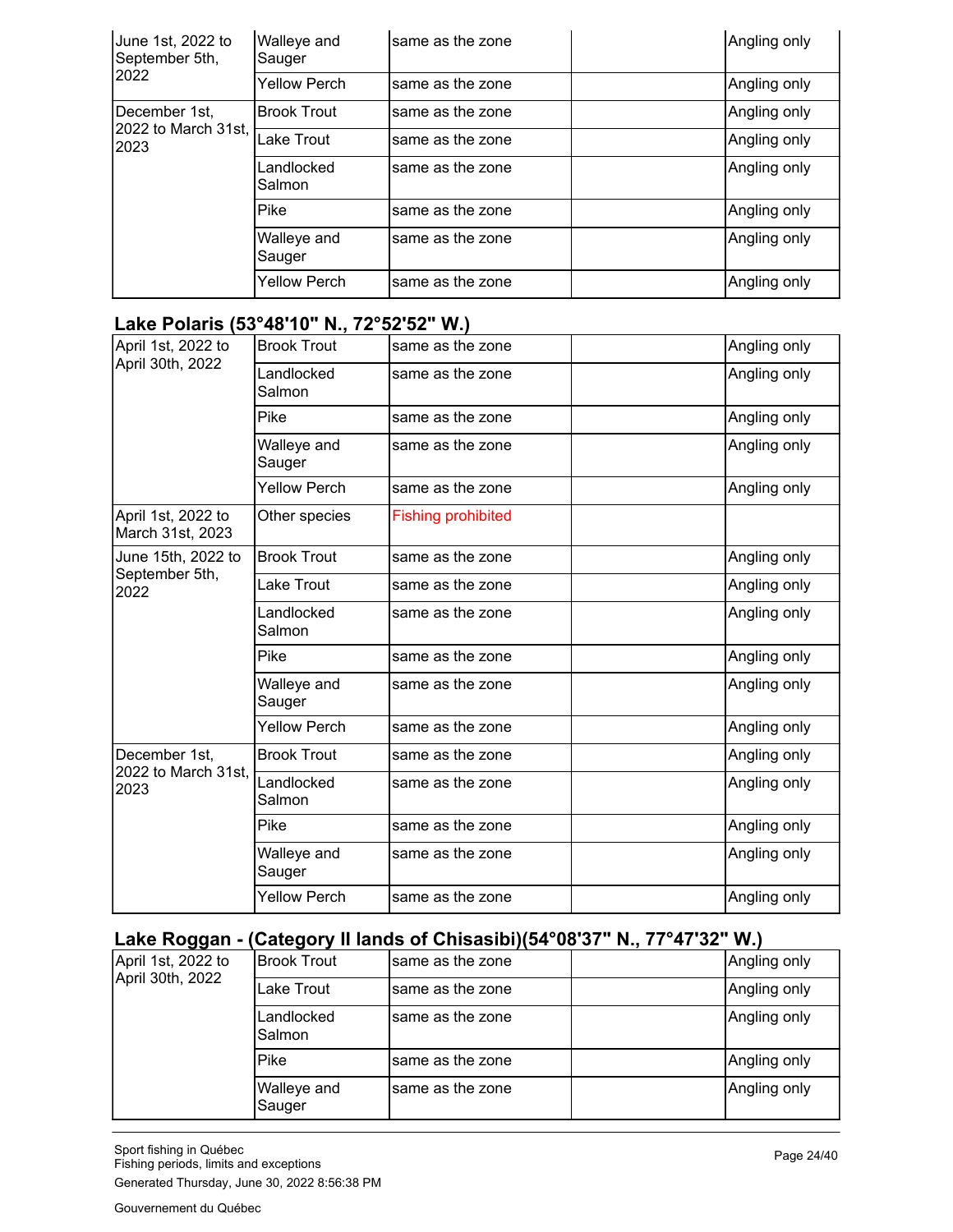| April 1st, 2022 to A                   | <b>Yellow Perch</b>   | same as the zone          | Angling only |
|----------------------------------------|-----------------------|---------------------------|--------------|
| April 1st, 2022 to<br>March 31st, 2023 | Other species         | <b>Fishing prohibited</b> |              |
| June 1st, 2022 to                      | <b>Brook Trout</b>    | same as the zone          | Angling only |
| September 5th,<br>2022                 | Lake Trout            | same as the zone          | Angling only |
|                                        | Landlocked<br>Salmon  | same as the zone          | Angling only |
|                                        | Pike                  | same as the zone          | Angling only |
|                                        | Walleye and<br>Sauger | same as the zone          | Angling only |
|                                        | <b>Yellow Perch</b>   | same as the zone          | Angling only |
| December 1st,                          | <b>Brook Trout</b>    | same as the zone          | Angling only |
| 2022 to March 31st,<br>2023            | Lake Trout            | same as the zone          | Angling only |
|                                        | Landlocked<br>Salmon  | same as the zone          | Angling only |
|                                        | Pike                  | same as the zone          | Angling only |
|                                        | Walleye and<br>Sauger | same as the zone          | Angling only |
|                                        | <b>Yellow Perch</b>   | same as the zone          | Angling only |

# **Lake Saint-Joseph - (53°50' N., 73°35' W.)**

| April 1st, 2022 to<br>April 30th, 2022       | <b>Brook Trout</b>    | 15 or 5 kg $+$ 1 brook trout,<br>whichever is reached first | Angling only |
|----------------------------------------------|-----------------------|-------------------------------------------------------------|--------------|
|                                              | Landlocked<br>Salmon  | $\overline{2}$                                              | Angling only |
|                                              | Pike                  | 10 in all                                                   | Angling only |
|                                              | Walleye and<br>Sauger | 8 in all                                                    | Angling only |
|                                              | <b>Yellow Perch</b>   | 50                                                          | Angling only |
| April 1st, 2022 to<br>March 31st, 2023       | Other species         | <b>Fishing prohibited</b>                                   |              |
| June 15th, 2022 to<br>September 5th,         | <b>Brook Trout</b>    | 15 or 5 kg $+$ 1 brook trout,<br>whichever is reached first | Angling only |
| 2022                                         | Landlocked<br>Salmon  | 2                                                           | Angling only |
|                                              | <b>Yellow Perch</b>   | 50                                                          | Angling only |
| June 15th, 2022 to                           | Pike                  | 10 in all                                                   | Angling only |
| October 10th, 2022                           | Walleye and<br>Sauger | 8 in all                                                    | Angling only |
| December 1st,<br>2022 to March 31st,<br>2023 | <b>Brook Trout</b>    | 15 or 5 kg + 1 brook trout,<br>whichever is reached first   | Angling only |
|                                              | Landlocked<br>Salmon  | $\overline{2}$                                              | Angling only |
|                                              | Pike                  | 10 in all                                                   | Angling only |
|                                              | Walleye and<br>Sauger | 8 in all                                                    | Angling only |
|                                              | <b>Yellow Perch</b>   | 50                                                          | Angling only |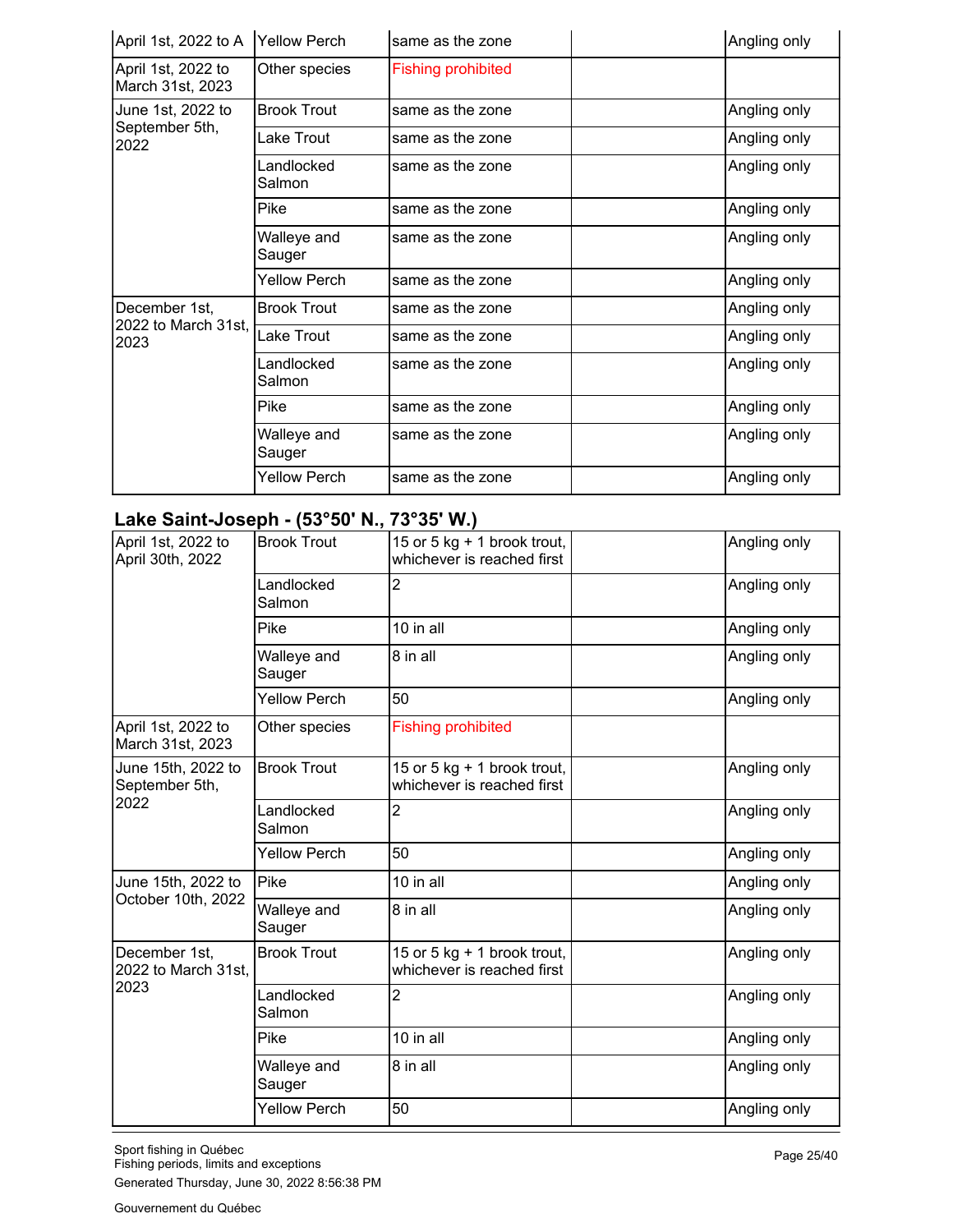# **Lake Sakami (53°15'07" N., 76°45'41" W.)**

| April 1st, 2022 to          | <b>Brook Trout</b>    | same as the zone | Angling only |
|-----------------------------|-----------------------|------------------|--------------|
| April 30th, 2022            | Lake Trout            | same as the zone | Angling only |
|                             | Landlocked<br>Salmon  | same as the zone | Angling only |
|                             | Pike                  | same as the zone | Angling only |
|                             | Walleye and<br>Sauger | same as the zone | Angling only |
|                             | <b>Yellow Perch</b>   | same as the zone | Angling only |
| June 15th, 2022 to          | <b>Brook Trout</b>    | same as the zone | Angling only |
| September 5th,<br>2022      | Lake Trout            | same as the zone | Angling only |
|                             | Landlocked<br>Salmon  | same as the zone | Angling only |
|                             | <b>Yellow Perch</b>   | same as the zone | Angling only |
| June 15th, 2022 to          | Pike                  | same as the zone | Angling only |
| October 10th, 2022          | Walleye and<br>Sauger | same as the zone | Angling only |
| December 1st.               | <b>Brook Trout</b>    | same as the zone | Angling only |
| 2022 to March 31st,<br>2023 | Lake Trout            | same as the zone | Angling only |
|                             | Landlocked<br>Salmon  | same as the zone | Angling only |
|                             | Pike                  | same as the zone | Angling only |
|                             | Walleye and<br>Sauger | same as the zone | Angling only |
|                             | <b>Yellow Perch</b>   | same as the zone | Angling only |

#### **Lake Tataskwami - (Category II lands of Chisasibi)(54°29'33" N., 79°08'11" W.)**

| April 1st, 2022 to                     | <b>Brook Trout</b>    | same as the zone          | Angling only |
|----------------------------------------|-----------------------|---------------------------|--------------|
| April 30th, 2022                       | Lake Trout            | same as the zone          | Angling only |
|                                        | Landlocked<br>Salmon  | same as the zone          | Angling only |
|                                        | Pike                  | same as the zone          | Angling only |
|                                        | Walleye and<br>Sauger | same as the zone          | Angling only |
|                                        | <b>Yellow Perch</b>   | same as the zone          | Angling only |
| April 1st, 2022 to<br>March 31st, 2023 | Other species         | <b>Fishing prohibited</b> |              |
| June 1st, 2022 to                      | <b>Brook Trout</b>    | same as the zone          | Angling only |
| September 5th,<br>2022                 | Lake Trout            | same as the zone          | Angling only |
|                                        | Landlocked<br>Salmon  | same as the zone          | Angling only |
|                                        | Pike                  | same as the zone          | Angling only |
|                                        | Walleye and<br>Sauger | same as the zone          | Angling only |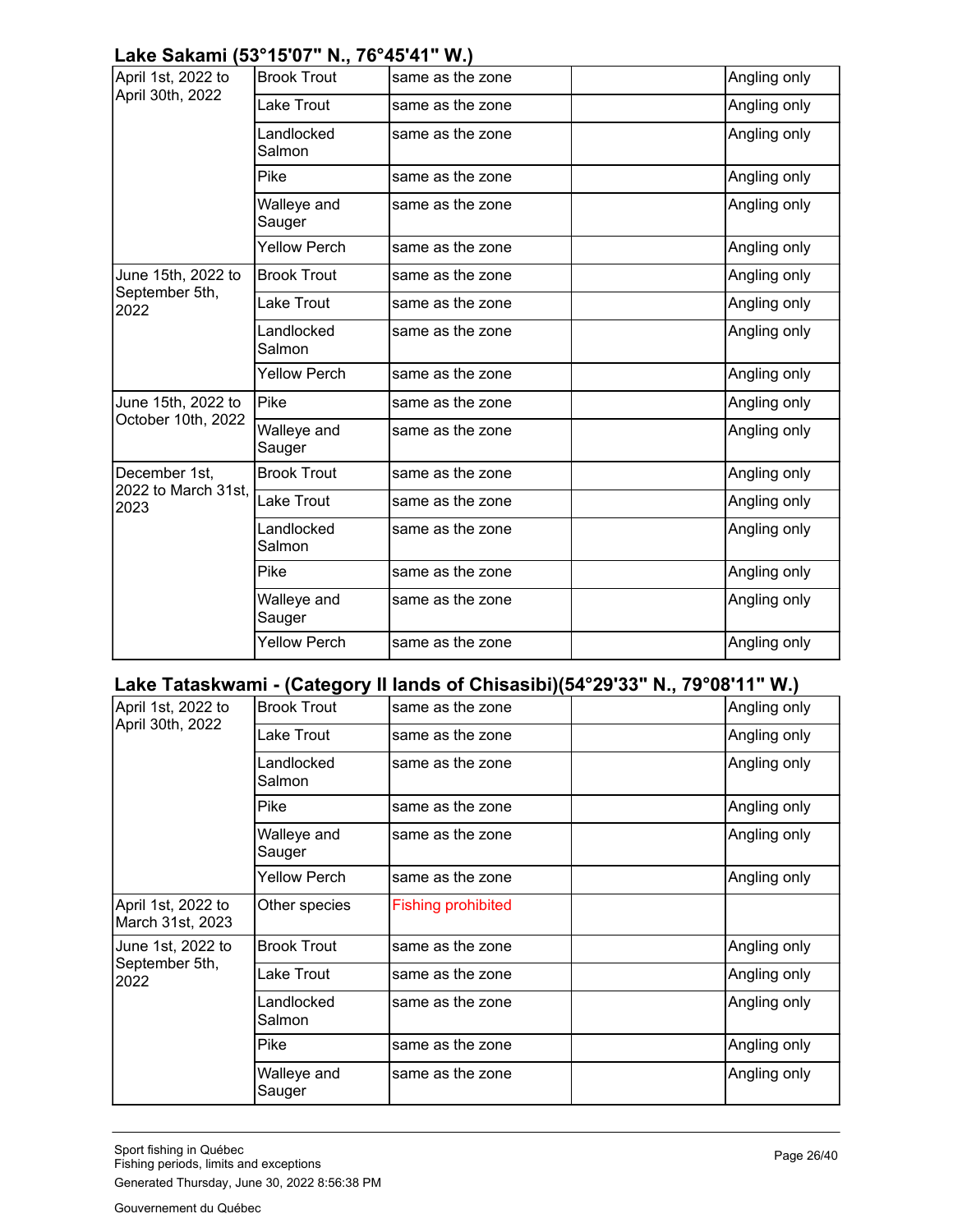| June 1st, 2022 to S Yellow Perch |                       | same as the zone | Angling only |
|----------------------------------|-----------------------|------------------|--------------|
| December 1st,                    | <b>Brook Trout</b>    | same as the zone | Angling only |
| 2022 to March 31st,<br>2023      | Lake Trout            | same as the zone | Angling only |
|                                  | Landlocked<br>Salmon  | same as the zone | Angling only |
|                                  | <b>Pike</b>           | same as the zone | Angling only |
|                                  | Walleye and<br>Sauger | same as the zone | Angling only |
|                                  | <b>Yellow Perch</b>   | same as the zone | Angling only |

# **Lake Thomas (53°49' N., 73°32' O.)**

| April 1st, 2022 to                     | <b>Brook Trout</b>    | same as the zone          | Angling only |
|----------------------------------------|-----------------------|---------------------------|--------------|
| April 30th, 2022                       | Landlocked<br>Salmon  | same as the zone          | Angling only |
|                                        | Pike                  | same as the zone          | Angling only |
|                                        | Walleye and<br>Sauger | same as the zone          | Angling only |
|                                        | <b>Yellow Perch</b>   | same as the zone          | Angling only |
| April 1st, 2022 to<br>March 31st, 2023 | Other species         | <b>Fishing prohibited</b> |              |
| June 15th, 2022 to                     | <b>Brook Trout</b>    | same as the zone          | Angling only |
| September 5th,<br>2022                 | Lake Trout            | same as the zone          | Angling only |
|                                        | Landlocked<br>Salmon  | same as the zone          | Angling only |
|                                        | Pike                  | same as the zone          | Angling only |
|                                        | Walleye and<br>Sauger | same as the zone          | Angling only |
|                                        | <b>Yellow Perch</b>   | same as the zone          | Angling only |
| December 1st,                          | <b>Brook Trout</b>    | same as the zone          | Angling only |
| 2022 to March 31st,<br>2023            | Landlocked<br>Salmon  | same as the zone          | Angling only |
|                                        | Pike                  | same as the zone          | Angling only |
|                                        | Walleye and<br>Sauger | same as the zone          | Angling only |
|                                        | <b>Yellow Perch</b>   | same as the zone          | Angling only |

# **Lake Tilly (53°57'28" N., 73°57'29" W.)**

| April 1st, 2022 to<br>April 30th, 2022 | <b>Brook Trout</b>    | same as the zone | Angling only |
|----------------------------------------|-----------------------|------------------|--------------|
|                                        | Lake Trout            | same as the zone | Angling only |
|                                        | Landlocked<br>Salmon  | same as the zone | Angling only |
|                                        | <b>Pike</b>           | same as the zone | Angling only |
|                                        | Walleye and<br>Sauger | same as the zone | Angling only |
|                                        | <b>Yellow Perch</b>   | same as the zone | Angling only |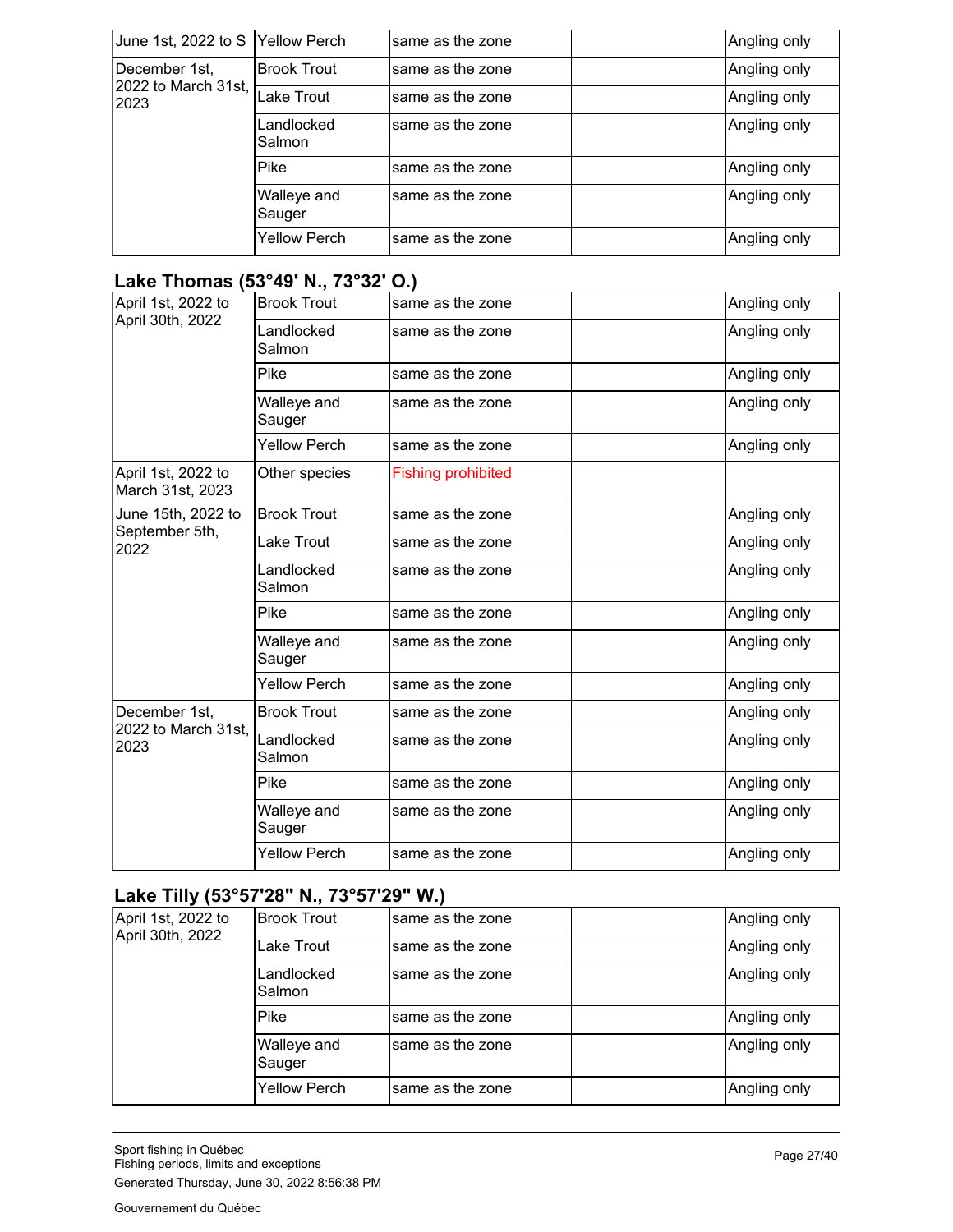| April 1st, 2022 to<br>March 31st, 2023 | Other species         | <b>Fishing prohibited</b> |              |
|----------------------------------------|-----------------------|---------------------------|--------------|
| June 1st, 2022 to                      | <b>Brook Trout</b>    | same as the zone          | Angling only |
| September 5th,<br>2022                 | Lake Trout            | same as the zone          | Angling only |
|                                        | _andlocked<br>Salmon  | same as the zone          | Angling only |
|                                        | Pike                  | same as the zone          | Angling only |
|                                        | Walleye and<br>Sauger | same as the zone          | Angling only |
|                                        | Yellow Perch          | same as the zone          | Angling only |
| December 1st,                          | <b>Brook Trout</b>    | same as the zone          | Angling only |
| 2022 to March 31st,<br>2023            | Lake Trout            | same as the zone          | Angling only |
|                                        | Landlocked<br>Salmon  | same as the zone          | Angling only |
|                                        | Pike                  | same as the zone          | Angling only |
|                                        | Walleye and<br>Sauger | same as the zone          | Angling only |
|                                        | Yellow Perch          | same as the zone          | Angling only |

#### **Lake unnamed - (53°36' N., 74°34' W.), (53°25' N., 76°52' W.), (53°44' N., 72°56' W.), (53°47' N., 72°49' W.), (53°48' N., 72°48' W.), (53°50' N., 73°35' W.).**

| April 1st, 2022 to                     | <b>Brook Trout</b>    | same as the zone          | Angling only |
|----------------------------------------|-----------------------|---------------------------|--------------|
| April 30th, 2022                       | Landlocked<br>Salmon  | same as the zone          | Angling only |
|                                        | <b>Pike</b>           | same as the zone          | Angling only |
|                                        | Walleye and<br>Sauger | same as the zone          | Angling only |
|                                        | <b>Yellow Perch</b>   | same as the zone          | Angling only |
| April 1st, 2022 to<br>March 31st, 2023 | Other species         | <b>Fishing prohibited</b> |              |
| June 15th, 2022 to                     | <b>Brook Trout</b>    | same as the zone          | Angling only |
| September 5th,<br>2022                 | Lake Trout            | same as the zone          | Angling only |
|                                        | Landlocked<br>Salmon  | same as the zone          | Angling only |
|                                        | Pike                  | same as the zone          | Angling only |
|                                        | Walleye and<br>Sauger | same as the zone          | Angling only |
|                                        | <b>Yellow Perch</b>   | same as the zone          | Angling only |
| December 1st,                          | <b>Brook Trout</b>    | same as the zone          | Angling only |
| 2022 to March 31st,<br>2023            | Landlocked<br>Salmon  | same as the zone          | Angling only |
|                                        | Pike                  | same as the zone          | Angling only |
|                                        | Walleye and<br>Sauger | same as the zone          | Angling only |
|                                        | <b>Yellow Perch</b>   | same as the zone          | Angling only |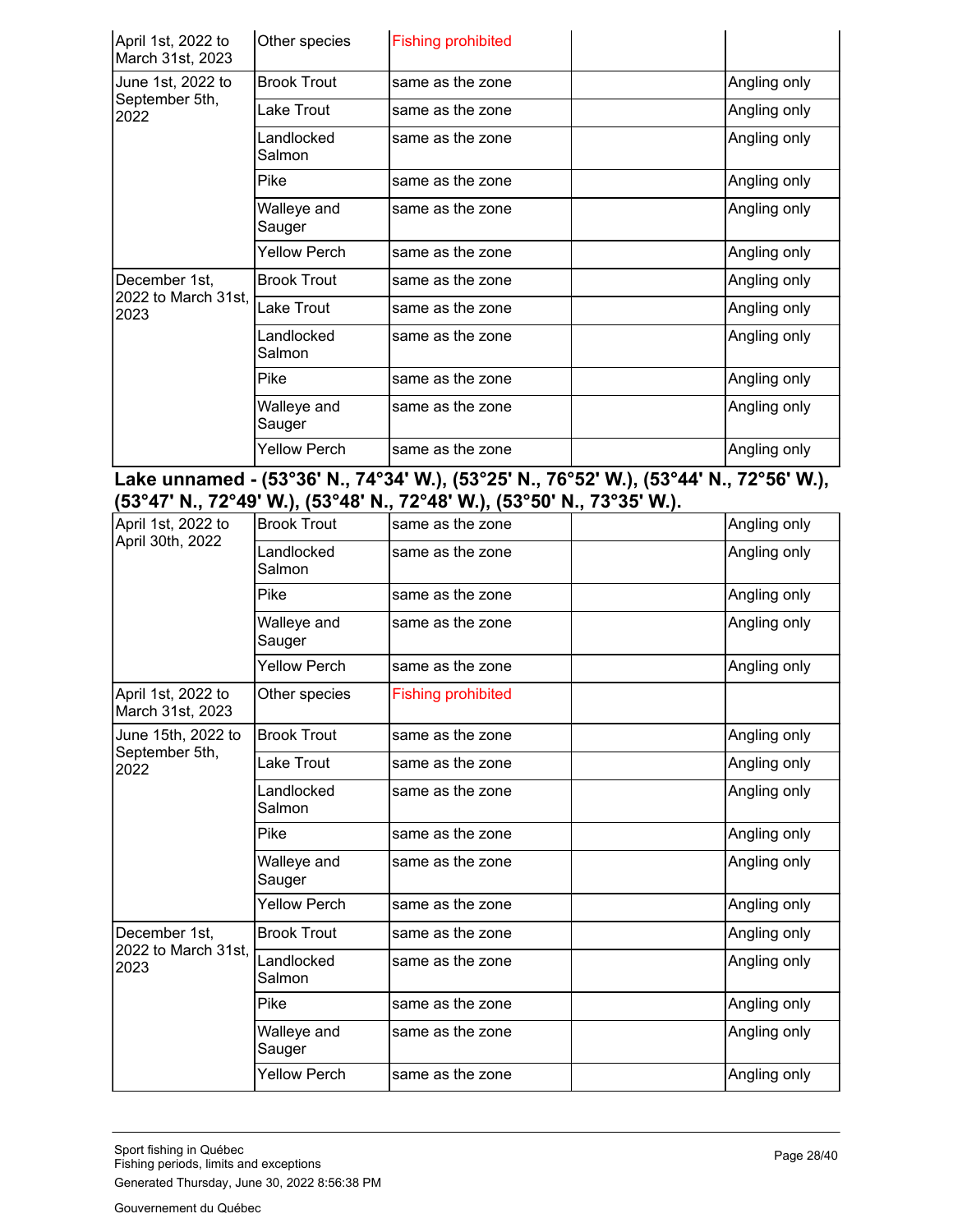**Lake unnamed - (53°43'25" N., 72°57'05" W.), (53°43'48" N., 72°57'24" W.), (53°44'20" N., 72°54'30" W.), (53°44'49" N., 73°01'39" W.), (53°53' N., 72°52' W.), (53°54' N., 72°51' W.), (53°56' N., 72°51' W.),(53°57' N., 72°07' W.), (54°02' N., 71°52' W.), (54°03' N., 72°30' W.), (54°05' N., 71°46' W.), (54°08' N., 72°32' W.), (54°13' N., 72°28' W.), (54°15' N., 72°20' W.), (54°18'12" N., 72°44'35" W.).**

| April 1st, 2022 to                     | <b>Brook Trout</b>    | same as the zone          | Angling only |
|----------------------------------------|-----------------------|---------------------------|--------------|
| April 30th, 2022                       | Landlocked<br>Salmon  | same as the zone          | Angling only |
|                                        | Pike                  | same as the zone          | Angling only |
|                                        | Walleye and<br>Sauger | same as the zone          | Angling only |
|                                        | <b>Yellow Perch</b>   | same as the zone          | Angling only |
| April 1st, 2022 to<br>March 31st, 2023 | Other species         | <b>Fishing prohibited</b> |              |
| June 15th, 2022 to                     | <b>Brook Trout</b>    | same as the zone          | Angling only |
| September 5th,<br>2022                 | Lake Trout            | same as the zone          | Angling only |
|                                        | Landlocked<br>Salmon  | same as the zone          | Angling only |
|                                        | Pike                  | same as the zone          | Angling only |
|                                        | Walleye and<br>Sauger | same as the zone          | Angling only |
|                                        | <b>Yellow Perch</b>   | same as the zone          | Angling only |
| December 1st.                          | <b>Brook Trout</b>    | same as the zone          | Angling only |
| 2022 to March 31st,<br>2023            | Landlocked<br>Salmon  | same as the zone          | Angling only |
|                                        | Pike                  | same as the zone          | Angling only |
|                                        | Walleye and<br>Sauger | same as the zone          | Angling only |
|                                        | <b>Yellow Perch</b>   | same as the zone          | Angling only |

#### **Lake unnamed - (53°43'47" N., 73°01'11" W.)**

| <b>Brook Trout</b>                    | 15 or 5 kg + 1 brook trout,<br>whichever is reached first   | Angling only |
|---------------------------------------|-------------------------------------------------------------|--------------|
| Lake Trout and<br><b>Splake Trout</b> | 3 in all                                                    | Angling only |
| Landlocked<br>Salmon                  | 2                                                           | Angling only |
| Pike                                  | 10 in all                                                   | Angling only |
| Walleye and<br>Sauger                 | 8 in all                                                    | Angling only |
| <b>Yellow Perch</b>                   | 50                                                          | Angling only |
| Other species                         | <b>Fishing prohibited</b>                                   |              |
| <b>Brook Trout</b>                    | 15 or 5 kg $+$ 1 brook trout,<br>whichever is reached first | Angling only |
| Lake Trout and<br><b>Splake Trout</b> | 3 in all                                                    | Angling only |
|                                       |                                                             |              |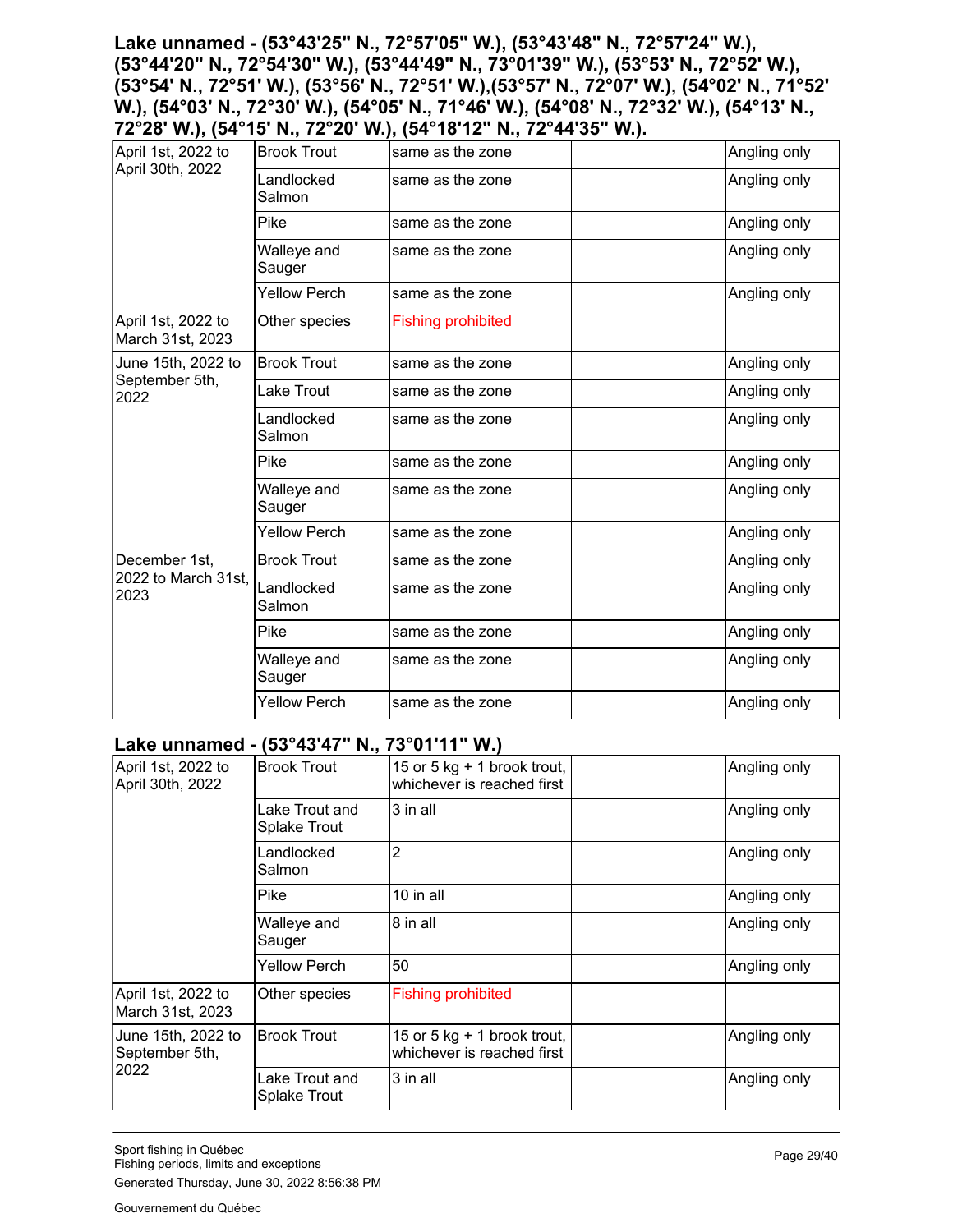| June 15th, 2022 to<br>September 5th,         | Landlocked<br>Salmon           | 2                                                         | Angling only |
|----------------------------------------------|--------------------------------|-----------------------------------------------------------|--------------|
| 2022                                         | Pike                           | 10 in all                                                 | Angling only |
|                                              | Walleye and<br>Sauger          | 8 in all                                                  | Angling only |
|                                              | Yellow Perch                   | 50                                                        | Angling only |
| December 1st,<br>2022 to March 31st,<br>2023 | <b>Brook Trout</b>             | 15 or 5 kg + 1 brook trout,<br>whichever is reached first | Angling only |
|                                              | Lake Trout and<br>Splake Trout | 3 in all                                                  | Angling only |
|                                              | _andlocked<br>Salmon           | 2                                                         | Angling only |
|                                              | Pike                           | 10 in all                                                 | Angling only |
|                                              | Walleye and<br>Sauger          | 8 in all                                                  | Angling only |
|                                              | <b>Yellow Perch</b>            | 50                                                        | Angling only |

#### **Lake Unnamed (53°45'39" N., 73°26'57" W.)**

| April 1st, 2022 to<br>March 31st, 2023  | Other species                  | <b>Fishing prohibited</b> |              |
|-----------------------------------------|--------------------------------|---------------------------|--------------|
| June 1st, 2022 to                       | <b>Brook Trout</b>             | same as the zone          | Angling only |
| September 5th,<br>2022                  | Lake Trout and<br>Splake Trout | same as the zone          | Angling only |
|                                         | Landlocked<br>Salmon           | same as the zone          | Angling only |
|                                         | <b>Yellow Perch</b>            | same as the zone          | Angling only |
| June 1st, 2022 to<br>October 10th, 2022 | Pike                           | same as the zone          | Angling only |
|                                         | Walleye and<br>Sauger          | same as the zone          | Angling only |

## **Lake Unnamed (53°45'46" N., 73°30'34" W.)**

| April 1st, 2022 to<br>March 31st, 2023  | Other species                  | <b>Fishing prohibited</b> |              |
|-----------------------------------------|--------------------------------|---------------------------|--------------|
| June 1st, 2022 to                       | <b>Brook Trout</b>             | same as the zone          | Angling only |
| September 5th,<br>2022                  | Lake Trout and<br>Splake Trout | same as the zone          | Angling only |
|                                         | Landlocked<br>Salmon           | same as the zone          | Angling only |
|                                         | <b>Yellow Perch</b>            | same as the zone          | Angling only |
| June 1st, 2022 to<br>October 10th, 2022 | Pike                           | same as the zone          | Angling only |
|                                         | Walleye and<br>Sauger          | same as the zone          | Angling only |

## **Lake Unnamed (54°07'00" N., 71°40'41" W.)**

| April 1st, 2022 to<br>April 30th, 2022 | IBrook Trout                    | 15 or 5 kg + 1 brook trout, $ $<br>Iwhichever is reached first | Angling only |
|----------------------------------------|---------------------------------|----------------------------------------------------------------|--------------|
|                                        | Lake Trout and<br>ISplake Trout | 3 in all                                                       | Angling only |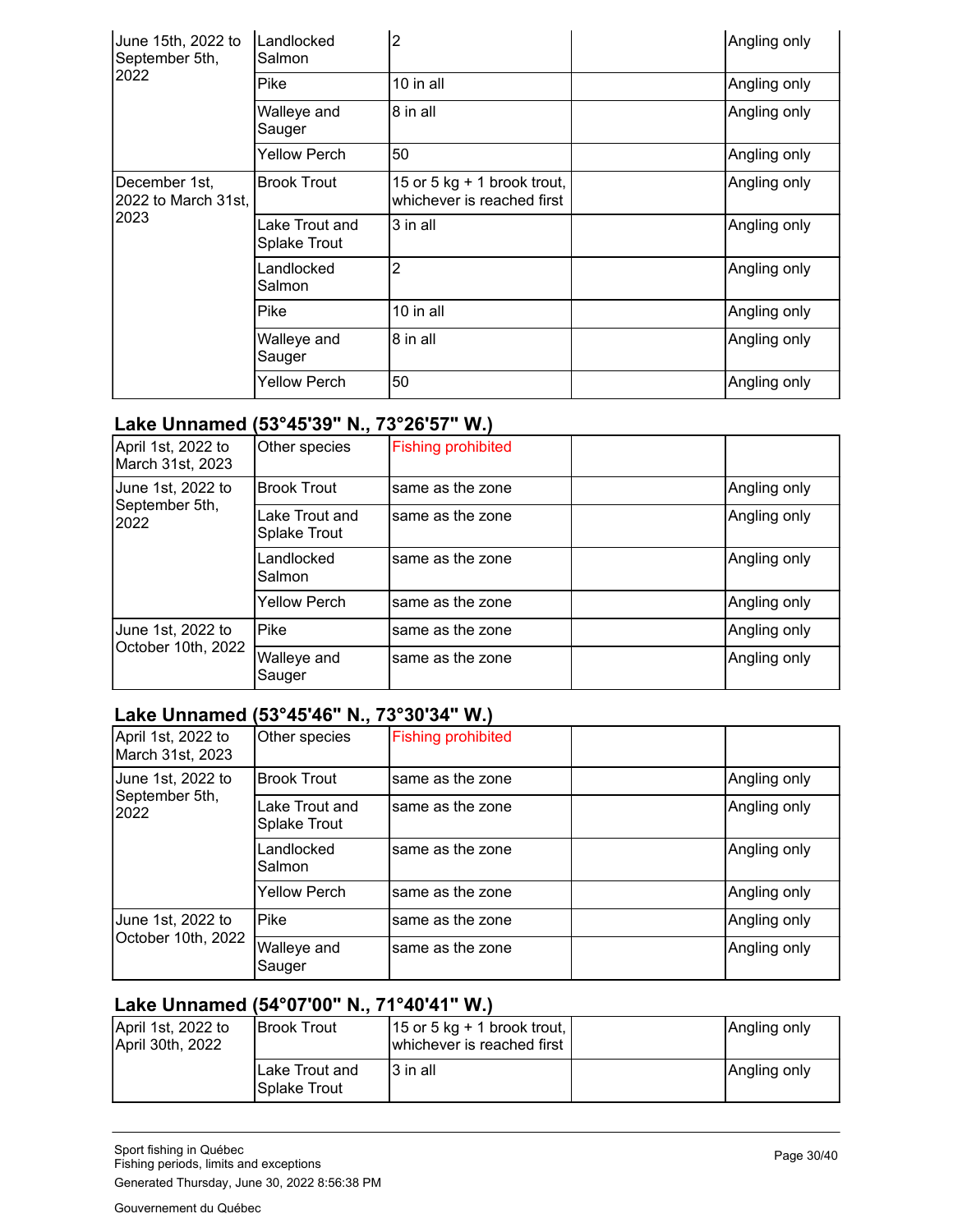| April 1st, 2022 to<br>April 30th, 2022 | Landlocked<br>Salmon                  | $\overline{2}$                                            | Angling only |
|----------------------------------------|---------------------------------------|-----------------------------------------------------------|--------------|
|                                        | Pike                                  | 10 in all                                                 | Angling only |
|                                        | Walleye and<br>Sauger                 | 8 in all                                                  | Angling only |
|                                        | <b>Yellow Perch</b>                   | 50                                                        | Angling only |
| April 1st, 2022 to<br>March 31st, 2023 | Other species                         | <b>Fishing prohibited</b>                                 |              |
| June 15th, 2022 to<br>September 5th,   | <b>Brook Trout</b>                    | 15 or 5 kg + 1 brook trout,<br>whichever is reached first | Angling only |
| 2022                                   | Lake Trout and<br>Splake Trout        | 3 in all                                                  | Angling only |
|                                        | Landlocked<br>Salmon                  | $\overline{2}$                                            | Angling only |
|                                        | Pike                                  | 10 in all                                                 | Angling only |
|                                        | Walleye and<br>Sauger                 | 8 in all                                                  | Angling only |
|                                        | <b>Yellow Perch</b>                   | 50                                                        | Angling only |
| December 1st,<br>2022 to March 31st.   | <b>Brook Trout</b>                    | 15 or 5 kg + 1 brook trout,<br>whichever is reached first | Angling only |
| 2023                                   | Lake Trout and<br><b>Splake Trout</b> | 3 in all                                                  | Angling only |
|                                        | Landlocked<br>Salmon                  | $\overline{2}$                                            | Angling only |
|                                        | Pike                                  | 10 in all                                                 | Angling only |
|                                        | Walleye and<br>Sauger                 | 8 in all                                                  | Angling only |
|                                        | <b>Yellow Perch</b>                   | 50                                                        | Angling only |

# **Lake unnamed (à Jules) - (53°29'25,4" N., 77°16'47,6" W.)**

| April 1st, 2022 to<br>April 30th, 2022       | <b>Brook Trout</b>    | 15 or 5 kg $+$ 1 brook trout,<br>whichever is reached first | Angling only |
|----------------------------------------------|-----------------------|-------------------------------------------------------------|--------------|
|                                              | Landlocked<br>Salmon  | 2                                                           | Angling only |
|                                              | Pike                  | $10$ in all                                                 | Angling only |
|                                              | Walleye and<br>Sauger | 8 in all                                                    | Angling only |
|                                              | <b>Yellow Perch</b>   | 50                                                          | Angling only |
| April 1st, 2022 to<br>March 31st, 2023       | Other species         | <b>Fishing prohibited</b>                                   |              |
| June 15th, 2022 to<br>September 5th,<br>2022 | <b>Brook Trout</b>    | 15 or 5 kg + 1 brook trout,<br>whichever is reached first   | Angling only |
|                                              | Landlocked<br>Salmon  | 2                                                           | Angling only |
|                                              | <b>Yellow Perch</b>   | 50                                                          | Angling only |
| June 15th, 2022 to                           | Pike                  | 10 in all                                                   | Angling only |
| October 10th, 2022                           | Walleye and<br>Sauger | 8 in all                                                    | Angling only |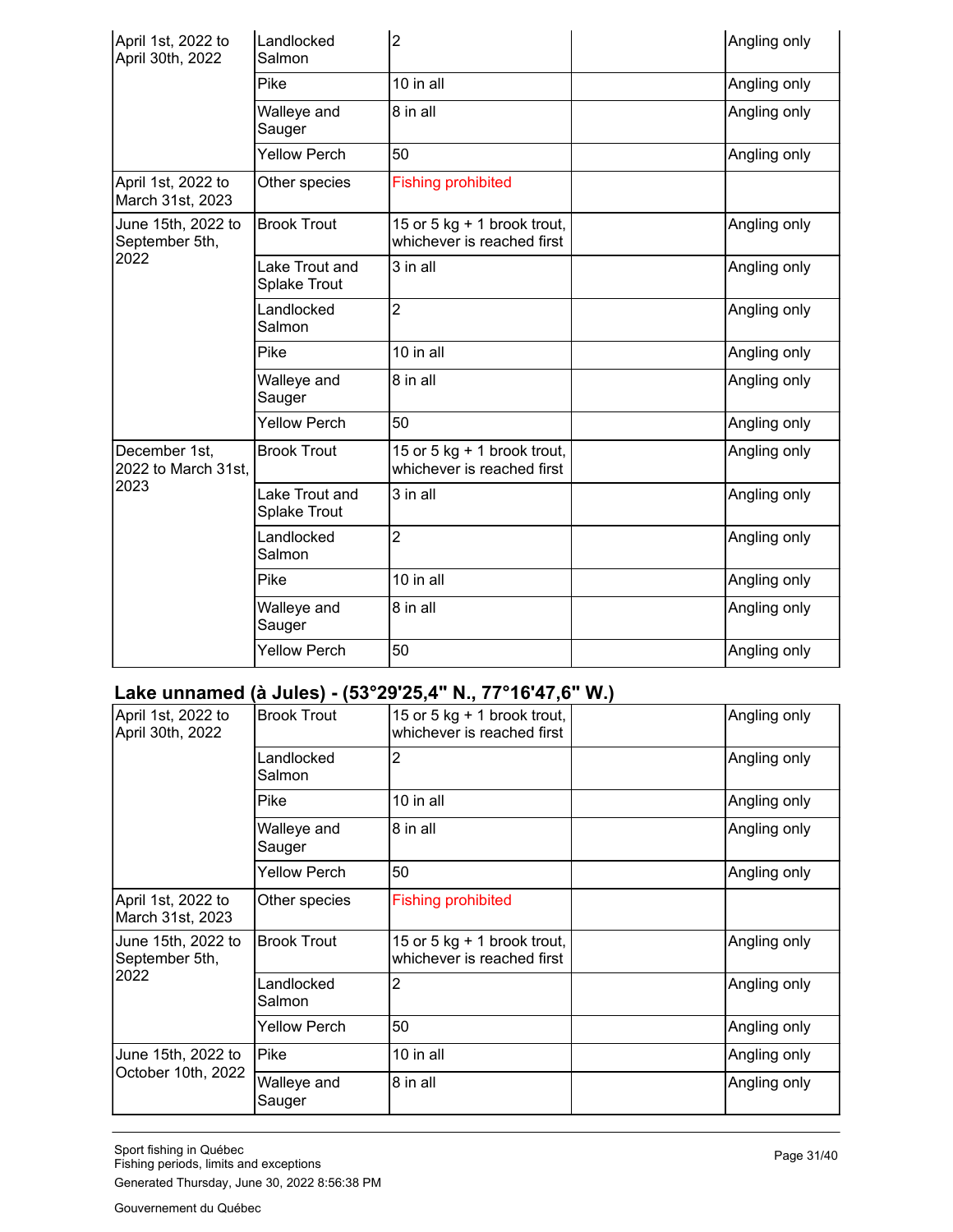| December 1st,<br>2022 to March 31st,<br>2023 | <b>Brook Trout</b>    | 15 or 5 kg + 1 brook trout, $ $<br>whichever is reached first | Angling only |
|----------------------------------------------|-----------------------|---------------------------------------------------------------|--------------|
|                                              | Landlocked<br>Salmon  | 2                                                             | Angling only |
|                                              | Pike                  | 10 in all                                                     | Angling only |
|                                              | Walleye and<br>Sauger | 8 in all                                                      | Angling only |
|                                              | <b>Yellow Perch</b>   | 50                                                            | Angling only |

**Lake unnamed (Category II lands of Chisasibi) - (54°02' N., 77°30' W.), (54°02'30" N., 77°30'00" W.), (54°04'00" N., 77°48'30" W.), (54°24' N., 78°51' W.), (54°27' N., 79°02' W.), (54°30' N., 79°12' W.), (54°38'30" N., 79°15'00" W.), (54°40'10" N., 79°15'30" W.), (54°44' N., 79°04' W.).**

| April 1st, 2022 to                     | <b>Brook Trout</b>    | same as the zone          | Angling only |
|----------------------------------------|-----------------------|---------------------------|--------------|
| April 30th, 2022                       | Lake Trout            | same as the zone          | Angling only |
|                                        | Landlocked<br>Salmon  | same as the zone          | Angling only |
|                                        | Pike                  | same as the zone          | Angling only |
|                                        | Walleye and<br>Sauger | same as the zone          | Angling only |
|                                        | <b>Yellow Perch</b>   | same as the zone          | Angling only |
| April 1st, 2022 to<br>March 31st, 2023 | Other species         | <b>Fishing prohibited</b> |              |
| June 1st, 2022 to                      | <b>Brook Trout</b>    | same as the zone          | Angling only |
| September 5th,<br>2022                 | Lake Trout            | same as the zone          | Angling only |
|                                        | Landlocked<br>Salmon  | same as the zone          | Angling only |
|                                        | Pike                  | same as the zone          | Angling only |
|                                        | Walleye and<br>Sauger | same as the zone          | Angling only |
|                                        | <b>Yellow Perch</b>   | same as the zone          | Angling only |
| December 1st,                          | <b>Brook Trout</b>    | same as the zone          | Angling only |
| 2022 to March 31st,<br>2023            | Lake Trout            | same as the zone          | Angling only |
|                                        | Landlocked<br>Salmon  | same as the zone          | Angling only |
|                                        | Pike                  | same as the zone          | Angling only |
|                                        | Walleye and<br>Sauger | same as the zone          | Angling only |
|                                        | <b>Yellow Perch</b>   | same as the zone          | Angling only |

#### **Lake Utaunanis (Mosquito) (53°54'14" N., 77°30'27" W.)**

| April 1st, 2022 to<br>April 30th, 2022 | IBrook Trout          | 15 or 5 kg + 1 brook trout,<br>whichever is reached first | Angling only |
|----------------------------------------|-----------------------|-----------------------------------------------------------|--------------|
|                                        | Landlocked<br>Salmon  |                                                           | Angling only |
|                                        | Pike                  | 10 in all                                                 | Angling only |
|                                        | Walleye and<br>Sauger | 8 in all                                                  | Angling only |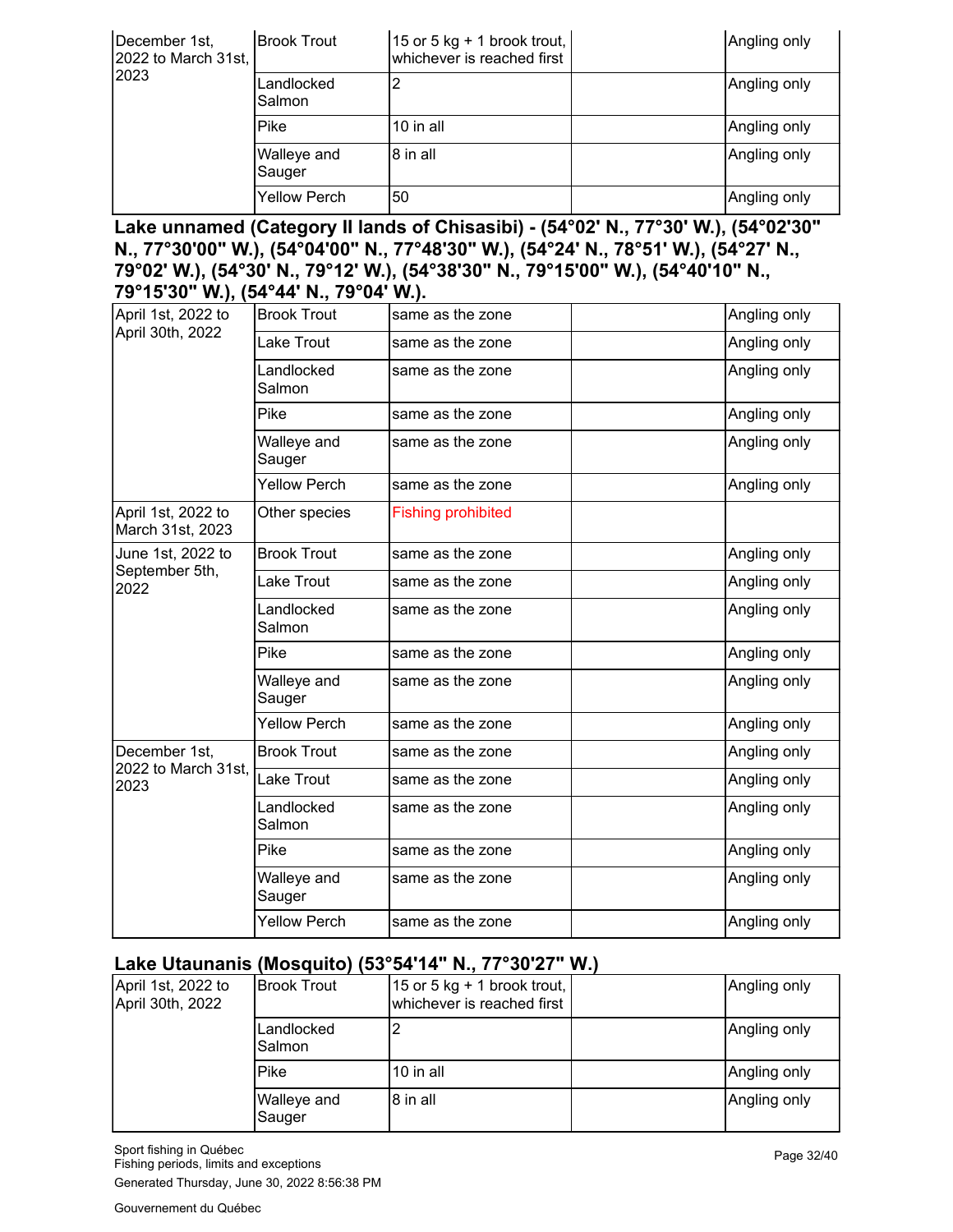| April 1st, 2022 to A                         | <b>Yellow Perch</b>   | 50                                                          | Angling only |
|----------------------------------------------|-----------------------|-------------------------------------------------------------|--------------|
| April 1st, 2022 to<br>March 31st, 2023       | Other species         | <b>Fishing prohibited</b>                                   |              |
| June 15th, 2022 to<br>September 5th,         | <b>Brook Trout</b>    | 15 or 5 $kg + 1$ brook trout,<br>whichever is reached first | Angling only |
| 2022                                         | Landlocked<br>Salmon  | 2                                                           | Angling only |
|                                              | Yellow Perch          | 50                                                          | Angling only |
| June 15th, 2022 to                           | Pike                  | 10 in all                                                   | Angling only |
| October 10th, 2022                           | Walleye and<br>Sauger | 8 in all                                                    | Angling only |
| December 1st,<br>2022 to March 31st,<br>2023 | <b>Brook Trout</b>    | 15 or 5 kg $+$ 1 brook trout,<br>whichever is reached first | Angling only |
|                                              | Landlocked<br>Salmon  | 2                                                           | Angling only |
|                                              | Pike                  | 10 in all                                                   | Angling only |
|                                              | Walleye and<br>Sauger | 8 in all                                                    | Angling only |
|                                              | Yellow Perch          | 50                                                          | Angling only |

## **Lake Wisinawkamaw - (52°46'59" N., 77°10'43" W.)**

| April 1st, 2022 to<br>April 30th, 2022 | <b>Brook Trout</b>    | 15 or 5 kg $+$ 1 brook trout,<br>whichever is reached first | Angling only |
|----------------------------------------|-----------------------|-------------------------------------------------------------|--------------|
|                                        | Landlocked<br>Salmon  | $\overline{2}$                                              | Angling only |
|                                        | Pike                  | 10 in all                                                   | Angling only |
|                                        | Walleye and<br>Sauger | 8 in all                                                    | Angling only |
|                                        | <b>Yellow Perch</b>   | 50                                                          | Angling only |
| April 1st, 2022 to<br>March 31st, 2023 | Other species         | <b>Fishing prohibited</b>                                   |              |
| June 15th, 2022 to<br>September 5th,   | <b>Brook Trout</b>    | 15 or 5 kg + 1 brook trout,<br>whichever is reached first   | Angling only |
| 2022                                   | Landlocked<br>Salmon  | 2                                                           | Angling only |
|                                        | <b>Yellow Perch</b>   | 50                                                          | Angling only |
| June 15th, 2022 to                     | Pike                  | 10 in all                                                   | Angling only |
| October 10th, 2022                     | Walleye and<br>Sauger | 8 in all                                                    | Angling only |
| December 1st,<br>2022 to March 31st,   | <b>Brook Trout</b>    | 15 or 5 kg + 1 brook trout,<br>whichever is reached first   | Angling only |
| 2023                                   | Landlocked<br>Salmon  | 2                                                           | Angling only |
|                                        | Pike                  | 10 in all                                                   | Angling only |
|                                        | Walleye and<br>Sauger | 8 in all                                                    | Angling only |
|                                        | <b>Yellow Perch</b>   | 50                                                          | Angling only |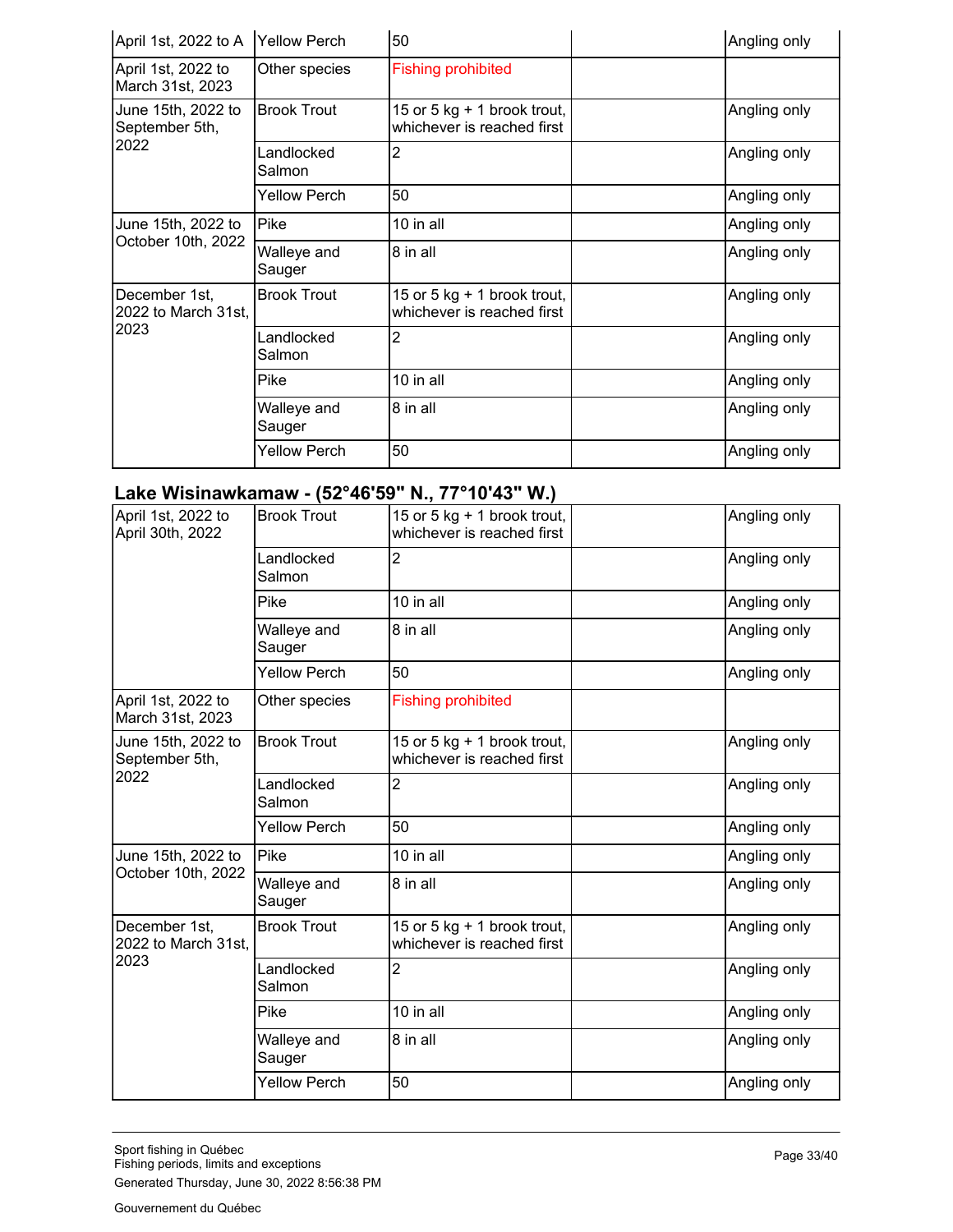**Lake Yasinski - \* between a point 450 m downstream of the James Bay road and a point 90 m upstream of this same road. \* between a point 500 m downstream of the mouth of the tributary at (53°16' N., 77°26' W.) and a point 1 km upstream of this tributary (53°16' N., 77°25' W.). \* Between a point 500 m downstream of the mouth of the tributary at (53°16' N., 77°29' W.) and a point 1 km upstream of this tributary at (53°16' N., 77°30' W.).**

| -                                      |                       |                           |              |
|----------------------------------------|-----------------------|---------------------------|--------------|
| April 1st, 2022 to<br>March 31st, 2023 | Other species         | <b>Fishing prohibited</b> |              |
| June 15th, 2022 to                     | <b>Brook Trout</b>    | same as the zone          | Angling only |
| September 5th,<br>2022                 | Lake Trout            | same as the zone          | Angling only |
|                                        | Landlocked<br>Salmon  | same as the zone          | Angling only |
|                                        | Pike                  | same as the zone          | Angling only |
|                                        | Walleye and<br>Sauger | same as the zone          | Angling only |
|                                        | <b>Yellow Perch</b>   | same as the zone          | Angling only |

#### **Pass Anatwayach - between a point situated at (54°03'05" N., 76°06'44" W.) and the falls situated upstream (54°03'05" N., 76°06'24" W.)**

| April 1st, 2022 to<br>March 31st, 2023   | Other species         | <b>Fishing prohibited</b> |              |
|------------------------------------------|-----------------------|---------------------------|--------------|
| June 15th, 2022 to                       | <b>Brook Trout</b>    | same as the zone          | Angling only |
| September 5th,<br>2022                   | Lake Trout            | same as the zone          | Angling only |
|                                          | Landlocked<br>Salmon  | same as the zone          | Angling only |
|                                          | <b>Yellow Perch</b>   | same as the zone          | Angling only |
| June 15th, 2022 to<br>October 10th, 2022 | <b>Pike</b>           | same as the zone          | Angling only |
|                                          | Walleye and<br>Sauger | same as the zone          | Angling only |

#### **Pass Pikwahipanan - between a point situated at (53°52'42" N., 76°11'38" W.) and the falls situated upstream (53°52'42" N., 76°11'21" W.)**

| April 1st, 2022 to<br>March 31st, 2023   | Other species         | <b>Fishing prohibited</b> |              |
|------------------------------------------|-----------------------|---------------------------|--------------|
| June 15th, 2022 to                       | <b>Brook Trout</b>    | same as the zone          | Angling only |
| September 5th,<br>2022                   | Lake Trout            | same as the zone          | Angling only |
|                                          | Landlocked<br>Salmon  | same as the zone          | Angling only |
|                                          | <b>Yellow Perch</b>   | same as the zone          | Angling only |
| June 15th, 2022 to<br>October 10th, 2022 | <b>Pike</b>           | same as the zone          | Angling only |
|                                          | Walleye and<br>Sauger | same as the zone          | Angling only |

#### **Reservoir Laforge 1 - (54°21'04" N., 72°08'22" W.)**

| April 1st, 2022 to | IBrook Trout         | Isame as the zone | Angling only |
|--------------------|----------------------|-------------------|--------------|
| April 30th, 2022   | Lake Trout           | Isame as the zone | Angling only |
|                    | Landlocked<br>Salmon | Isame as the zone | Angling only |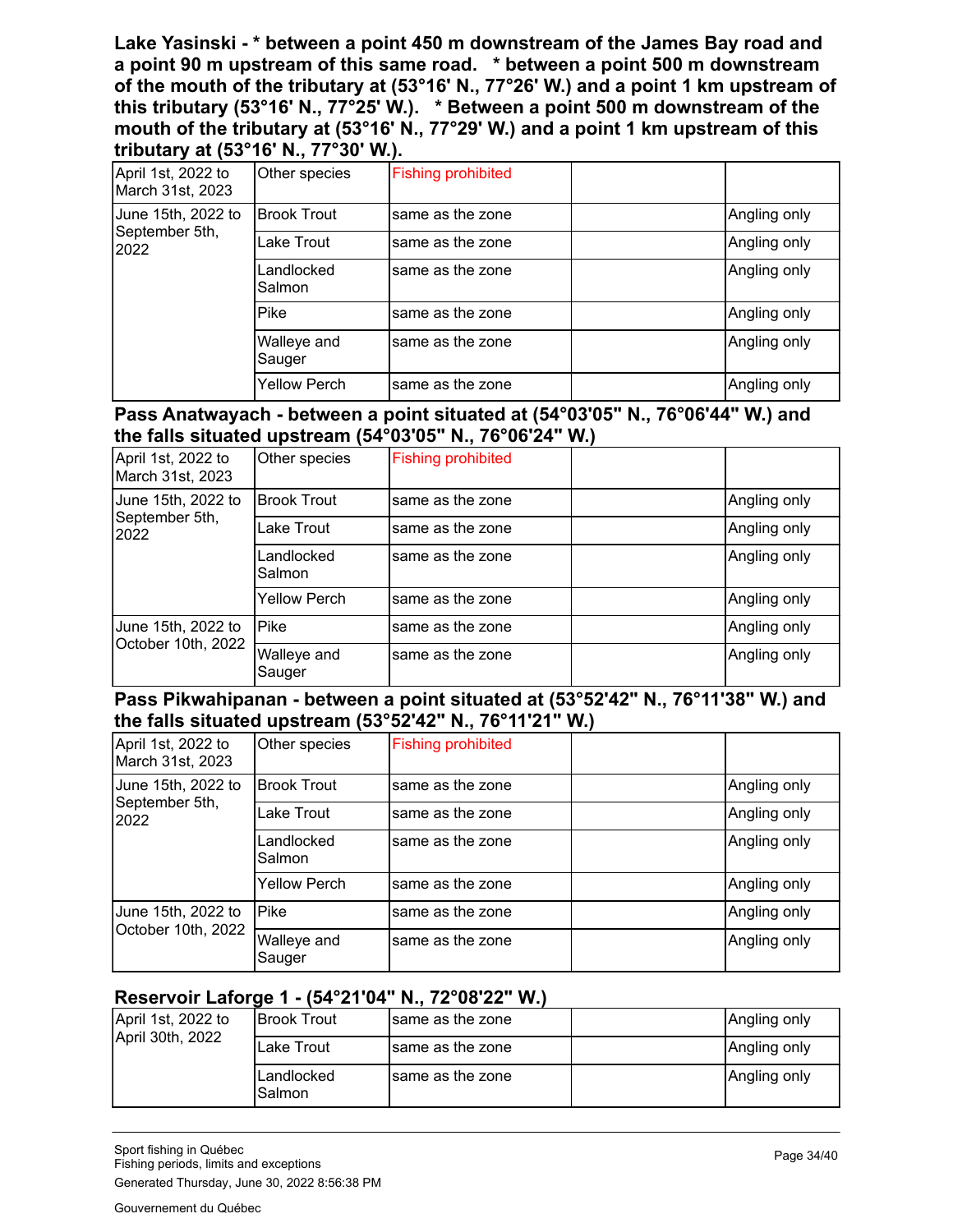| April 1st, 2022 to<br>April 30th, 2022 | Pike                  | same as the zone          | Angling only |
|----------------------------------------|-----------------------|---------------------------|--------------|
|                                        | Walleye and<br>Sauger | same as the zone          | Angling only |
|                                        | <b>Yellow Perch</b>   | same as the zone          | Angling only |
| April 1st, 2022 to<br>March 31st, 2023 | Other species         | <b>Fishing prohibited</b> |              |
| June 1st, 2022 to                      | <b>Brook Trout</b>    | same as the zone          | Angling only |
| September 5th,<br>2022                 | Lake Trout            | same as the zone          | Angling only |
|                                        | Landlocked<br>Salmon  | same as the zone          | Angling only |
|                                        | Pike                  | same as the zone          | Angling only |
|                                        | Walleye and<br>Sauger | same as the zone          | Angling only |
|                                        | <b>Yellow Perch</b>   | same as the zone          | Angling only |
| December 1st.                          | <b>Brook Trout</b>    | same as the zone          | Angling only |
| 2022 to March 31st,<br>2023            | Lake Trout            | same as the zone          | Angling only |
|                                        | Landlocked<br>Salmon  | same as the zone          | Angling only |
|                                        | Pike                  | same as the zone          | Angling only |
|                                        | Walleye and<br>Sauger | same as the zone          | Angling only |
|                                        | <b>Yellow Perch</b>   | same as the zone          | Angling only |

#### **Reservoir LG- 4 - (53°54'03" N., 73°15'03" W.)**

| April 1st, 2022 to                     | <b>Brook Trout</b>    | same as the zone          | Angling only |
|----------------------------------------|-----------------------|---------------------------|--------------|
| April 30th, 2022                       | Lake Trout            | same as the zone          | Angling only |
|                                        | Landlocked<br>Salmon  | same as the zone          | Angling only |
|                                        | Pike                  | same as the zone          | Angling only |
|                                        | Walleye and<br>Sauger | same as the zone          | Angling only |
|                                        | Yellow Perch          | same as the zone          | Angling only |
| April 1st, 2022 to<br>March 31st, 2023 | Other species         | <b>Fishing prohibited</b> |              |
| June 1st, 2022 to                      | <b>Brook Trout</b>    | same as the zone          | Angling only |
| September 5th,<br>2022                 | Lake Trout            | same as the zone          | Angling only |
|                                        | Landlocked<br>Salmon  | same as the zone          | Angling only |
|                                        | Pike                  | same as the zone          | Angling only |
|                                        | Walleye and<br>Sauger | same as the zone          | Angling only |
|                                        | <b>Yellow Perch</b>   | same as the zone          | Angling only |
| December 1st,                          | <b>Brook Trout</b>    | same as the zone          | Angling only |
| 2022 to March 31st,                    | Lake Trout            | same as the zone          | Angling only |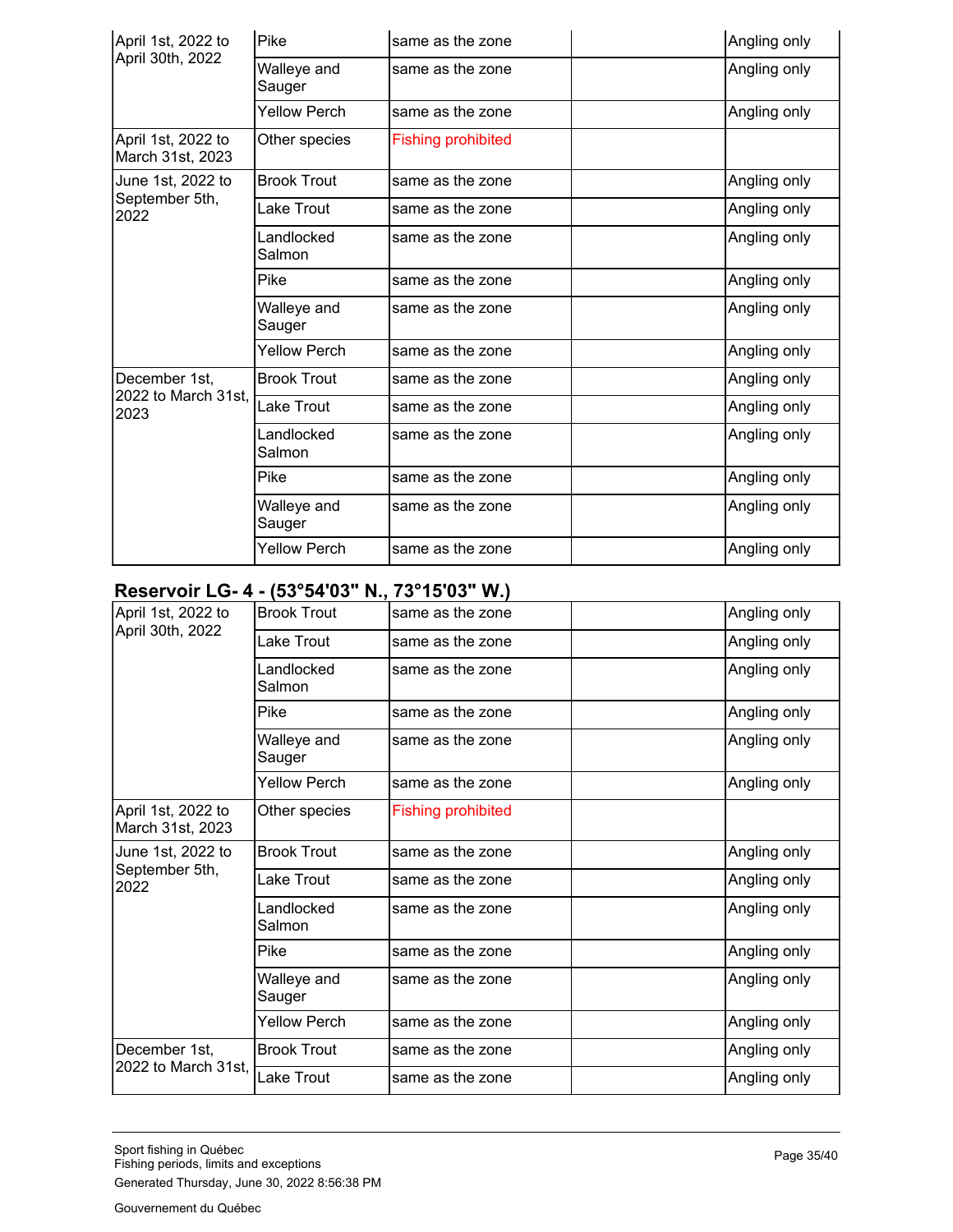| December 1st,<br>2022 to March 31st, Salmon<br>2023 | Landlocked            | same as the zone  | Angling only |
|-----------------------------------------------------|-----------------------|-------------------|--------------|
|                                                     | Pike                  | Isame as the zone | Angling only |
|                                                     | Walleye and<br>Sauger | Isame as the zone | Angling only |
|                                                     | <b>Yellow Perch</b>   | Isame as the zone | Angling only |

**Reservoir Robert-Bourassa - (53°45'00" N., 77°00'00" W.) except for the following waters: <br> Baies : \* Amichinatwayasich (de l'Indien), between a point situated at (53°52'18" N., 77°00'22" W.) and the falls situated upstream (53°52'32" N., 76°59'55" W.). \* Chapus, all of the bay up to a point situated at (53°32' N., 77°04' W.). Passages: \* Anatwayach, between a point situated at (54°03'05" N., 76°06'44" W.) and the falls situated upstream (54°03'05" N., 76°06'24" W.). \* Pikwahipanan, between a point situated at (53°52'42" N., 76°11'38" W.) and the falls situated upstream (53°52'42" N., 76°11'21" W.). \* Rivière Kanaaupscow, between its mouth (54°14'54" N., 76°11'49" W.) and the falls situated upstream (54°14'50" N., 76°11'11" W.).**

|                       | same as the zone          | Angling only |
|-----------------------|---------------------------|--------------|
| Lake Trout            | same as the zone          | Angling only |
| Landlocked<br>Salmon  | same as the zone          | Angling only |
| Pike                  | same as the zone          | Angling only |
| Walleye and<br>Sauger | same as the zone          | Angling only |
| <b>Yellow Perch</b>   | same as the zone          | Angling only |
| Other species         | <b>Fishing prohibited</b> |              |
| <b>Brook Trout</b>    | same as the zone          | Angling only |
| Lake Trout            | same as the zone          | Angling only |
| Landlocked<br>Salmon  | same as the zone          | Angling only |
| <b>Yellow Perch</b>   | same as the zone          | Angling only |
| Pike                  | same as the zone          | Angling only |
| Walleye and<br>Sauger | same as the zone          | Angling only |
| <b>Brook Trout</b>    | same as the zone          | Angling only |
| Lake Trout            | same as the zone          | Angling only |
| Landlocked<br>Salmon  | same as the zone          | Angling only |
| Pike                  | same as the zone          | Angling only |
| Walleye and<br>Sauger | same as the zone          | Angling only |
| <b>Yellow Perch</b>   | same as the zone          | Angling only |
|                       | <b>Brook Trout</b>        |              |

#### **River à l'Eau Claire - between its mouth in the lac Kasikanipiskach and its junction with the rivière Eastmain.**

| April 1st, 2022 to M   All species | <b>Fishing prohibited</b> |  |  |
|------------------------------------|---------------------------|--|--|
|------------------------------------|---------------------------|--|--|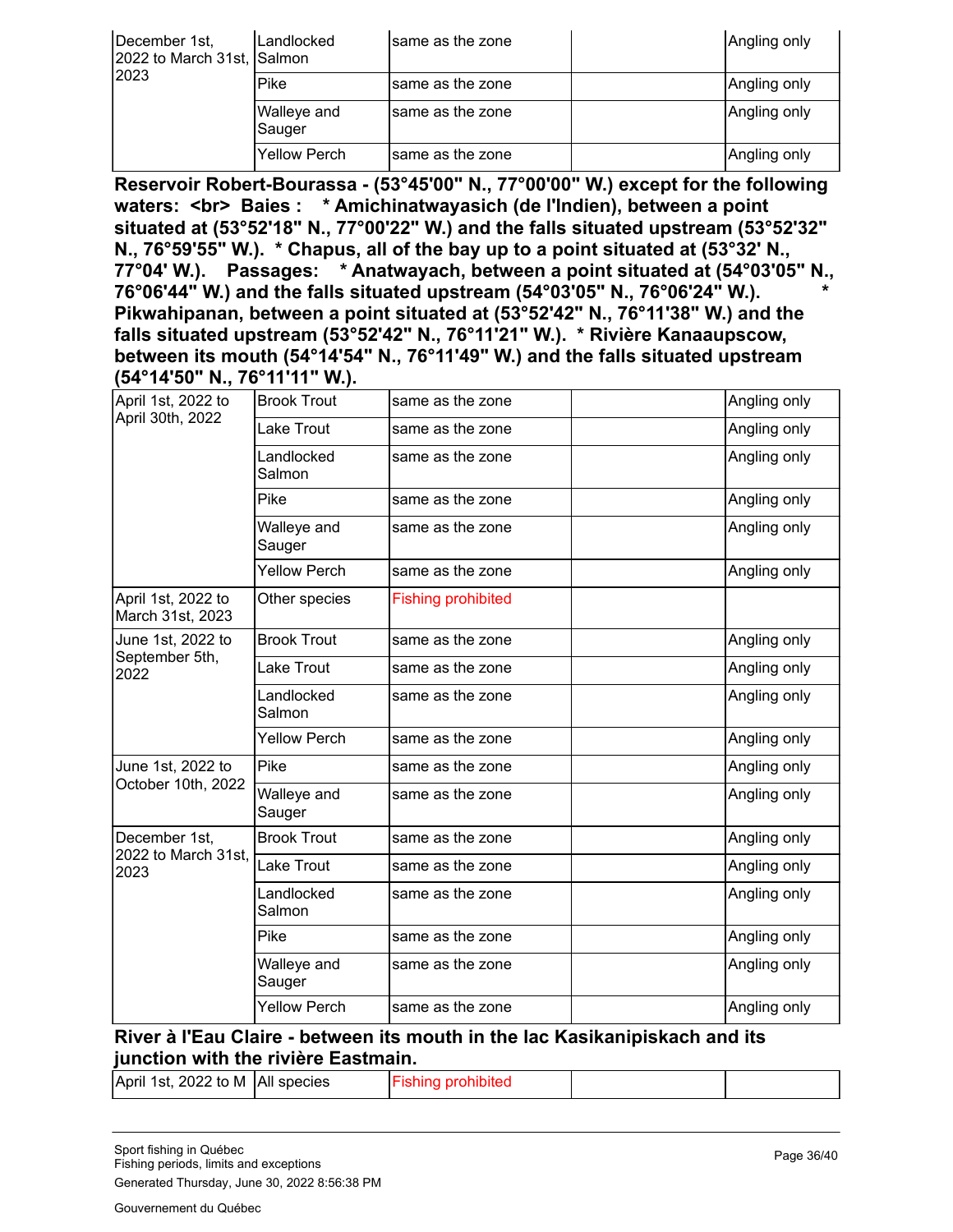**River au Castor - \* between a point situated 100 m from the Hydro-Québec power transmission line # 7060-7061 (lac Kowskatechkakmow) (53°28'13"N.,**

**77°23'37"W.), from there upstream to its source in the unnamed lake (53°28'45"N., 77°19'49"W.). \* from its mouth in lac Hélène (53°26'13"N., 77°30'19"W.) to a point upstream towards lac Kowskatechkakmow (53°26'09"N., 77°29'27"W.).**

| April 1st, 2022 to<br>March 31st, 2023 | Other species         | <b>Fishing prohibited</b> |              |
|----------------------------------------|-----------------------|---------------------------|--------------|
| June 15th, 2022 to                     | <b>Brook Trout</b>    | same as the zone          | Angling only |
| September 5th,<br>2022                 | Lake Trout            | same as the zone          | Angling only |
|                                        | Landlocked<br>Salmon  | same as the zone          | Angling only |
|                                        | <b>Pike</b>           | same as the zone          | Angling only |
|                                        | Walleye and<br>Sauger | same as the zone          | Angling only |
|                                        | <b>Yellow Perch</b>   | same as the zone          | Angling only |

#### **River Kanaaupscow - between its mouth (54°14'54"N., 76°11'49"W.) and the falls situated upstream (54°14'50"N., 76°11'11"W.).**

| April 1st, 2022 to<br>March 31st, 2023   | Other species         | <b>Fishing prohibited</b> |              |
|------------------------------------------|-----------------------|---------------------------|--------------|
| June 15th, 2022 to                       | <b>Brook Trout</b>    | same as the zone          | Angling only |
| September 5th,<br>2022                   | Lake Trout            | same as the zone          | Angling only |
|                                          | Landlocked<br>Salmon  | same as the zone          | Angling only |
|                                          | <b>Yellow Perch</b>   | same as the zone          | Angling only |
| June 15th, 2022 to<br>October 10th, 2022 | <b>Pike</b>           | same as the zone          | Angling only |
|                                          | Walleye and<br>Sauger | same as the zone          | Angling only |

#### **River Kapsaouis - (Category II lands of Chisasibi) between point 54°19'00" N., 79°17'50" W. and a point 5 km upstream 54°19'00" N., 79°14'05" W.**

| April 1st, 2022 to                     | <b>Brook Trout</b>    | same as the zone          | Angling only |
|----------------------------------------|-----------------------|---------------------------|--------------|
| April 30th, 2022                       | Lake Trout            | same as the zone          | Angling only |
|                                        | Landlocked<br>Salmon  | same as the zone          | Angling only |
|                                        | <b>Pike</b>           | same as the zone          | Angling only |
|                                        | Walleye and<br>Sauger | same as the zone          | Angling only |
|                                        | <b>Yellow Perch</b>   | same as the zone          | Angling only |
| April 1st, 2022 to<br>March 31st, 2023 | Other species         | <b>Fishing prohibited</b> |              |
| June 1st, 2022 to                      | <b>Brook Trout</b>    | same as the zone          | Angling only |
| September 5th,<br>2022                 | Lake Trout            | same as the zone          | Angling only |
|                                        | Landlocked<br>Salmon  | same as the zone          | Angling only |
|                                        | Pike                  | same as the zone          | Angling only |
|                                        | Walleye and<br>Sauger | same as the zone          | Angling only |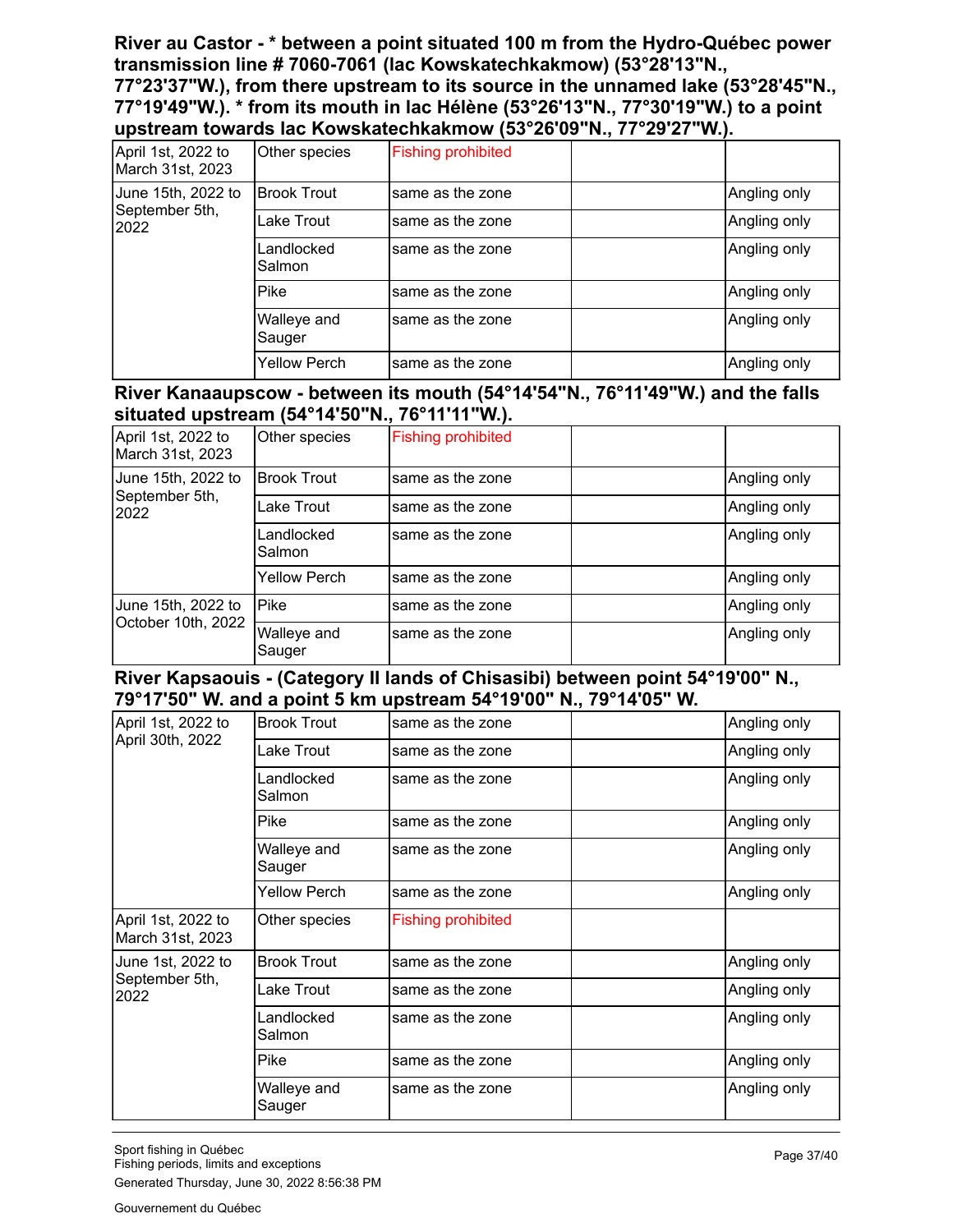| June 1st, 2022 to S Yellow Perch             |                       | same as the zone | Angling only |
|----------------------------------------------|-----------------------|------------------|--------------|
| December 1st,<br>2022 to March 31st,<br>2023 | <b>Brook Trout</b>    | same as the zone | Angling only |
|                                              | Lake Trout            | same as the zone | Angling only |
|                                              | Landlocked<br>Salmon  | same as the zone | Angling only |
|                                              | <b>Pike</b>           | same as the zone | Angling only |
|                                              | Walleye and<br>Sauger | same as the zone | Angling only |
|                                              | <b>Yellow Perch</b>   | same as the zone | Angling only |

**River La Grande Rivière - between a point (53°47'N., 72°55'W.) situated 4 km downstream from Polaris bridge on the Transtaïga road and a point situated 20 km upstream from this bridge (53°42'N., 72°40'W.).**

| April 1st, 2022 to<br>April 30th, 2022 | <b>Brook Trout</b>    | same as the zone          | Angling only |
|----------------------------------------|-----------------------|---------------------------|--------------|
|                                        | Lake Trout            | same as the zone          | Angling only |
|                                        | Landlocked<br>Salmon  | same as the zone          | Angling only |
|                                        | Pike                  | same as the zone          | Angling only |
|                                        | Walleye and<br>Sauger | same as the zone          | Angling only |
|                                        | <b>Yellow Perch</b>   | same as the zone          | Angling only |
| April 1st, 2022 to<br>March 31st, 2023 | Other species         | <b>Fishing prohibited</b> |              |
| June 1st, 2022 to                      | <b>Brook Trout</b>    | same as the zone          | Angling only |
| September 5th,<br>2022                 | Lake Trout            | same as the zone          | Angling only |
|                                        | Landlocked<br>Salmon  | same as the zone          | Angling only |
|                                        | Pike                  | same as the zone          | Angling only |
|                                        | Walleye and<br>Sauger | same as the zone          | Angling only |
|                                        | <b>Yellow Perch</b>   | same as the zone          | Angling only |
| December 1st,                          | <b>Brook Trout</b>    | same as the zone          | Angling only |
| 2022 to March 31st,<br>2023            | Lake Trout            | same as the zone          | Angling only |
|                                        | Landlocked<br>Salmon  | same as the zone          | Angling only |
|                                        | Pike                  | same as the zone          | Angling only |
|                                        | Walleye and<br>Sauger | same as the zone          | Angling only |
|                                        | <b>Yellow Perch</b>   | same as the zone          | Angling only |

**River La Grande Rivière - between a point situated 1 km downstream of the LG-1 dam and a point situated 1 km upstream of this dam.**

| April 1st, 2022 to<br>April 30th, 2022 | <b>IBrook Trout</b>  | same as the zone  | Angling only |
|----------------------------------------|----------------------|-------------------|--------------|
|                                        | Lake Trout           | Isame as the zone | Angling only |
|                                        | Landlocked<br>Salmon | Isame as the zone | Angling only |
|                                        | Pike                 | same as the zone  | Angling only |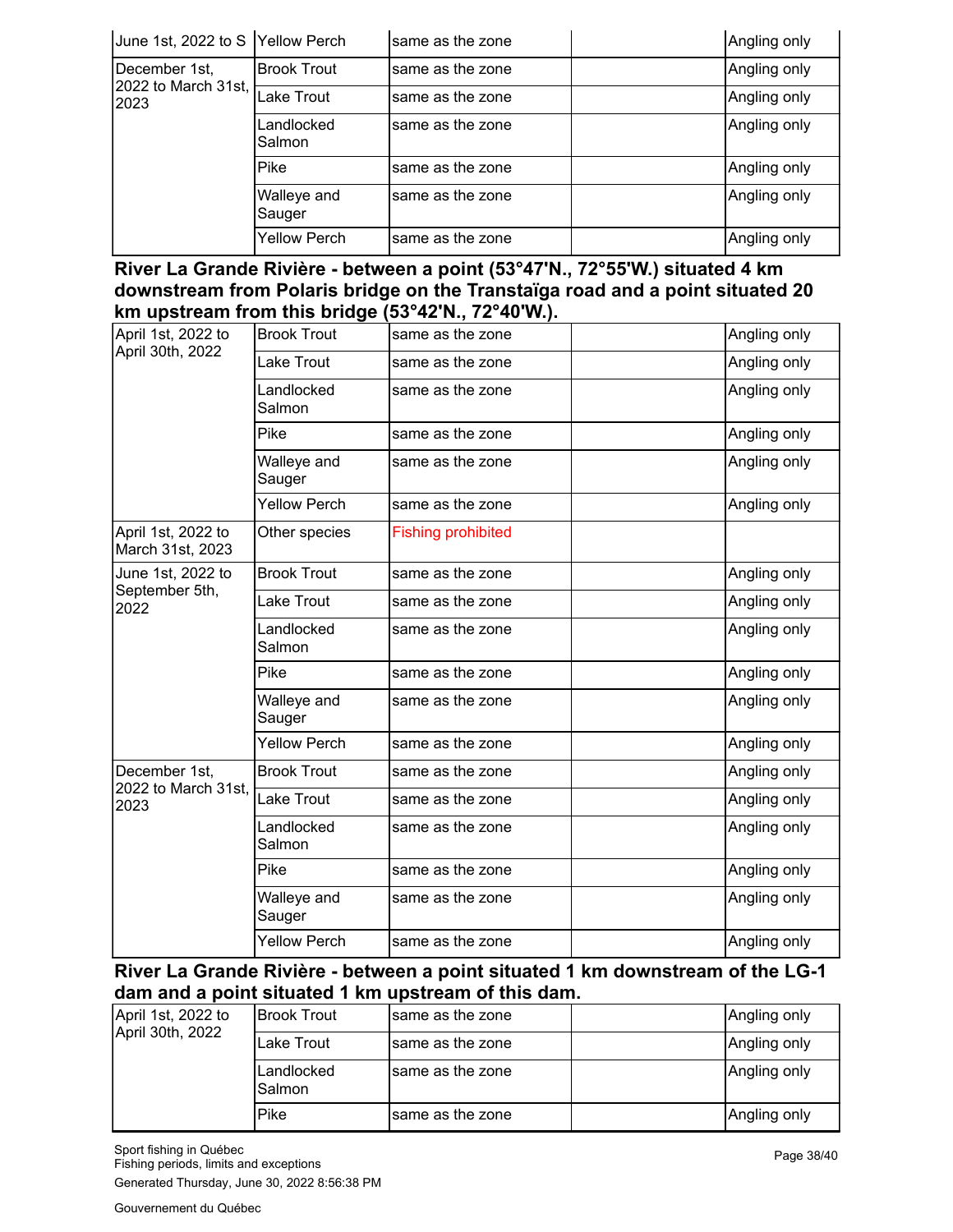| April 1st, 2022 to<br>April 30th, 2022       | Walleye and<br>Sauger | same as the zone          | Angling only |
|----------------------------------------------|-----------------------|---------------------------|--------------|
|                                              | <b>Yellow Perch</b>   | same as the zone          | Angling only |
| April 1st, 2022 to<br>March 31st, 2023       | Other species         | <b>Fishing prohibited</b> |              |
| June 15th, 2022 to                           | <b>Brook Trout</b>    | same as the zone          | Angling only |
| September 5th,<br>2022                       | Lake Trout            | same as the zone          | Angling only |
|                                              | Landlocked<br>Salmon  | same as the zone          | Angling only |
|                                              | Yellow Perch          | same as the zone          | Angling only |
| June 15th, 2022 to                           | Pike                  | same as the zone          | Angling only |
| October 10th, 2022                           | Walleye and<br>Sauger | same as the zone          | Angling only |
| December 1st,<br>2022 to March 31st,<br>2023 | <b>Brook Trout</b>    | same as the zone          | Angling only |
|                                              | Lake Trout            | same as the zone          | Angling only |
|                                              | Landlocked<br>Salmon  | same as the zone          | Angling only |
|                                              | Pike                  | same as the zone          | Angling only |
|                                              | Walleye and<br>Sauger | same as the zone          | Angling only |
|                                              | <b>Yellow Perch</b>   | same as the zone          | Angling only |

#### **River La Grande Rivière - between Robert Bourassa dam (53°47'09" N., 77°27'07" W.) and a point situated downstream of 53°44'12" N., 78°09'26" W. (northeastern limit of Category I Lands of Chisasibi).**

| April 1st, 2022 to<br>March 31st, 2023      | Other species         | <b>Fishing prohibited</b> |              |
|---------------------------------------------|-----------------------|---------------------------|--------------|
| June 1st, 2022 to<br>September 5th,<br>2022 | <b>Brook Trout</b>    | same as the zone          | Angling only |
|                                             | Lake Trout            | same as the zone          | Angling only |
|                                             | Landlocked<br>Salmon  | same as the zone          | Angling only |
|                                             | <b>Yellow Perch</b>   | same as the zone          | Angling only |
| June 1st, 2022 to<br>October 10th, 2022     | Pike                  | same as the zone          | Angling only |
|                                             | Walleye and<br>Sauger | same as the zone          | Angling only |

## **River Vincelotte - (54°10'16" N., 74°13'25" W.)**

| April 1st, 2022 to<br>April 30th, 2022 | <b>Brook Trout</b>             | 15 or 5 kg $+$ 1 brook trout,<br>whichever is reached first | Angling only |
|----------------------------------------|--------------------------------|-------------------------------------------------------------|--------------|
|                                        | Lake Trout and<br>Splake Trout | 3 in all                                                    | Angling only |
|                                        | Landlocked<br>Salmon           | 2                                                           | Angling only |
|                                        | Pike                           | $10$ in all                                                 | Angling only |
|                                        | Walleye and<br>Sauger          | 8 in all                                                    | Angling only |
|                                        | <b>Yellow Perch</b>            | 50                                                          | Angling only |